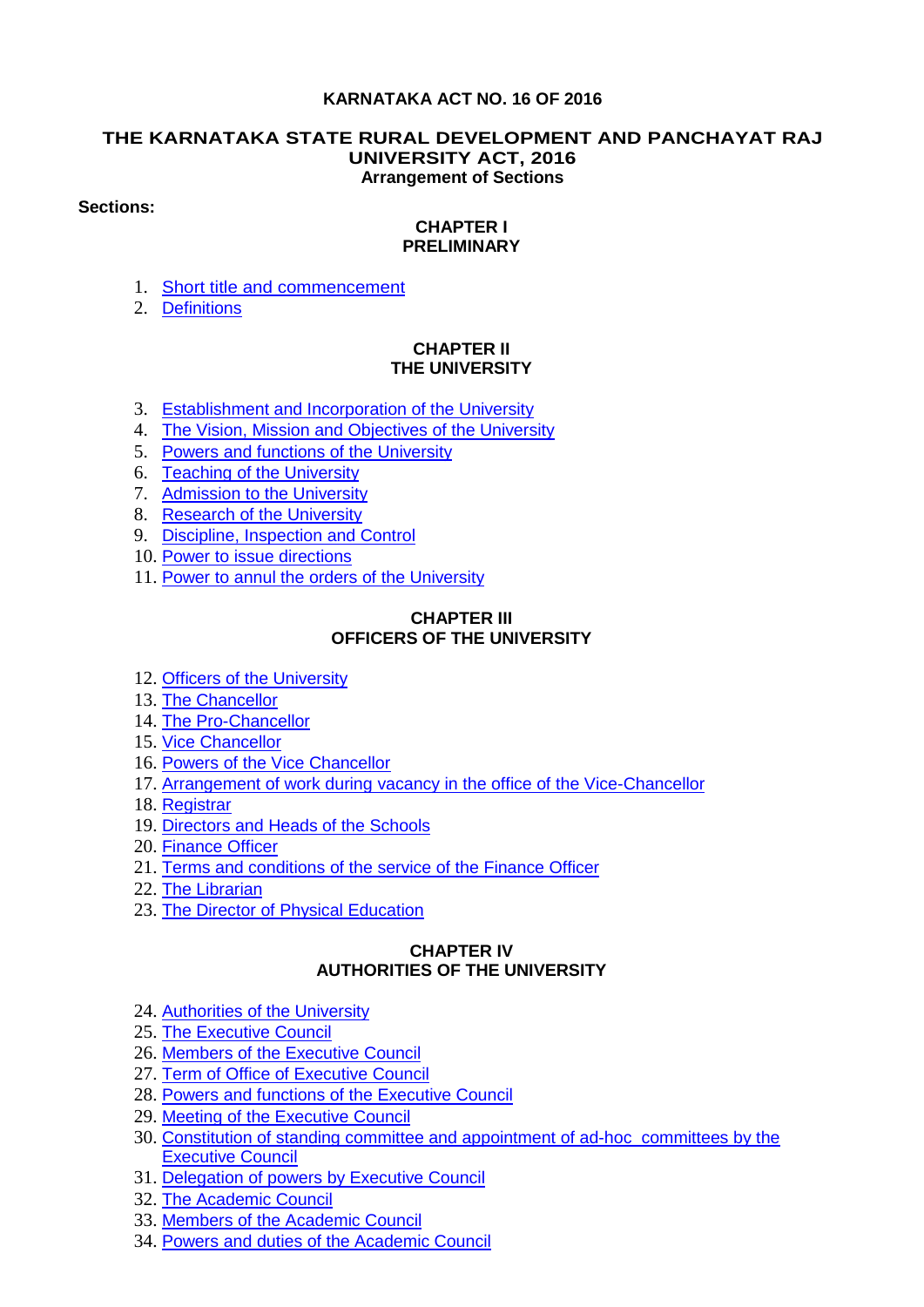- 35. [Procedure of the Meetings of the Academic Council](#page-18-0)
- 36. [Members not entitled to remuneration](#page-18-1)
- 37. [Finance Committee](#page-18-2)
- 38. [The Faculty Council](#page-19-0)
- 39. [Other authorities](#page-19-1)
- 40. [Committees](#page-19-2)
- 41. [Centre of Research, Innovation and Evaluation](#page-19-3)
- 42. [Functions of Centres of Research, Innovation and Evaluation](#page-20-0)
- 43. [Centre for Training, Publications, Supervision](#page-20-1)
- 44. [Functions of the Centre for the Training, Publications and Supervision](#page-21-0)
- 45. [School of Agri-business Management and Management of Rural Development](#page-21-1)
- 46. [Functions of School of Agri-business Management and Management of Rural](#page-22-0)  **[Development](#page-22-0)**
- 47. [School of Rural Development and Panchayat Raj](#page-22-1)
- 48. [Functions of School of Rural Development and Panchayat Raj](#page-23-0)
- 49. [School of Environmental Science and Public Health and Sanitation Management](#page-23-1)
- 50. [Functions of the School of Environment Science and Public Health and Sanitation](#page-23-2)  **[Management](#page-23-2)**
- 51. [The School of Social Science and Rural Reconstruction](#page-24-0)
- 52. [Functions of School of Social Sciences and Rural Reconstructions](#page-24-1)
- 53. [School of Skill and Entrepreneurship Development](#page-24-2)
- 54. [Functions of the School of Skill and Entrepreneurship Development](#page-25-0)
- 55. [Restriction of holding the membership of the authorities](#page-26-0)

# **CHAPTER V REGULATIONS, ORDINANCES AND RULES**

- 56. [Regulations](#page-26-1)
- 57. [The Ordinances](#page-27-0)
- 58. [Rules](#page-27-1)

# **CHAPTER-VI FINANCE AND ACCOUNTS**

- 59. [Funds of the University](#page-28-0)
- 60. [Annual Accounts and Audit](#page-28-1)
- 61. [Financial Estimates](#page-28-2)
- 62. [Annual Report](#page-28-3)
- 63. [Sponsored Schemes](#page-28-4)

## **CHAPTER-VII APPOINTMENT OF TEACHERS AND OTHER EMPLOYEES OF THE UNIVERSITY**

- 64. [Appointments of Teachers, etc](#page-29-0)
- 65. [Appointment in accordance with promotion schemes](#page-29-1)
- 66. [Appointment to part-time post](#page-29-2)
- 67. [Temporary appointments](#page-30-0)
- 68. [Appointment of other non-teaching and ministerial staff](#page-30-1)
- 69. [Method of recruitment and conditions of service](#page-30-2)
- 70. [Provident Fund, Gratuity, Pension and any other benefit Scheme](#page-30-3)

# **CHAPTER VIII UNIVERSITY REVIEW COMMISSION**

71. [Appointment of a University Review Commission](#page-31-0)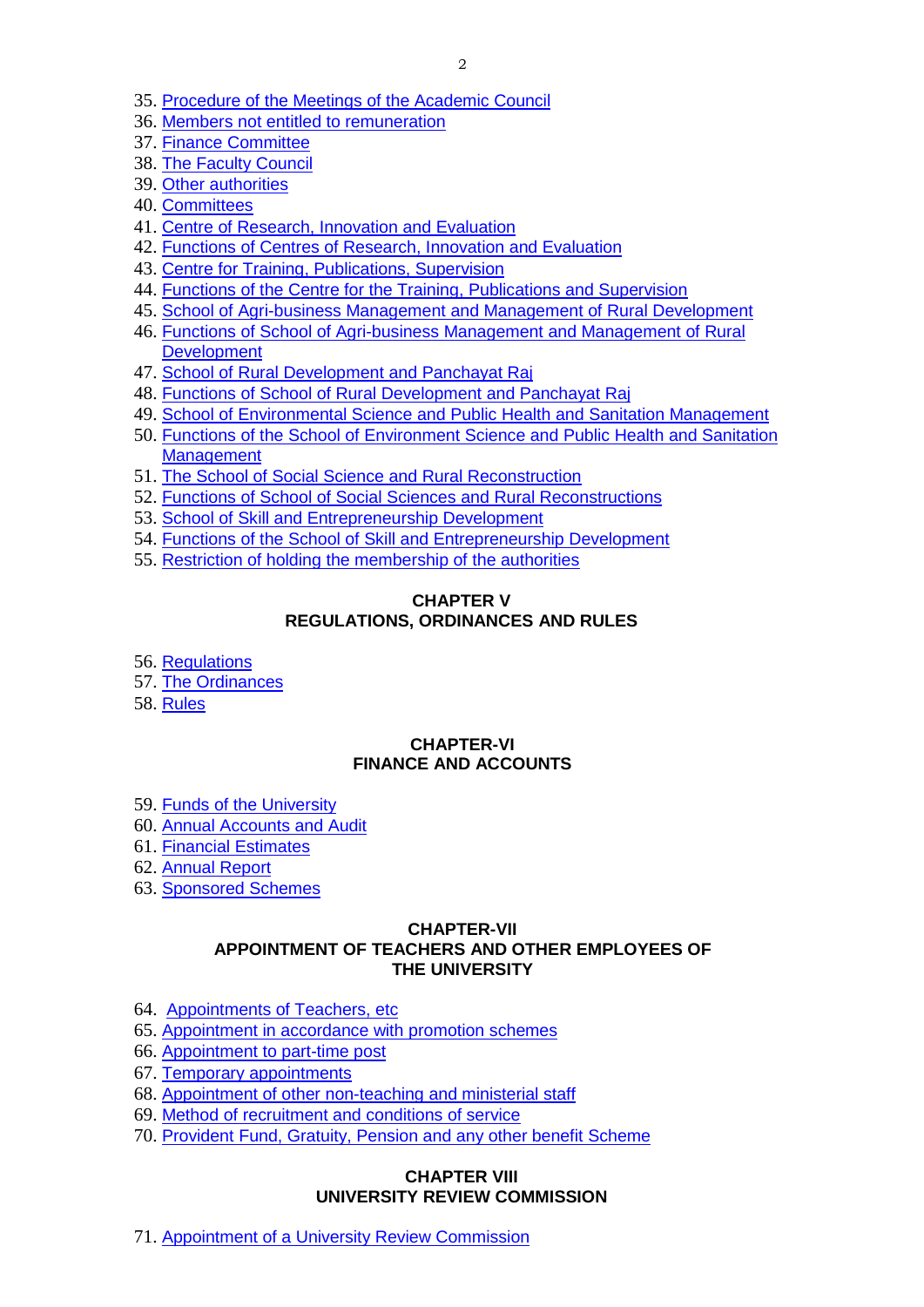#### **CHAPTER IX ENROLMENT AND DEGREES**

72. [Eligibility for Admission of Students](#page-31-1)

73. [Honorary Degrees](#page-31-2)

74. [Withdrawal of Degree or Diploma](#page-31-3)

#### **CHAPTER – X FUNCTIONS AND THE RESPONSIBILITIES OF THE PERSONS INVOLVED IN THE EXAMINATION WORK**

- 75. [Duties of a Teacher](#page-31-4)
- 76. [Obligation to perform the examination work](#page-31-5)
- 77. [Punishment for abetment of offences](#page-32-0)
- 78. [Prohibition of Private Tuition](#page-32-1)

#### **CHAPTER XI GENERAL**

- 79. [Vacating of Office](#page-32-2)
- 80. [Filling of casual vacancies](#page-32-3)
- 81. [Action not invalidated merely on the ground of defect in constitution, vacancy, etc](#page-32-4)
- 82. [Chancellor and other officers, etc., to be public servants](#page-32-5)
- 83. [Act and proceedings not invalidated merely on the ground of defect in constitution,](#page-32-6)  [vacancy, etc](#page-32-6)
- 84. [Removal of difficulties](#page-32-7)
- 85. [Transitory Provisions](#page-33-0)
- 86. [Transitory powers of the first Vice-Chancellor](#page-33-1)
- 87. [Execution of Contracts](#page-33-2)
- 88. [Discipline](#page-33-3)
- 89. [Protection of acts done or taken in good faith](#page-33-4)
- 90. [Disputes as to constitution of University authorities and bodies](#page-33-5)
- 91. [Act to have overriding effect](#page-33-6)
- 92. [Repeal and savings](#page-33-7)

# **STATEMENT OF OBJECTS AND REASONS**

**Amending Act 16 of 2016.-** It is considered necessary to establish a university called "The Karnataka State Rural Development and Panchayat Raj University" of unitary in nature with headquarters at GADAG to materialise the vision of Mahatma Gandhiji to establish Gram Swaraj. The main objects of the University are as follows, namely:-

- 1. To act as centre of excellence to transform rural society by creating a dedicate, committed human resource which participates in the rural development process to ensure sustainable Rural Development and broad based improvement in the quality of life of rural population.
- 2. To impart education and training to various stake holders for rapid economic growth and sustainable development that reduces poverty and creates employment opportunities, access to essential services in health, education and skill development, leading to inclusive growth through the university and through the democratic mechanism of Panchayat Raj institutions, where people decide their own welfare and economic and socio-political development.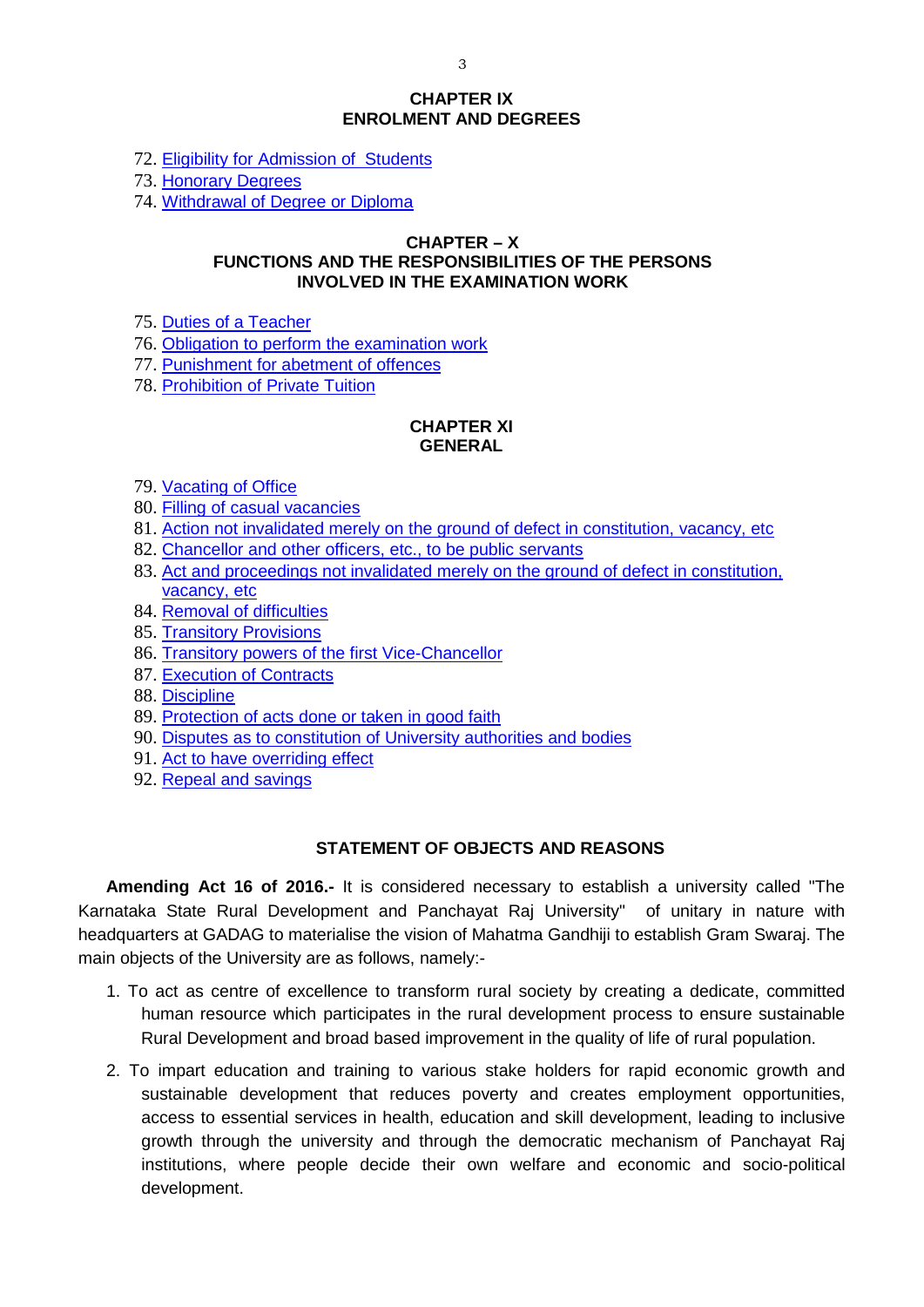- 3. To ensure continuous pursuit of excellence in teaching, learning and research and to evolve, promote and impart higher education for development of techno-managerial cadres to take up emerging challenges for the transformation of rural areas, through inclusive growth and integrated rural development.
- 4. To start courses leading to award of Doctorates, Post Doctorates, Post graduates, graduates, Diploma and certificate holders with an interdisciplinary and integrated base to design solution for the complex and diverse issues of rural development.
- 5. Identify problems of the rural sector requiring science and technology inputs and solve these within the paradigm of sustainable development involving the faculty and students of university and rural community.
- 6. To do in depth research on probable disasters of various magnitudes which can affect rural society, evolve measures and means for their mitigation to avoid all types of losses and distress.
- 7. To strengthen the Panchayat Raj institutions by providing periodical training to the members of the Panchayats. To function as a centre of excellence for extension, skilling and entrepreneurship through use of modern information and communication technologies to work towards integrated rural development
- 8. To provide all-round opportunities for trainings, skilling and providing incubation facilities for entrepreneurship development in such of the essential branches of learning leading towards service providing, employment and wealth creation through promotion of a classless, casteless and creedless society achieving the goal on integrated and sustainable rural development.
- 9. To promote access to rural services for underprivileged segments, children, women, elderly and disabled people through common village resource and service centres and enable social Justice and equitable status in the society and to promote women empowerment.
- 10. To Assist the Government in formulation of policies, governance, management and execution of rural development programmes through Panchat Raj institutions.

Hence the Bill,

[L.A. Bill No.09 of 2016, File No. Samvyashae 12 Shasana 2016] [entry 25 of List III of the Seventh Schedule to the Constitution of India.]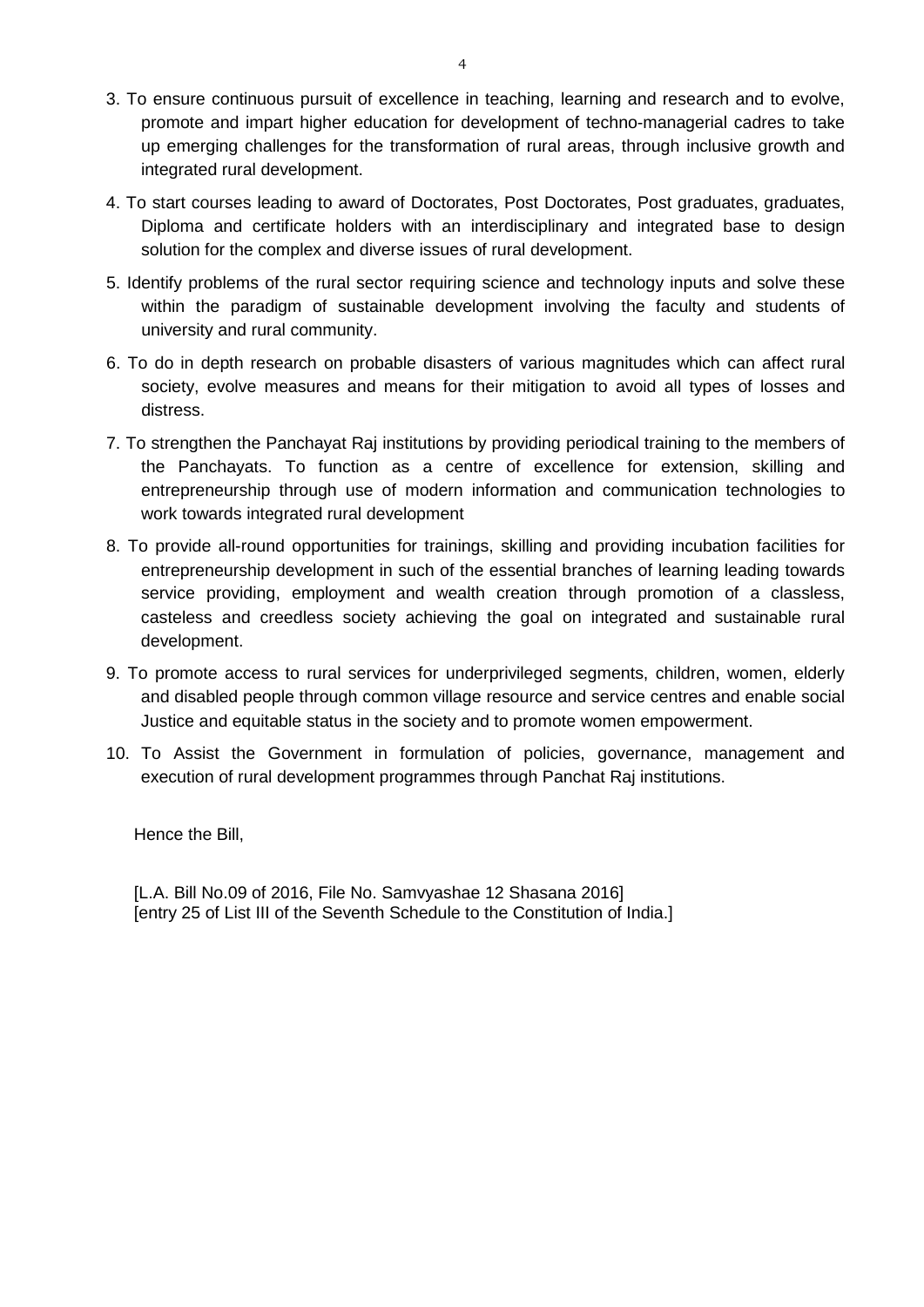#### **KARNATAKA ACT NO. 16 OF 2016**

First published in the Karnataka Gazette Extra-ordinary on the twenty sixth day of July, 2016)

## **THE KARNATAKA STATE RURAL DEVELOPMENT AND PANCHAYAT RAJ UNIVERSITY ACT, 2016**

(Received the assent of the Governor on the twenty third day of July, 2016)

An Act to provide for establishment of the Karnataka State Rural Development and Panchayat Raj University of unitary in nature in the State of Karnataka for teaching, training, research on sustainable Rural Development and Panchayat Raj Institutions and matters concerned therewith or incidental thereto.

Whereas it is expedient to provide for establishment of the Karnataka State Rural Development and Panchayat Raj University of unitary in nature in the State of Karnataka for teaching, training, research on sustainable Rural Development and Panchayat Raj Institutions and for the purposes hereinafter appearing.

Be it enacted by the Karnataka State Legislature in the sixty seventh year of the Republic of India as follows.

# **CHAPTER I PRELIMINARY**

<span id="page-4-0"></span>**1. Short title and commencement.-** (1) This Act may be called the Karnataka State Rural Development and Panchayat Raj University Act, 2016.

(2) It shall be deemed to have come into force with effect from  $21<sup>st</sup>$  day of May, 2016.

- <span id="page-4-1"></span>**2. Definitions.-** In this Act, unless the context otherwise requires,-
- (a) "Academic Council" means the Academic Council of the University;
- (b) "Centre of Research, Innovation and Evaluation" means a Centre of the University charged with the responsibility of undertaking research and innovation commensurate with the objects of the Act;
- (c) "Chairperson" means the Chairman of the respective authorities or Committees of the University;
- (d) "Director Training, Publication and Supervision" means a Director appointed as the Director of Training, Publication and Supervision of Schools appointed as per the regulations framed under this Act;
- (e) "Director of Research, Innovation and Evaluation" means a director appointed as the Director of Centre of Research and Innovation;
- (f) "Executive Council" means the Executive Council of the University;<br>(g) "Faculty Council" means a Council of the Faculty members and hea
- "Faculty Council" means a Council of the Faculty members and heads of all schools;
- (h) "Government" means Government of Karnataka;
- (i) "Hostel" means an unit of residence for the students of University or recognized by the university in accordance with the provisions of this Act;
- (j) "Prescribed" means prescribed by Regulations, Ordinances or Rules made under this Act;
- (k) "Registrar" means the Registrar of the University;
- (l) "Regulations, Ordinances, Rules" means respectively the Regulations, Ordinances, Rules of the University made under this Act;
- (m) "School" means, a school of the University providing any course of study and training in Rural Development and Panchayat Raj for admission to the examination leading to award of degrees, diplomas, certificates and other academic distinctions of the University;
- (n) "School of Agri-Business Management and Management of Rural Development" means a school of the university with the responsibility of undertaking education and research in Agri-Business and Management of Rural Development";
- (o) "School of Rural Development and Panchayat Raj" means a School of the university with the responsibility of undertaking education and taking research to strengthening Panchayat Raj Institutions and Rural Development;
- (p) "School of Environmental Science, Public Health and Sanitation Management", means a school of the university charged with the responsibility of undertaking studies, research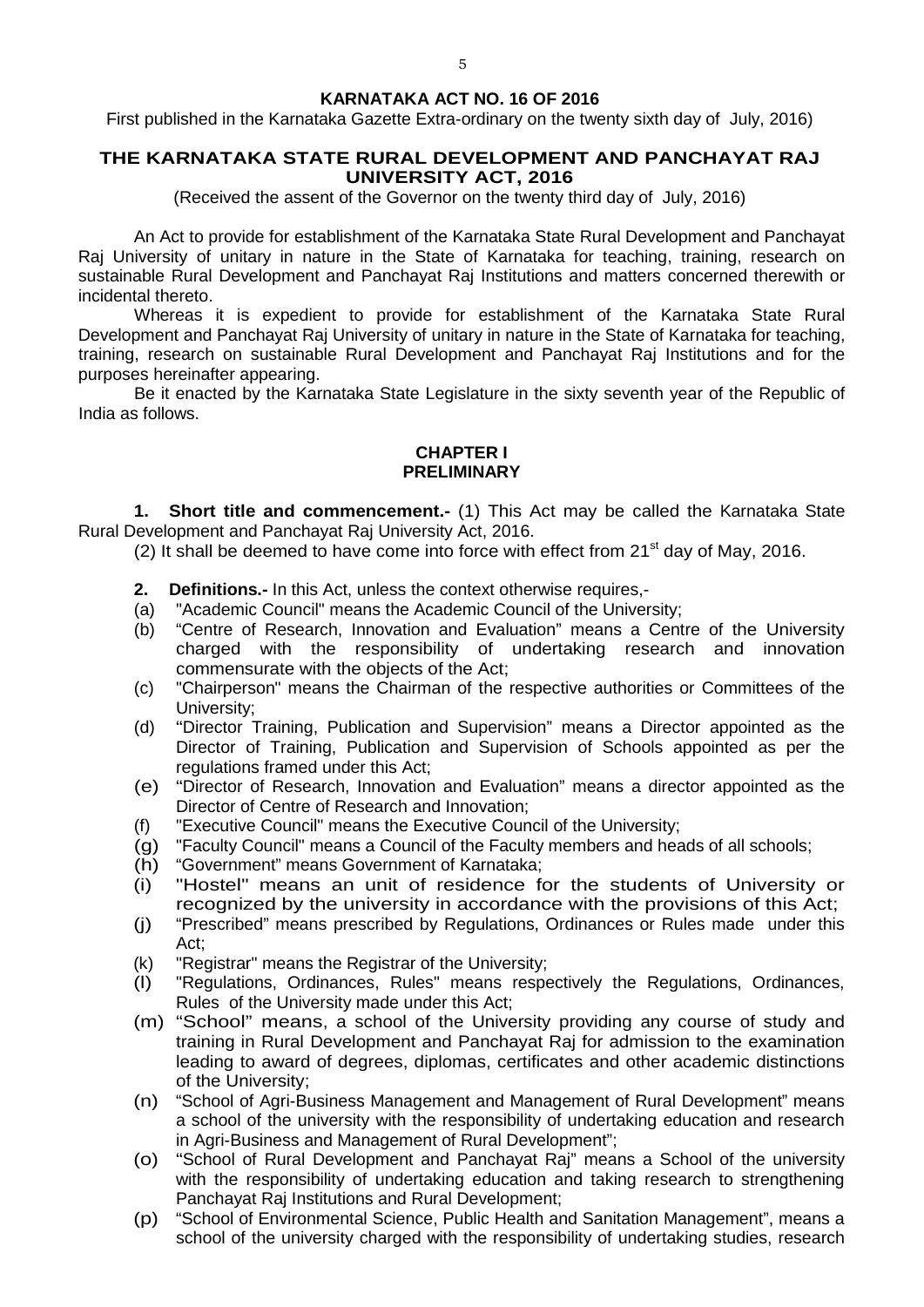- (q) "School of Social Science and Rural Reconstruction " means a school of the University charged with the responsibility of undertaking study, research and innovation in social issues involved in the process of rural development;
- (r) "School of Skill and Entrepreneurship Development" means a School of the University charged with the responsibility of equipping the target groups with necessary skills enabling them to acquire abilities of entrepreneurship, reaching the benefits of scientific developments to the target groups, hone their skills, identify capabilities and promote them and extend a helping hand to the potential entrepreneurs;
- (s) "University" means the Karnataka State Rural Development and Panchayat Raj University incorporated under section 3;
- (t) "Vice Chancellor" means the Vice Chancellor of the University.

## **CHAPTER II THE UNIVERSITY**

<span id="page-5-0"></span>**3. Establishment and Incorporation of the University.-** (1) There shall be established an unitary University called "The Karnataka State Rural Development and Panchayat Raj University" for realizing and furthering the vision, mission and objectives set out in section 4.

(2) The University shall be a body corporate having perpetual succession and a common seal, with power to acquire, hold and dispose of property, both movable and immovable, and shall sue and be sued by the said name.

(3) The headquarters of the University shall be at Gadag with regional centers established at such other places with the prior approval of the Government within the state as it may deem fit.

<span id="page-5-1"></span>**4. The Vision, Mission and Objectives of the University.-** (1) The Vision of the university is to act as a centre of excellence to transform rural society by the creation of a dedicated, committed human resource which participates in the rural development process to ensure sustainable rural development and broad based improvement in the quality of life of rural population.

(2) The mission of the university is to impart education and training to various stake holders for rapid economic growth and sustainable development that reduces poverty and creates employment opportunities, access to essential services in health, education and skill development, leading to inclusive growth through the democratic mechanism of Panchayat Raj institutions, where people decide their own welfare and economic and socio-political development.

(2) The Objectives of the university are as follows, namely,-

(i) Continuous pursuit of excellence in teaching, learning and Research.

(ii) To evolve, promote and impart higher education for development of techno-managerial cadres to take up emerging challenges for the transformation of rural areas, through inclusive growth and integrated rural development.

(iii) To start courses leading to award of Doctorates, Post Doctorates, Post graduates, graduates, Diploma and certificate holders with an interdisciplinary and integrated base to design solutions for the complex and diverse issues of rural development.

(iv) To establish regional centers of rural development at each region with more emphasis on skill development leading to increased employment opportunities.

(v) To establish centers of learning using outreach sources-such as progressive farmers and industry houses etc, establishing pilot demonstration units on selected activities of rural development at track record rural persons, village Panchayats, Taluk Panchayats, and Zilla Panchayats, etc, and also establish technology parks and Bio-village resource centers of learning.

(vi) To create chairs and institute studies on special aspects of rural development such as social customs, drinking water, Bio-fuel and energy, foods and nutrition, value chain, skilling and goods manufacturing units, packaging, branding –and marketing, networking of required urban services and facilitating them through rural broadband online links, etc,.

(vii) To invite guest lecturers from national and international proven track record institutions which can facilitate rural development and also people with rural wisdom and experience.

(viii) To organize Orientation Programmes for the new recruits of Government departments, provide training in collaboration with the State Government to personnel engaged in rural development; organize Refresher Courses to the officers and other staff of the Government departments; organize training programmes for the elected representatives of various democratic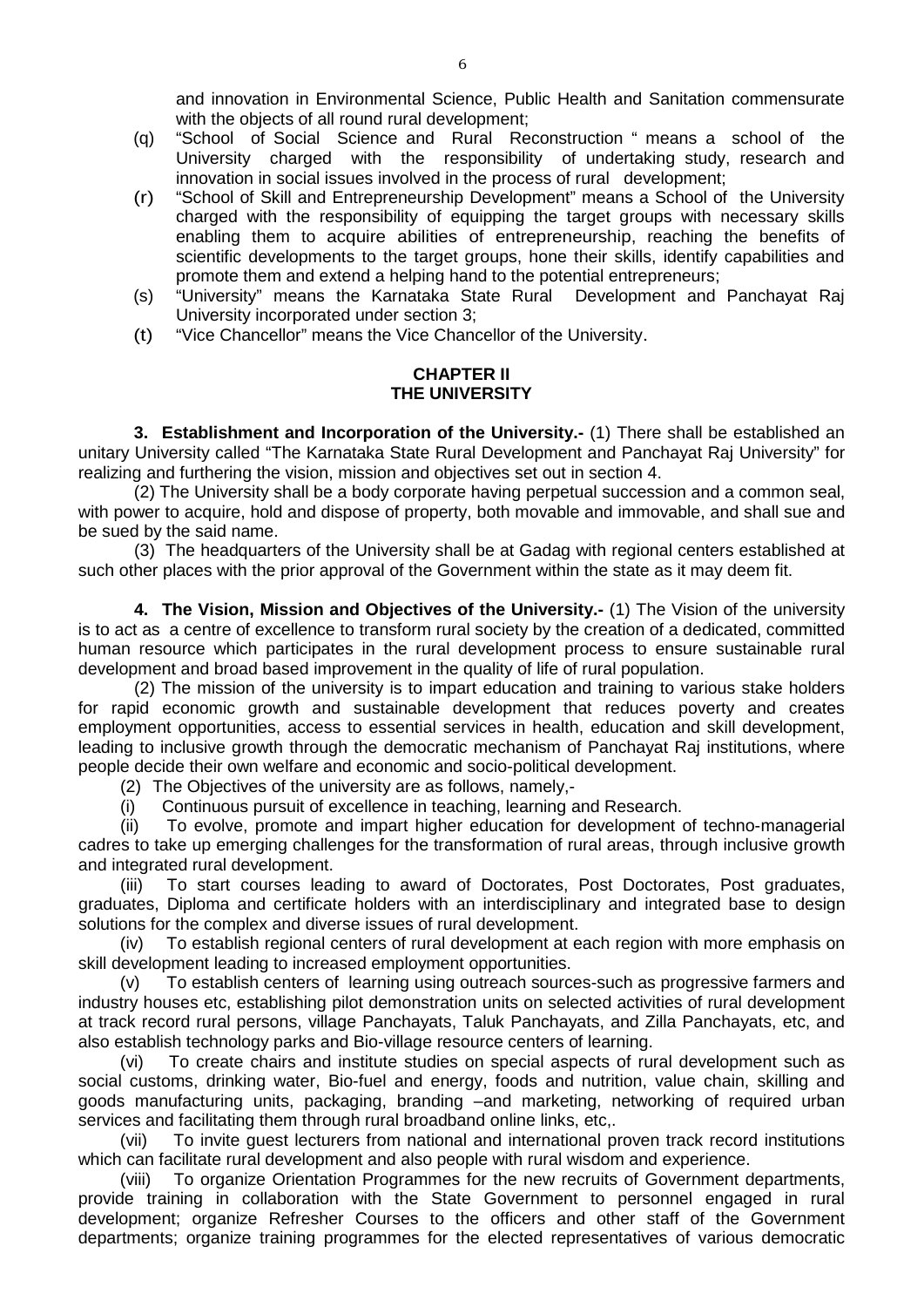institutions.

(ix) Organizing conferences, workshops and seminars etc., on annual basis to update what is happening in rural development for future planning and improvement in the rural development studies and programmes.

(x) To undertake basic, applied and strategic intensive research on all and Regionalorganizations, Universities and facets of rural development per se by involving university faculties, students and rural communities through a networking approach involving International, National Institutions.

(xi) Identify problems of the rural sector requiring science and technology inputs and solve these within the paradigm of sustainable development involving the faculty and students of this university and rural community

(xii) To do in depth research on probable disasters of various magnitude which can affect rural society, evolve measures and means for their mitigation to avoid all types of losses and distress.

(xiii) To function as a centre of excellence for extension, skilling and entrepreneurship through use of modern information and communication technologies to work towards integrated rural development.

(xiv) To design and provide virtual academy consisting of four way information between scientific institution consortiums (Laboratory-to-Laboratory), between institutions and users (Laboratory to land) between traditional rural knowledge base to technical experts (Land-to-Laboratory) and for Lateral learning between rural families (Land-to-land)

(xv) To help create special institutional structures and schemes for nurturing leadership and managerial skills among the youth in regional, village and community level leading to entrepreneurship with special focus on the most backward regions/villages/communities.

(xvi) To provide all-round opportunities for trainings, skilling and providing incubation facilities for entrepreneurship development in such of the essential branches of learning leading towards service providing, employment and wealth creation through promotion of a classless, casteless and creedless society achieving the goal on integrated and sustainable rural development on Gandhian Ideolgy (Gram Swaraj)

(xvii) To promote access to rural services for underprivileged segment, children, women, elderly and disabled people through a common village resource and service centers and enable social Justice and equitable status in the society.

(xviii) To promote women empowerment by equipping them to greater access to knowledge and resources, and autonomy in decision making leading to social, economic and political prosperity.

(xix) To Preserve and enrich the cultural wealth and practical wisdom of rural society by generating a sustainable technology base by blending appropriate modern science and technology with traditional knowledge.

(xx) Improve agriculture economy through judicial use of natural resources by adopting integrated farming approach (Agri-Livestock-Horti-Silivi-Seri, etc), processing and value addition (Secondary agriculture) and linking farmers produce and products to multilevel markets.

(xxi) To promote establishment of Bio-resource centers to aim at Judicious natural resource management, Bio-diversity conservation, soil fertility and renewable energy management, seed banks, custom hire services, organic farming, agroforestry, fodder banks, traditional herbal medicines, health and nutritional aspects, rural enterprises and markets through community participation and management.

(xxii) To promote urban centric rural services, and ecotourism etc., to establish better harmony to avoid rural – urban divide to leading towards rural economic prosperity and better quality of life.

(xxiii) To design and develop projects and plans for individual rural family, community, village and panchayat levels on pilot basis for increasing employment opportunities and income of rural masses (both on farm and off farm and non-farm enterprises) to reduce the gap with that of urban population.

(xxiv) To educate rural masses on economic development and poverty alleviation through microfinance and microenterprises creation with effective technological interventions.

(xxv) To promote creation of self help groups, farmer producer groups, Agribusiness centers, community credit societies and ensure access to Government projects, programmes and subsidies through formal financial institutions for adopting newer technologies towards achieving inclusive growth.

(xxvi) To improve social, psychological and physical health through promotion of community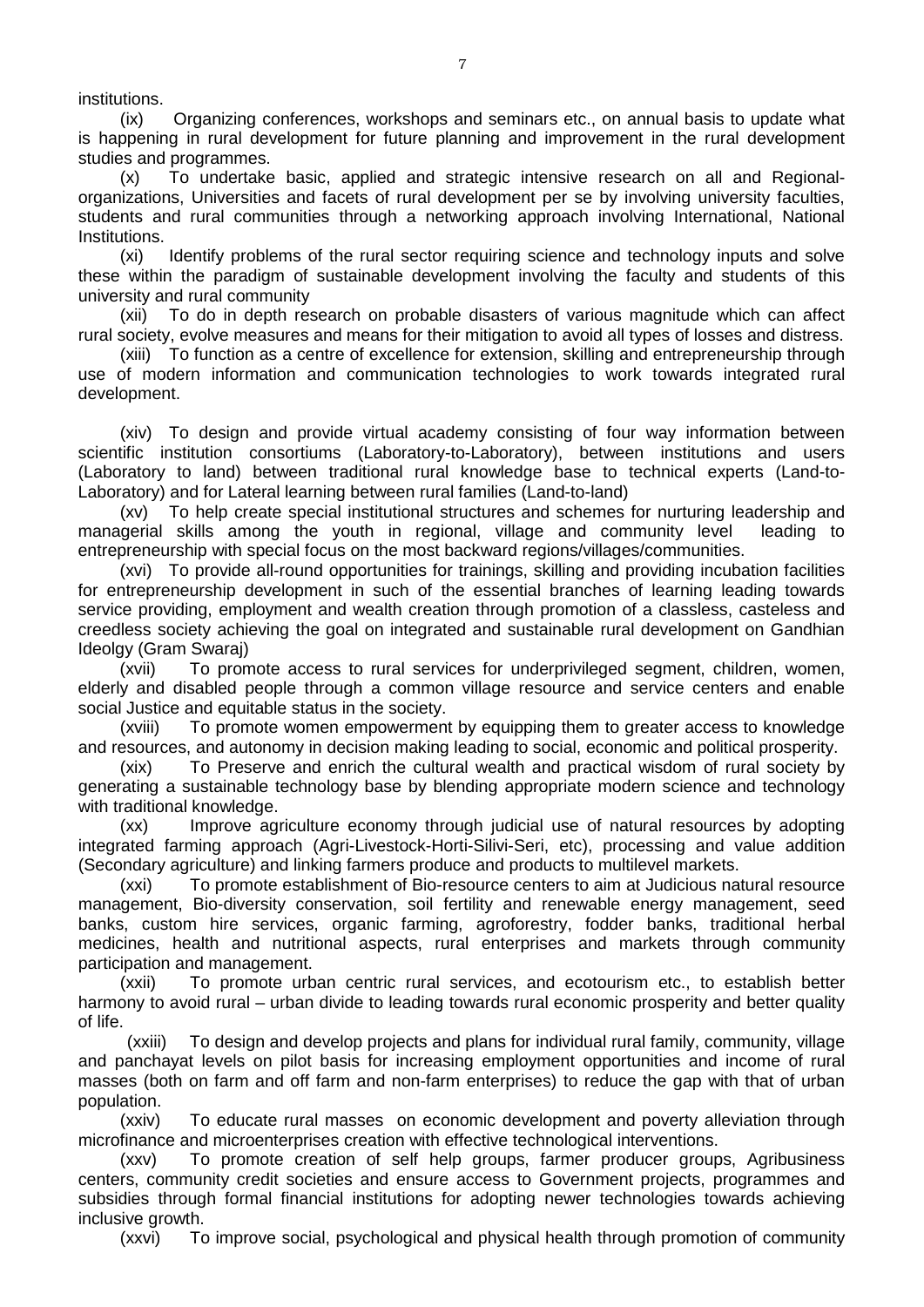entertainment programmes, festivals, Jatras, and other cultural outfits and institutions, rural sportsgames Yoga-meditation, rural health clinics, better food and nutrition management.

(xxvii) Providing continuous inputs to primary, secondary and vocational education system to enrich the contents of courses and studies aimed at rural need orientation aimed at inclusive growth and integrated rural development.

(xxviii) To provide consultancy on all aspects of rural development.

(xxix) To undertake monitoring and evaluation of national, state, district, taluk and panchayat level rural development programmes share ideas and experiences for their effective implementation.

(xxx) To Assist the Government in formulation of policies, Governance, management and execution of rural development programmes through Panchayat Raj Institutions.

(xxxi) To take up any other activity assigned by the Government.

(xxxii) Prepare students for leadership, develop their managerial potential through enlightened learning, field work and by participating with community.

(xxxiii) Promote and preserve academic freedom, ensure diverse ways of Learning, develop mastery over professions and channelize faculty and students talent towards dedicated rural development work and community services.

(xxxiv) Promote feeling among students that "we should learn together, grow together and work together with people. Make efforts to bridge the "Trust Deficit gap "between people and change agents.

 (xxxv) University shall have open door policy for field practitioners, NGO's, innovators, renowned social workers, to be invited to supplement the teaching efforts of its Faculty.

 (xxxvi) As Part of "Advocacy" Faculty members to engage themselves in research projects on cutting edge issues of rural development process and come out with solutions and advice Government in formulating development policy framework.

<span id="page-7-0"></span>**5. Powers and functions of the University.-** The powers and functions of the University shall be,-

- (i) to administer and manage the School of Rural Development and Panchayat Raj, School of Agri-Business Management and Management of Rural Development, School of Environmental Science and Public Health and Sanitation Management, School of Social Sciences and Rural Reconstruction, School of Skill and Entrepreneurship Development and such centers for research, education and instruction as are necessary for the furtherance of the objects of the University;
- (ii) to provide for instruction in such branches of knowledge or learning pertaining to Rural Development and Panchayat Raj, as the University may think fit and to make provision for research and for the advancement and dissemination of knowledge of Rural Development and Panchayat Raj;
- (iii) to enter into Public Private Partnerships to carry out the objectives of the Act, with prayer sanction of the Government;
- (iv) to organise and undertake extra-mural and experiential teaching and extension activities;
- (v) to hold examinations and to grant diploma or certificate, and to confer degree and other academic distinction on persons subject to such conditions as the University may determine and to withdraw any such diplomas, certificates, degrees or other academic distinctions for good and sufficient cause;
- (vi) to confer honorary degrees or other distinctions in the manner laid down in the regulations:
- (vii) to fix, demand and receive fees and other charges;
- (viii) to institute and maintain halls and hostels and to recognise places of residence for the students of the University and to withdraw such recognition accorded to any such place of residence;
- (ix) to establish and adopt such schools, special centers, specialized study centers or other units for research and instruction as are, in the opinion of the University, necessary for the furtherance of its objects;
- (x) to supervise and control the residence and to regulate the discipline of the students of the University and to make arrangements for promoting their health;
- (xi) to make such arrangements in respect of the residence, discipline and teaching of lady students;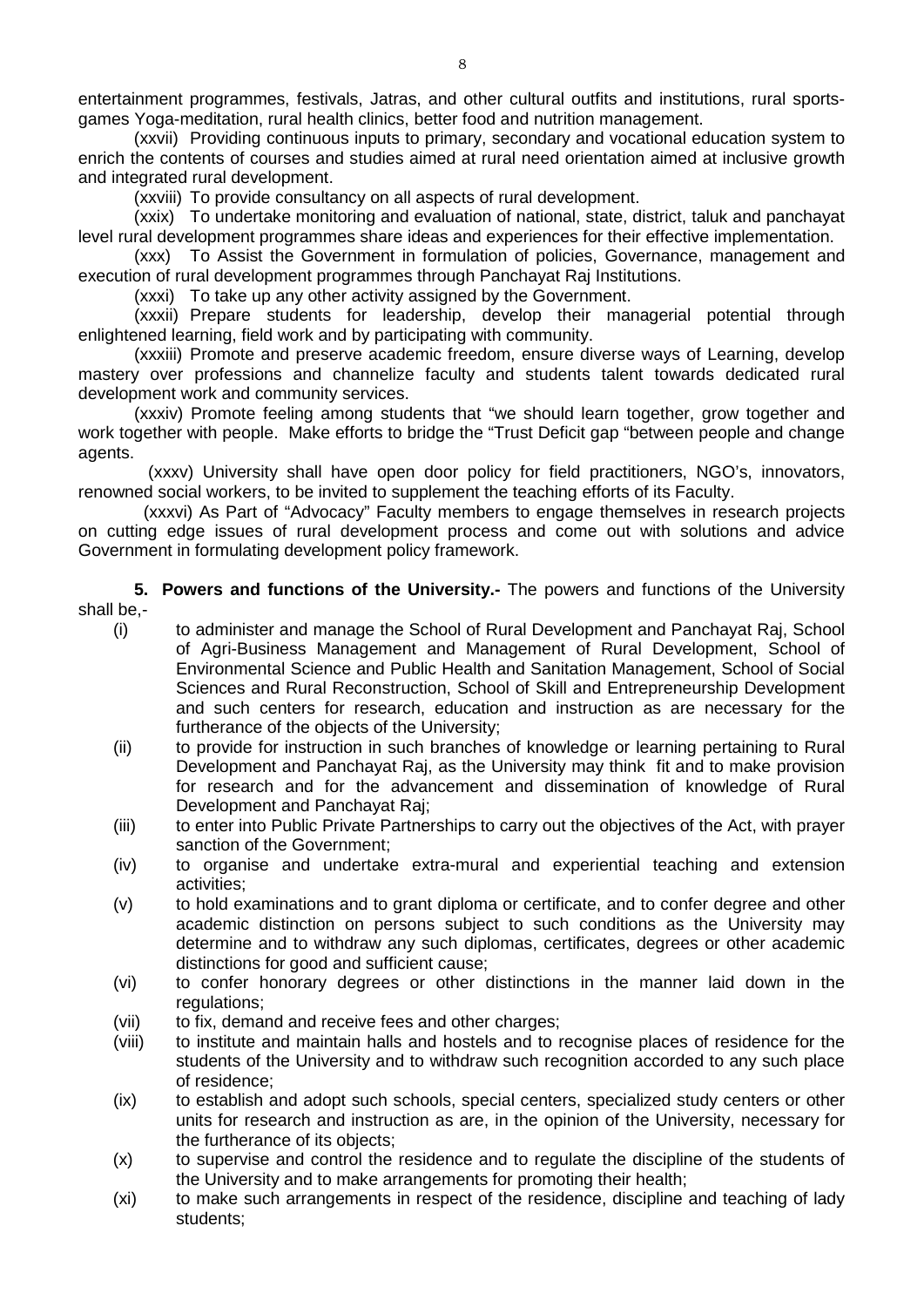- (xii) to create academic, technical, administrative, ministerial and other posts and to make appointments thereto;
- (xiii) to regulate and enforce discipline among the employees of the University and to take such disciplinary measures as may be deemed necessary;
- (xiv) to institute professorships, associate professorships, assistant professorships, readerships, lecturer ships, and any other teaching, academic or research posts required by the University:
- (xv) to appoint persons as professors, associate professors, assistant professors, readers, lecturers or otherwise as teachers and researchers of the University;
- (xvi) to institute and award fellowships, scholarships, prizes and medals;
- (xvii) to provide for printing, reproduction and publication of research and other works and to organize exhibitions;
- (xviii) to sponsor and undertake research in all aspects of Rural Development and Panchayat Raj;
- (xix) to co-operate with any other organization in the matter of education, training and research in Rural Development and Panchayat Raj and allied subjects for such purposes as may be agreed upon on such terms and conditions as the University may from time to time determine;
- (xx) to co-operate with institutions of higher learning in any part of the world having objects wholly or partially similar to those of the University, by exchange of teachers and scholars in such manner as may be conducive to the common objects;
- (xxi) to regulate the expenditure and to manage the accounts of the University;
- (xxii) to establish and maintain within the University's premises or elsewhere, such class rooms, and study halls, trial fields, workshops and other facilities as the University may consider necessary and adequately furnish or equip the same and to establish and maintain such laboratories, libraries and reading rooms as may appear convenient or necessary for the University with prior approval of the Government;
- (xxiii) to receive grants, subscriptions, donations and gifts for the purpose of the University and consistent with the objects for which the University is established;
- (xxiv) to purchase, take on lease or accept as gifts or otherwise any land or building or works, which may be necessary or convenient for the purpose of the University and on such terms and conditions as it may think fit and proper and to construct or alter and maintain any such building or works;
- (xxv) to sell, exchange, lease or otherwise dispose of all or any portion of the properties of the University, moveable or immovable, on such terms as it may think fit and proper without prejudice to the interest and activities of the University with prior approval of the state Government ;
- (xxvi) to draw and accept, to make and endorse, to discount and negotiate, Government of India and other promissory notes, bills of exchange, cheques or other negotiable instruments;
- (xxvii) to execute conveyances, transfers, re-conveyances, mortgages, leases, licenses and agreements in respect of property, moveable or immovable including Government securities belonging to the University or to be acquired for the purpose of the University;
- (xxviii) to appoint in order to execute an instrument or transact any business of the University any person as it may deem fit;
- (xxix) to close any classes or departments or Directorates of the University;
- (xxx) to enter into any agreement with Central Government, State Governments, the University Grants Commission or other authorities for receiving grants;
- (xxxi) to accept grants of money, securities or property of any kind on such terms as may deem expedient;
- (xxxii) to raise and borrow money on bonds, mortgages, promissory notes or other obligations or securities founded or based upon all or any of the properties and assets of the University or without any securities and upon such terms and conditions as it may think fit and to pay out of the funds of the University, all expenses incidental to the raising of money, and to repay and redeem any money borrowed;
- (xxxiii) to invest the funds of the University or money entrusted to the University in or upon such securities and in such manner as it may deem fit and from time to time transpose any investment;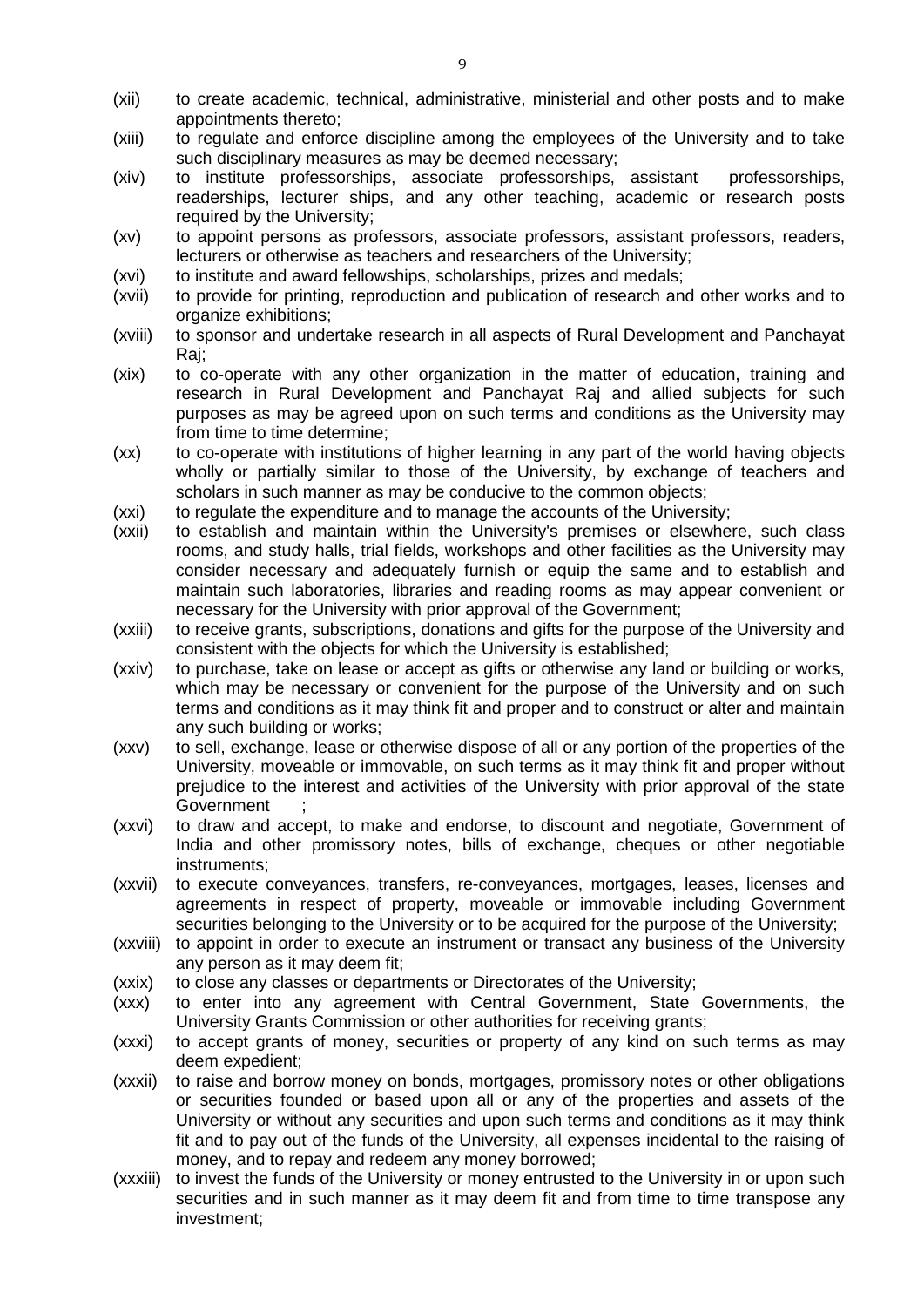- (xxxiv) to make such regulations as may, from time to time, be considered necessary for regulating the affairs and the management of the University and to alter, modify and to rescind them;
- (xxxv) to constitute for the benefit of the academic, research, technical, administrative and other staff, in such manner and subject to such conditions as may be prescribed by the regulations, such as pension, insurance, provident fund and gratuity as it may deem fit and to make such grants as it may think fit for the benefit of any employees of the University, and to aid in establishment and support of the associations, institutions, funds, trusts and conveyance calculated to benefit the staff and the students of the University;
- (xxxvi) to delegate all or any of its powers except the power to make regulations to the Vice chancellor of the University or any committee or any sub-committee or to any one or more members of its body or its officers; and
- (xxxvii) to do all such other acts and things as the University may consider necessary, conducive or incidental to the attainment or enlargement of the aforesaid objects or any one of them.

<span id="page-9-0"></span>**6. Teaching of the University.-** (1) All teaching in connection with the degrees, diplomas and certificates of the University shall be conducted, under the control of the Vice Chancellor, by the teachers of the Schools in accordance with the syllabus prescribed by the regulations.

(2) The courses and curricula and the authorities responsible for such teaching shall be as prescribed by the regulations.

**7. Admission to the University.-** (1) Subject to the provisions of this Act and the Regulation, admission to the University shall be open to all persons.

- <span id="page-9-1"></span>(2) Nothing contained in sub-section (1) shall require the University-
- (a) To admit to any course of study any person who does not possess the prescribed academic qualifications or standard;
- (b) Retain on the rolls of the University any student whose academic record is below the minimum standard required for the award of degree, diploma or other academic distinction; or
- (c) To admit any person or retain any student whose conduct is prejudicial to the interests of the University or the rights and privileges of other students and teachers.

(3) Subject to the provisions of sub-section (2), the Government may, by order, direct that the University shall reserve such percentage of seats therein for the students belonging to the Scheduled Castes, the Scheduled Tribes and Other Backward Classes as may be specified in such order and where such direction has been given, the University shall make the reservation accordingly.

<span id="page-9-2"></span>**8. Research of the University.-** All research and innovation activities of the University shall be conducted, under the control of the Vice Chancellor, by the officers or teachers or researchers, in accordance with the norms prescribed by the regulations under the Centre of Research and Innovation.

<span id="page-9-3"></span>**9. Discipline, Inspection and Control.-** (1) The Chancellor may suo motu or on the recommendation of the State Government cause an inspection to be made by a Commission of Enquiry consisting of one or more persons as he may direct, of the buildings, Laboratories, Libraries, Museums, Workshops and equipments of any institution maintained, administered, recognised or approved, by the University and also of the examinations, teaching and other work conducted or done by the University and into any specific allegations against any employee of the University in like manner in respect of any matter connected with or ancillary thereto.

(2) The Commission directed to make an inspection or inquiry under sub-section (1), shall have access for that purpose to the related institutions, premises and to such accounts or other records as may be necessary.

(3) The Commission shall submit a report of the result of the inspection or inquiry to the Chancellor and shall forward a copy thereof to the State Government.

(4) Soon after receipt of the report, the Chancellor shall record his findings thereon and send the same to the State Government for taking further action, as may be necessary or as directed by him.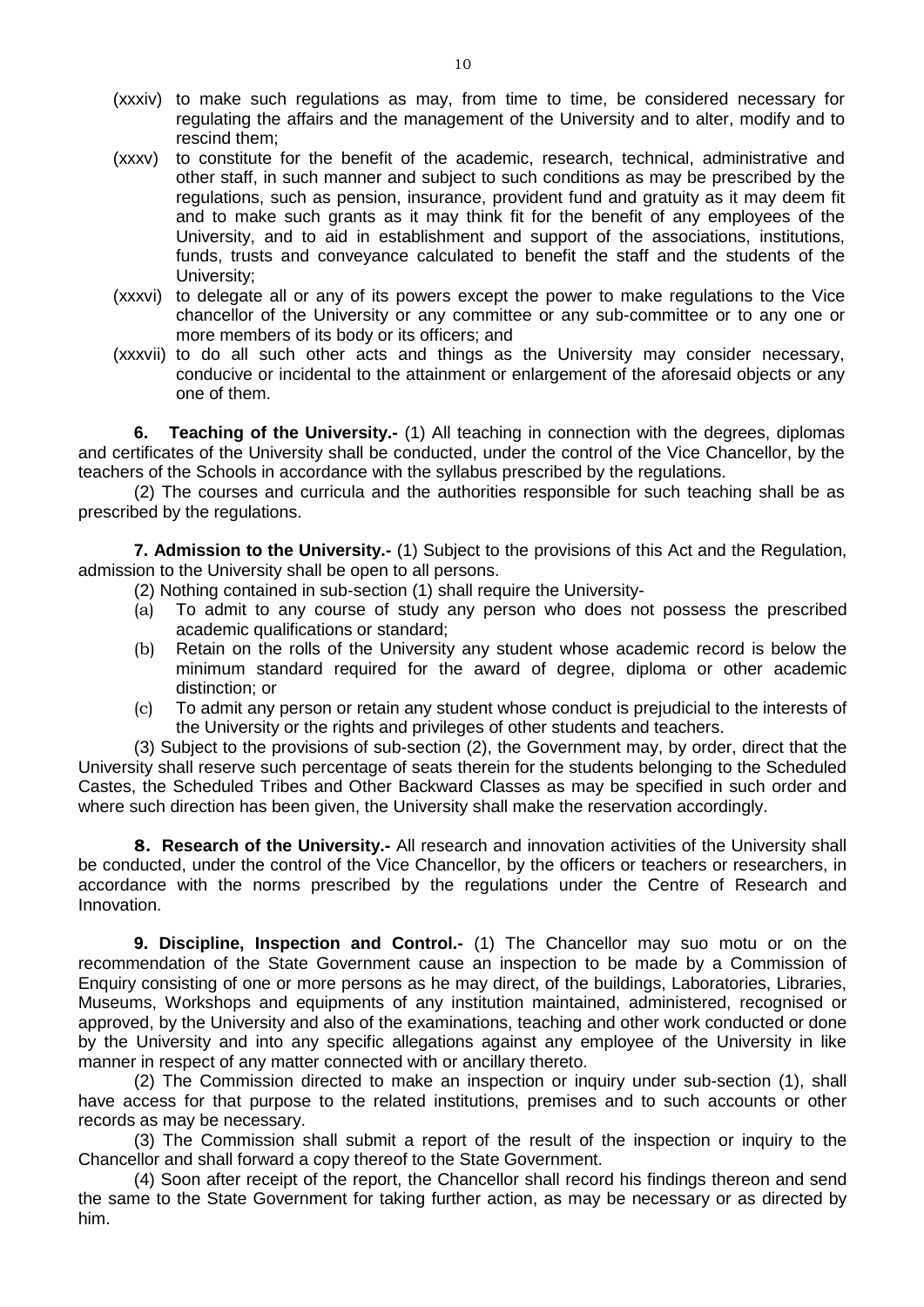(5) The State Government shall direct the Vice-Chancellor to initiate such action as has been directed by the State Government with respect to the findings in the report of enquiry or inspection and the Executive Council shall implement the directions of the Government.

(6) The Vice-Chancellor shall communicate to the State Government a report of action taken in compliance with the directions of the State Government as specified in the orders of the State Government.

(7) If the Vice-Chancellor fails to comply with the directions of the State Government then it shall be reported to the Chancellor whose order shall be final and shall be implemented by the Vice-Chancellor within such time as set out in the orders of the Chancellor.

(8) The Executive Council shall furnish such returns, statements, accounts or other particulars relating to the administration of the University as the State Government may, from time to time, require.

<span id="page-10-0"></span>**10. Power to issue directions.-** The Chancellor may either suomotu or on the recommendation of the State Government issue such directions as may be necessary or expedient in the interest of both administration and academic functioning of the University and in particular to ensure peace and tranquillity and to protect the property and finances.

<span id="page-10-1"></span>**11. Power to annul the orders of the University.-** (1) The State Government may by order published in the official Gazette annul any order, notification, resolution, regulation or any proceedings of the University which in its opinion is not in conformity with the provisions of this Act, or is otherwise inconsistent with the policy of the State Government:

Provided that, before making any such order, the State Government shall afford an opportunity to the University.

(2) Every order passed under sub-section (1), shall as soon as may be after it is passed be laid before both the Houses of the State Legislature.

## **CHAPTER III OFFICERS OF THE UNIVERSITY**

<span id="page-10-2"></span>**12. Officers of the University.-** The following shall be the officers of the University, namely:-

- (1) The Chancellor
- (2) The Pro- Chancellor
- (3) The Vice Chancellor
- (4) The Registrar

(5) The Director, Training, Publication and Supervision of all schools

(6) The Director, Centre for Research, Innovation and Evaluation.

(7) The Head of all Schools.<br>(8) The Finance officer.

The Finance officer.

<span id="page-10-3"></span>(9) Such other Officers as may be prescribed by the Regulations.

**13. The Chancellor.-** (1) The Governor of Karnataka shall by virtue of his office be the Chancellor of the University.

(2) The Chancellor shall be the Head of the University and shall preside over the convocations of the University.

(3) No Honorary degree shall be conferred by the University on any person except with the previous approval of the Chancellor.

(4) The Chancellor shall exercise such other powers and perform such other functions as may be conferred upon him by or under this Act.

<span id="page-10-4"></span>**14. The Pro-Chancellor.-** (1) The Minister in charge of Rural Development and Panchayat Raj Department shall be the Pro-Chancellor by virtue of his office.

(2) The Pro-Chancellor shall preside over the convocation of the University in the absence of the Chancellor.

(3) The Pro-Chancellor shall exercise such powers and functions of the Chancellor as may be conferred on him by or under this Act or under the Regulations. He shall also exercise such other powers and perform such other duties of the Chancellor as the Chancellor may by order in writing delegate to the Pro-Chancellor, and such delegation may be subject to such restrictions and conditions as may be specified in such order.

<span id="page-10-5"></span>**15. Vice Chancellor.-** (1) The Vice Chancellor shall be a whole time officer of the University and he shall be appointed by the Chancellor from the panel of three eminent academicians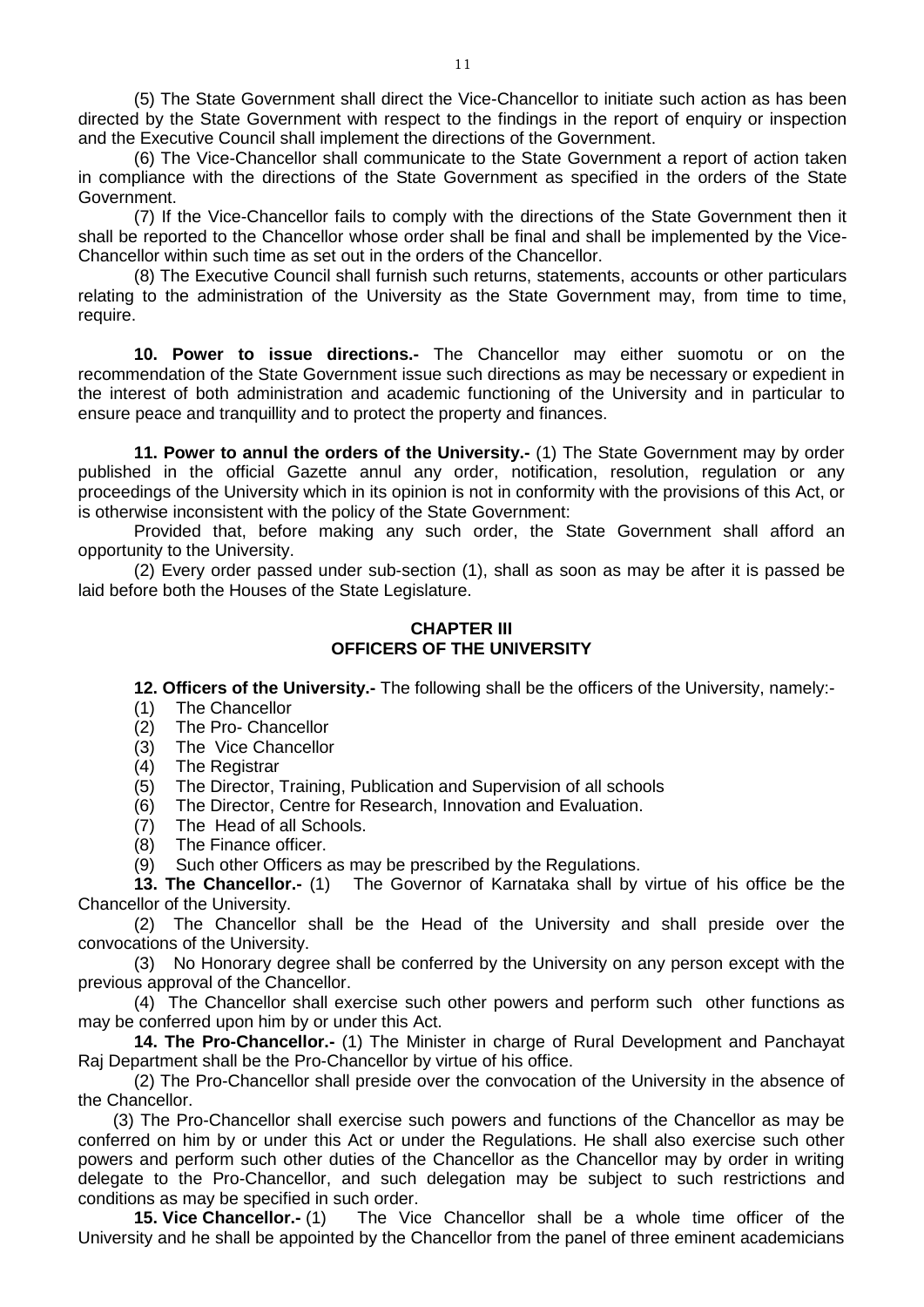of impeccable character, preferably with rural background drawn by the Search Committee constituted by the State Government which shall consist of the following persons, namely:-

- (i) One person who has made significant contribution to Rural Development and Panchayat Raj institutions nominated by the State Government who shall be the Chairperson.
- (ii) One person who has made significant contribution to agriculture, rural livelihood and related fields, law reforms, nominated by the Chancellor.
- (iii) The Chairman, University Grant Commission or his nominee;

The Principal Secretary to Government, Department of Rural Development and Panchayath Raj shall be the convener of the Search Committee.

 (2) The Search Committee shall submit to the State Government a panel of three persons of impeccable character who are eminent academicians, preferably who have sufficient experience in the areas of Rural Development and Panchayat Raj, law reforms, in the alphabetical order. The State Government shall forward the panel to the Chancellor who shall appoint one person from the panel as the Vice-Chancellor:

 Provided that, the First Vice Chancellor shall be appointed by the Chancellor on the recommendation of the state Government.

**Explanation:** For the purpose of this clause "rural development" means and includes, a development process that promotes economic, political and social development of people living in rural areas, which includes the following sectoral subjects.

- (a) Natural Resource Management.
- (b) Agriculture and agricultural Engineering and Horticulture
- (c) Forestry and Agro Forestry
- (d) Fisheries
- (e) Veterinary, Dairy Science and Animal Husbandry
- (f) Sericulture and related Textiles, etc.
- (g) Social sciences, law etc.
- (h) Rural Development and Rural Infrastructure
- (i) Panchayati Raj System.
- (j) Rural Drinking water, Environment, Ecology, Sanitation and Public Health and Rural **Housing**
- (k) Rural Employment, Rural livelihood, small and cottage industries
- (l) Rural Energy and Renewable energy.
- (m) Community participation and participatory development in rural areas.
- (n) Worked for Tribal or rural development and development of technology for the benefit of rural areas

(3) The Vice Chancellor who shall be an academic person and a Professor, shall hold office for a term of four years or till he attains the age of sixty five years, whichever is earlier.

(4) The Vice-Chancellor shall not be removed from his office except by an order of the Chancellor passed on the ground of wilful omission or refusal to carry out the provisions of this Act or for abuse of the powers vested in him and on the advice tendered by the State Government on consideration of the report of an inquiry ordered by it under sub-section (5).

(5) For the purposes of holding an inquiry under this section the State Government shall appoint a person who is or has been a Judge of the High Court or the Supreme Court. The inquiry authority shall hold the inquiry after giving an opportunity to make representation by the Vice-Chancellor and shall submit a report to the State Government on the action to be taken including penalty, if any, to be imposed, and the State Government shall on consideration of the report advise the Chancellor. The Chancellor shall act in accordance with such advice, as far as may be, within six months.

(6) The emoluments and other conditions of service of the Vice-Chancellor shall be such as may be determined by the Chancellor and shall not be varied to his dis-advantage after his appointment as Vice-Chancellor. In the event of a Vice-Chancellor retiring on superannuation during his tenure as Vice-Chancellor, his conditions of service already determined shall continue to be in vogue. All his pensionary benefits shall be kept in abeyance which shall be released after his demitting the office of the Vice-Chancellor.

(7) The Vice-Chancellor may relinquish his office by resignation in writing under his hand addressed to the Chancellor which shall be delivered to the Chancellor normally sixty days prior to the date on which the Vice-Chancellor wishes to be relieved from his office, but the Chancellor may relieve him earlier.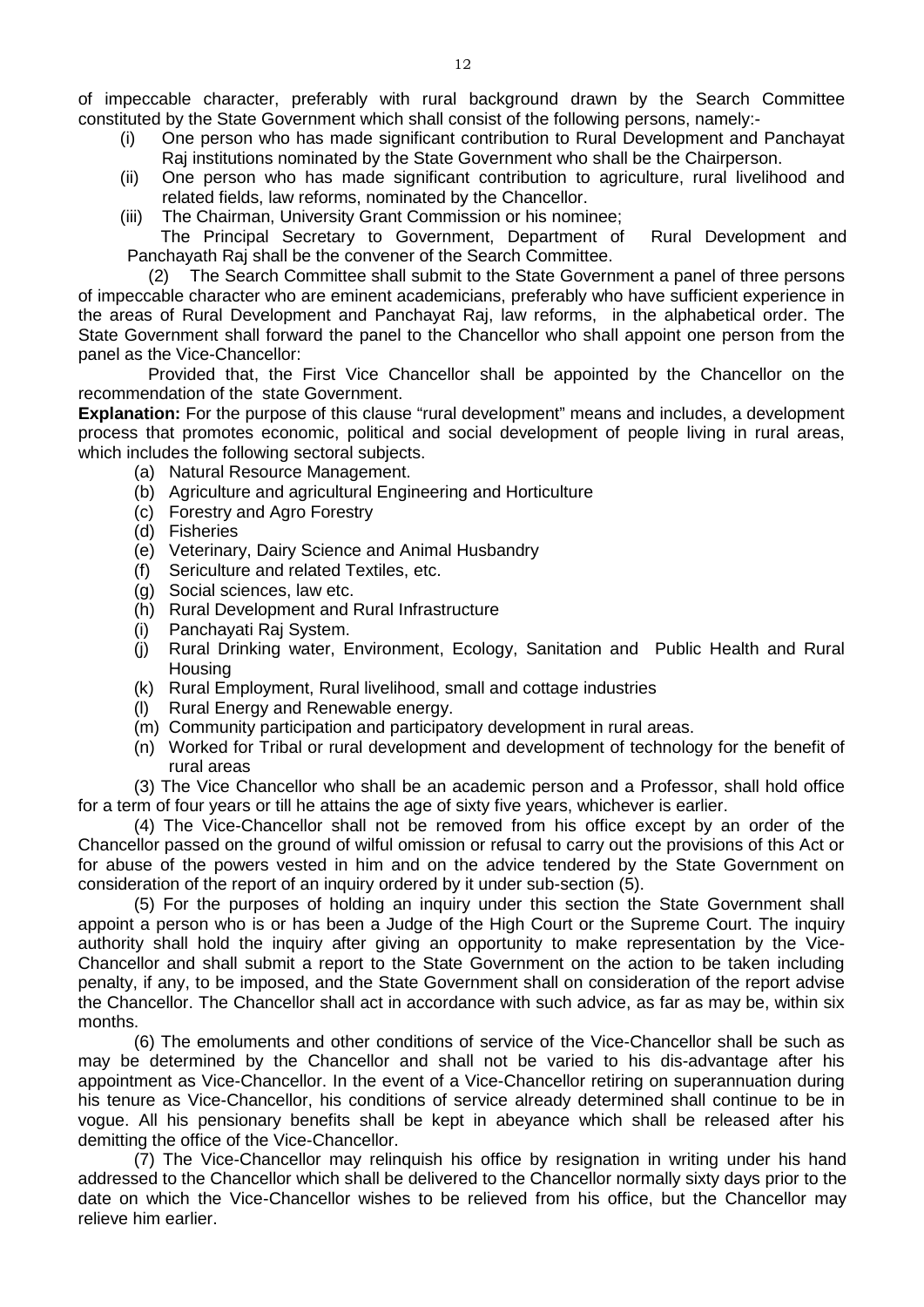(8) If a retired person is appointed as Vice-Chancellor, the terms and conditions of service upon his appointment as Vice-Chancellor including emoluments shall be determined by the Chancellor. The emoluments shall be reduced by the amount of pension and allowances drawn by him

(9) If a Professor in the service of an University in the State is appointed as Vice-Chancellor, his terms and conditions of service as Professor shall not be revised to his dis-advantage during his tenure and he shall retain his lien of his earlier post.

<span id="page-12-0"></span>**16. Powers of the Vice Chancellor.-** (1) The Vice Chancellor shall be the principal executive and academic head of the University and shall exercise general supervision and control over the affairs of the University and give effect to the decisions of the Authorities of the University. He shall have full powers for maintaining discipline in the University.

- (2) The Vice Chancellor shall,-
- (a) ensure that the provisions of this Act, Regulations and Ordinances are duly observed, and he shall have all powers as are necessary for that purpose;
- (b) The Vice Chancellor shall be ex-officio Chairman of the 'Executive council', 'Academic Council' and the 'Finance Committee'.
- (c) convene the meetings of the Executive Council, the Academic Council and other councils and committees and shall perform all other acts, as may be necessary to give effect to the provisions of this Act and may, by order in writing, delegate the power of convening any of the said meetings to any other officer of the University;
- (d) have all powers relating to the proper maintenance of academic, administrative and financial discipline in the University.
- (3) The Vice Chancellor shall be responsible for,-
	- (a) The proper administration of the University and for close co-ordination and integration of teaching, research and dissemination of knowledge;
	- (b) Presenting of the Annual Financial Estimates and the Annual Accounts and Balance Sheet to the Executive Council.

(4) If, in the opinion of the Vice Chancellor, any emergency has arisen, which requires immediate action be taken, he shall take such action as he deems necessary and shall report the same for ratification in the next meeting of the Executive Council or Academic Council, which, in the ordinary course, would have dealt with the matter:

Provided that, if the Executive Council or Academic Council concerned is of the opinion that such action ought not to have been taken, it may refer the matter to the Chancellor, whose decision thereon shall be final

<span id="page-12-1"></span>**17. Arrangement of work during vacancy in the office of the Vice-Chancellor.-** (1) During the temporary absence of the Vice-Chancellor by reason of leave, illness or any other cause, the Chancellor may make such arrangements as he deems fit for carrying on the duties of the Vice-Chancellor:

Provided that, pending the making of such arrangements by the Chancellor, the Vice-Chancellor may designate the senior most Director amongst the Director of Training, Publication and Supervision of schools or the Director, Centre for Research, Innovation and Evaluation, to be incharge of the current duties of the Vice-Chancellor for a period not exceeding one month or till arrangements are made by the Chancellor, whichever is earlier.

(2) During the period when a vacancy in the office of the Vice-Chancellor remains unfilled, the senior most Director amongst the Director of Training, Publication and Supervision of all schools or the Director, Centre for Research, Innovation and Evaluation, as the Chancellor may appoint shall act as Vice-Chancellor and the person so appointed shall have all the powers and shall be entitled to all the privileges of the Vice-Chancellor and to such emoluments and allowances as may be determined by the Chancellor in accordance with the Regulations, if any, framed in this behalf.

<span id="page-12-2"></span>**18. Registrar.-** (1) The Registrar shall be a whole time officer of the University. The terms and conditions of service of the Registrar shall be such as may be prescribed by the regulations.

(2) The State Government may appoint an officer belonging to Karnataka Administrative Service (Senior Scale) or an equivalent grade officer in the Department of Rural Development and Panchayat Raj or a Professor of any University as the Registrar.

(3) The Registrar shall be the ex-officio Member Secretary of the Executive Council, the Academic Council and member of the Finance Committee and the faculties.

- (4) The Registrar, shall,-
- (i) comply with all directions and orders of the Executive Council and the Vice Chancellor;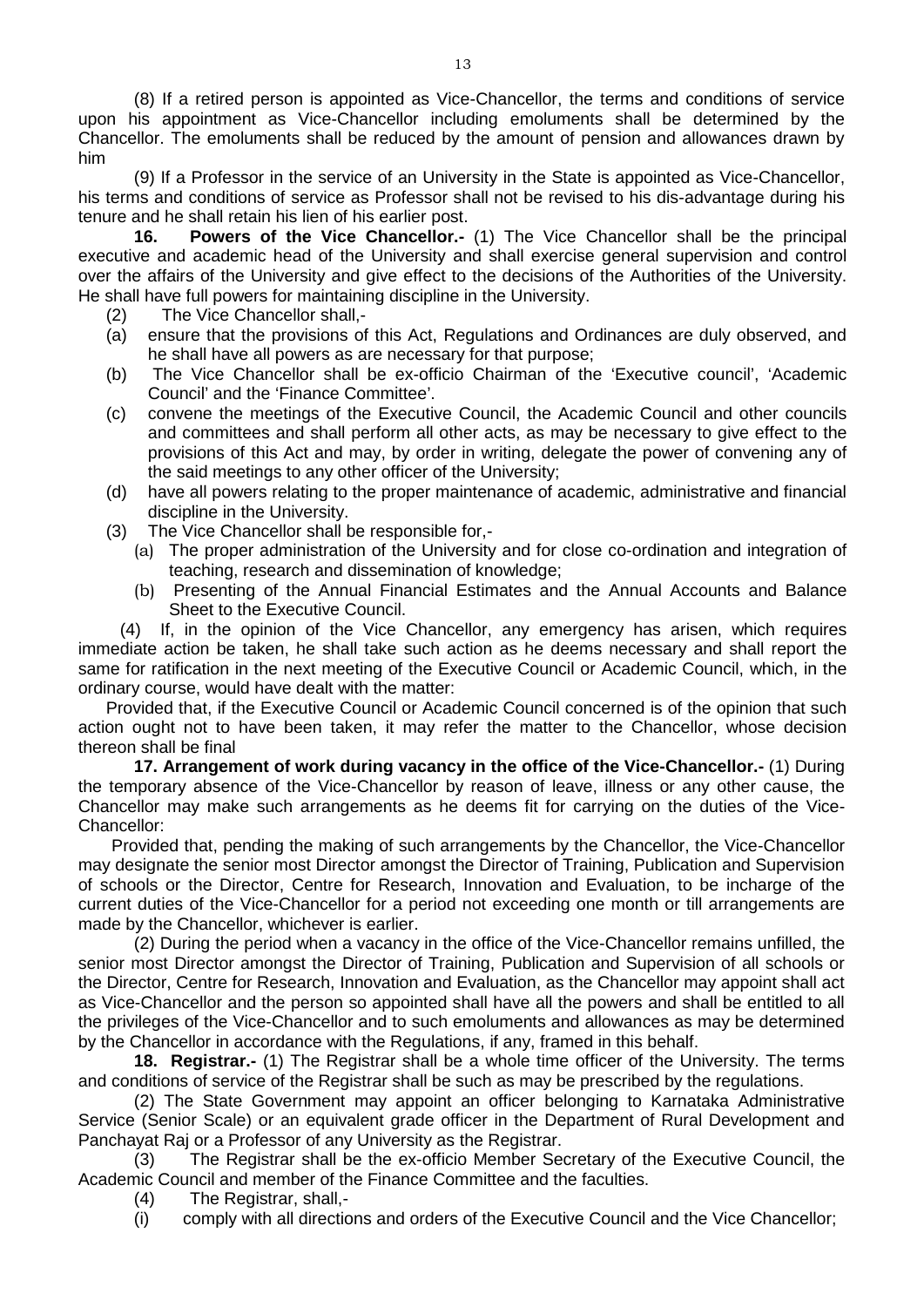- (ii) be the custodian of the records, common seal and such other property of the University as the Executive Council shall commit to his charge;
- (iii) issue all notices, as directed by the Vice-chancellor, convening meeting of the Executive Council, the Academic Council, the Finance Committee, the faculty council and of any committee, appointed by the authorities of the University;
- (iv) keep the minutes of all meetings of the Executive Council, the Academic Council, the Finance Committee, the faculty council and any committee appointed by the authorities of the University;
- (v) conduct the official correspondence of the Executive Council and the Academic Council;
- (vi) supply the Chancellor, the copies of the agenda of the meetings of the authorities of the University, as soon as they are issued and the minutes of the meetings of the authorities, ordinarily within a month of the holding of the meeting;
- (vii) be directly responsible to the Vice Chancellor for the proper discharge of his duties and functions; and
- (viii) perform such other duties as may be assigned, from time to time, by the Executive Council or the Vice Chancellor.

(5) Represent the University in all suits or proceedings by or against the University, sign powers-of-attorney and verify the pleadings or depute representatives for the purpose.

(6) In the event of the post of the Registrar remaining vacant for any reason, it shall be open to the Vice Chancellor to authorize a person from among the senior professors in the service of the University to exercise such powers, functions, and duties of the Registrar as the Vice Chancellor deems fit till appointment of regular Registrar by the Government.

(7) The Registrar may be assisted by one or more Deputy Registrars, Assistant Registrars and Special Officers.

**19. Directors and Heads of the Schools.-** (1) There shall be a Director of Training, Publication and Supervision of all Schools.

<span id="page-13-0"></span>(2) There shall be a Director of Centre for Research, Innovation and Evaluation.

<span id="page-13-1"></span>(3) There shall be a Head of the School for each of the Schools in the University.

(4) The powers, functions, appointments and the conditions of service of the Directors and Heads of the Schools shall be as prescribed by the regulations.

**20. Finance Officer.-** There shall be a Finance Officer in the university. He shall be a whole time officer of the University appointed by the Government from a panel of not less than three persons being officers in the cadre of Deputy or Joint Controller of State Accounts Services or an officer of the rank of Deputy Accountant General having experience in audit, accounting and financial administration recommended by the Executive Council, for such period as may be specified by the Government in this behalf.

<span id="page-13-2"></span>**21. Terms and conditions of the service of the Finance Officer.-** (1) The emoluments and other terms and conditions of service of the Finance Officer shall be such as may be prescribed. The Finance Officer shall retire on attaining the age of sixty years.

(2) When the office of the Finance Officer is vacant or when the Finance Officer is by reason of illness, absence or by any other reason unable to perform the duties of his office, the duties of the Finance Officer shall be performed by such person as the Vice-Chancellor may appoint for the purpose.

(3) The Finance Officer shall be the ex-officio member of the Academic Council and ex-officio member Secretary of the Finance Committee, but shall not be deemed to be member of the Committee.

(4) (a) The Finance Officer shall exercise general supervision over the funds of the University and shall advice the University as regards its financial policy; and

<span id="page-13-3"></span>(b) Exercise such other powers and perform such other functions as may be prescribed.

**22. The Librarian.-** The Librarian shall be a whole time employee of the University and shall be appointed by the Executive Council on the recommendation of the Selection Committee constituted under this Act or the Regulations. He shall possess such qualifications and exercise such powers and discharge such duties as may be prescribed by the Regulations. His emoluments and terms and conditions of service shall be such as may be prescribed by the Regulations.

<span id="page-13-4"></span>**23. The Director of Physical Education.-** The Director of Physical Education shall be a whole time employee of the University and shall be appointed by the Executive Council on the recommendation of the Selection Committee constituted under this Act or the Regulations. He shall possess such qualifications and exercise such powers and discharge such duties as may be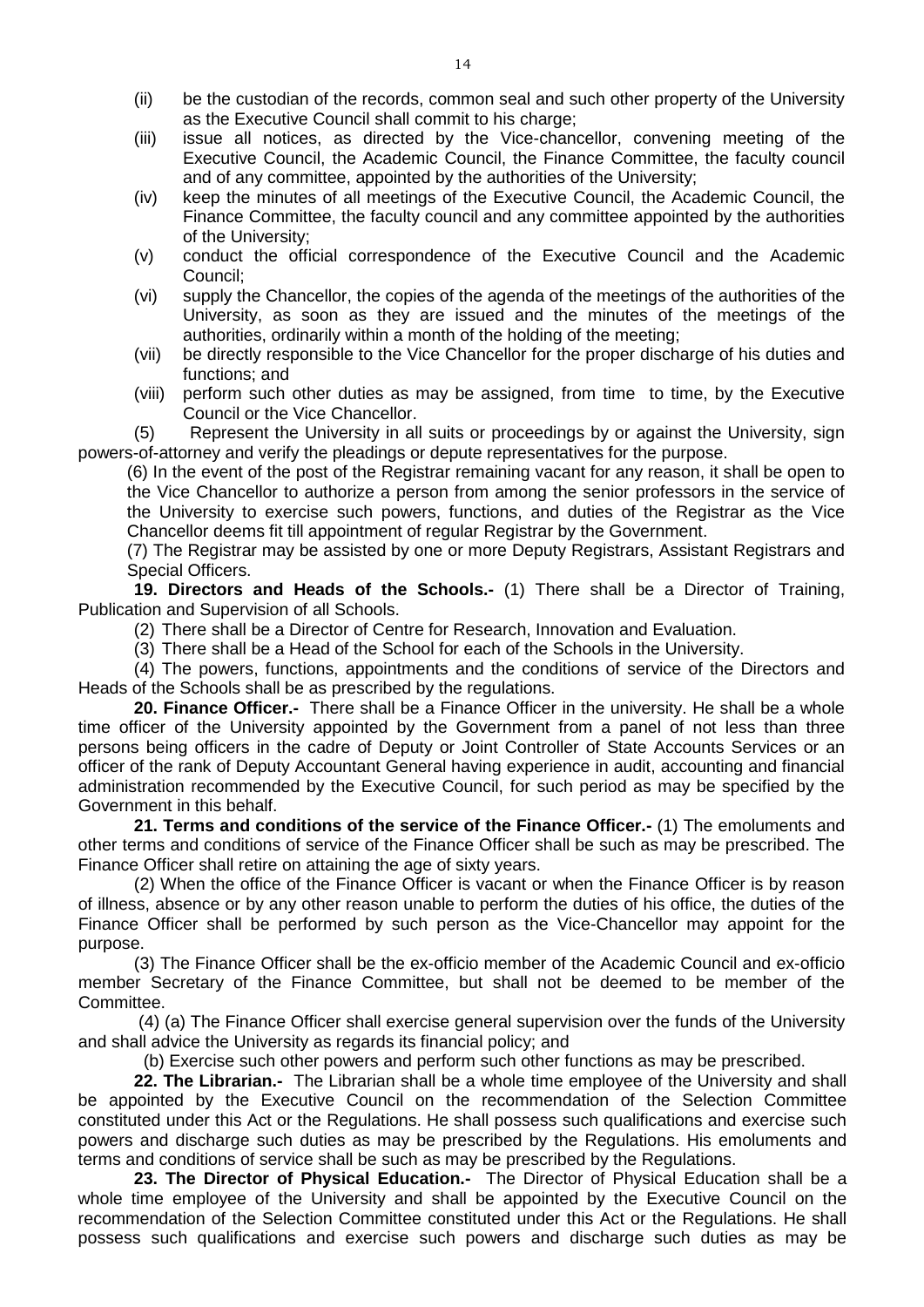prescribed by the Regulations. His emoluments and terms and conditions of service shall be such as may be prescribed by the Regulations.

# **CHAPTER IV**

# **AUTHORITIES OF THE UNIVERSITY**

#### <span id="page-14-0"></span>**24. Authorities of the University.-** The following shall be the authorities of the University-

- (1) the Executive Council;
- (2) the Academic Council;<br>(3) the Centre for Training
- (3) the Centre for Training, Publication and Supervision of all schools (4) the Centre for Research, Innovation and Evaluation.
- the Centre for Research, Innovation and Evaluation.
- 
- (5) the Faculty Council;<br>(6) the Finance Commit the Finance Committee; and
- <span id="page-14-1"></span>(7) such other authorities as may be Prescribed by the Regulations.

**25. The Executive Council.-** (1) The Executive Council shall be the Chief Governing and Executive Body of the University.

(2) The administration, management and control of the University and the income thereof shall be vested with the Executive Council which shall control and administer the property and funds of the University.

<span id="page-14-2"></span>**26. Members of the Executive Council.-** (1) The Executive Council shall be reconstituted by the Chancellor once in three years which shall consist of the following members, namely:-

- (a) The Vice Chancellor- Chairperson.
- (b) One member nominated by the Chancellor.
- (c) One Vice Chancellor of University of Agricultural Sciences or University of Horticultural Sciences or Veterinary, Animal and Fisheries Sciences of University nominated by the Chancellor.
- (d) One Vice Chancellor of a professional university like Visvesvaraya Technological University or Rajiv Gandhi University of Health Sciences or Karnataka State Law University nominated by the Chancellor.
- (e) Seven members nominated by the Government of whom, one shall be a Woman Member, one shall be a person belonging to other Backward Classes, one shall be a person belonging to Religious Minority, one shall be a person belonging to Scheduled Caste and one person who belongs to Scheduled Tribe.
- (f) The Director, Training, Publication and Supervision of all schools.
- (g) The Director, Centre for Research, Innovation and Evaluation.
- (h) One representative of a reputed Non Governmental Organization working for Rural Development nominated by the Chancellor.
- (i) The Principal Secretary, Rural Development and Panchayat Raj; the Principal Secretary, Department of Agriculture, the Principal Secretary, Social Welfare Department and the Principal Secretary, Health Department and Principal Secretary, Labour Department shall be ex-officio members.
- (j) Registrar shall be the ex-officio Member Secretary.

**Explanation:** Only such of the persons who have made significant contribution in the field of rural development and strengthening of local democratic institutions, law reforms, generation of employment, imparting of skills, and social service in rural area shall be considered in case of nomination of persons other than those holding offices contemplated under respective sub-clauses above**.**

<span id="page-14-3"></span>**27. Term of Office of Executive Council.-** (1) The term of the nominated member of the Executive Council shall be three years.

(2) Any member nominated to the Executive Council shall be liable to be removed from such membership at any time by the Chancellor on the ground of misbehavior, misconduct, or otherwise after holding an enquiry;

(3) Unless their membership of the Executive Council is previously terminated as provided in the above sub-clauses members of the Executive Council shall relinquish their membership on the expiry of three years from the date on which they become members of the Executive Council but shall not be eligible for re-nomination or re-appointment, as the case may be.

(4) A member of the Executive Council other than ex-officio member may resign his office by a letter addressed to the Chairman of the Executive Council and such resignation shall take effect as soon as it has been accepted by the Chairman of the Executive Council.

(5) Any vacancy in the Executive Council shall be filled either by appointment or by nomination, as the case may be, of a person by the respective authority, entitled to be so nominated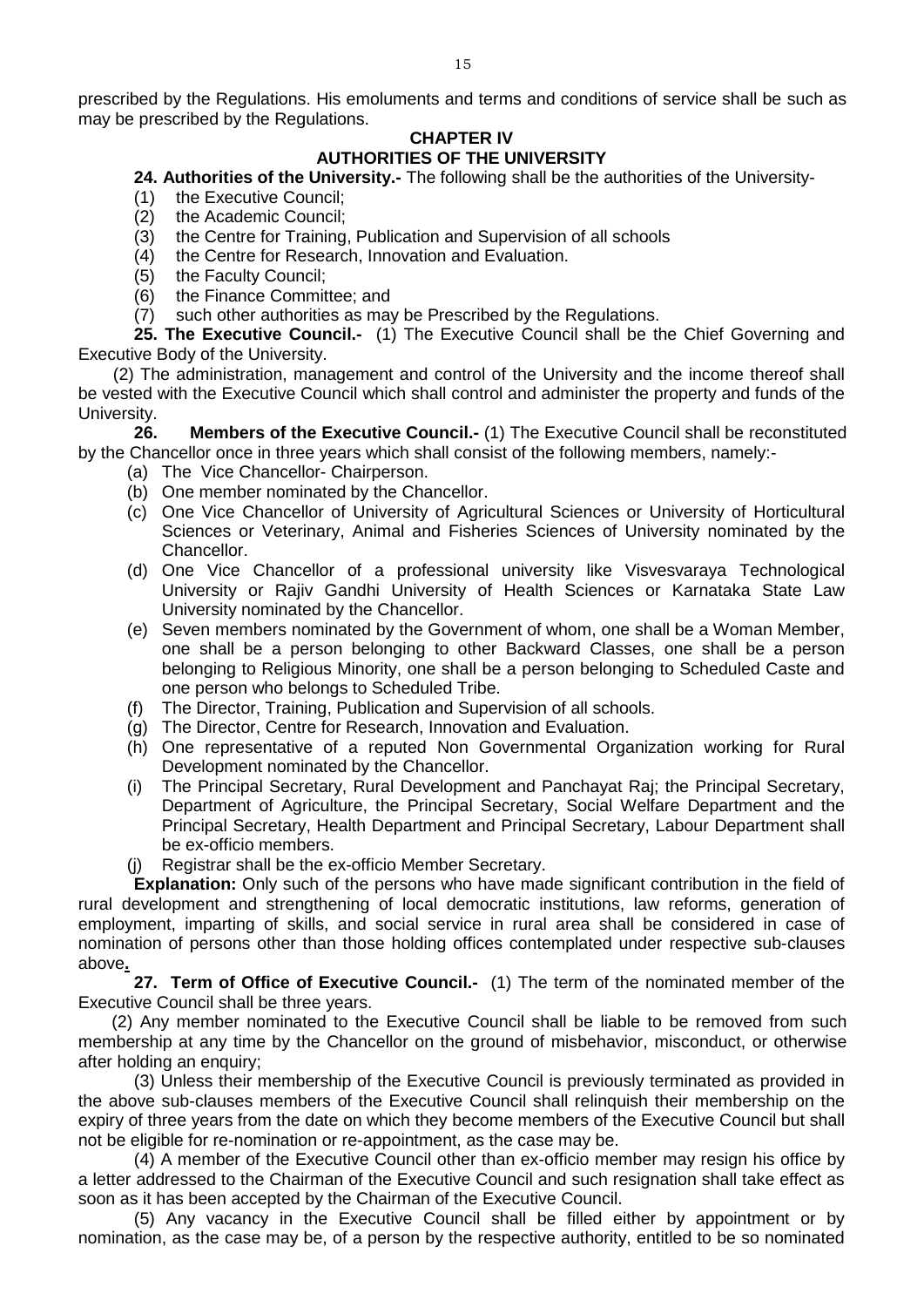or appointed or person so appointed or nominated shall hold office so long only as the member in whose place he is appointed or nominated could have held office if the vacancy had not occurred.

(6) Notwithstanding anything contained in this Act but save as otherwise provided, any employee of the University, both teaching and non-teaching or ministerial shall not be eligible for nomination as a member of any of the authorities under this Act*.* 

<span id="page-15-0"></span>**28. Powers and functions of the Executive Council.-** Without prejudice to Section 5, the Executive Council shall have the following powers and functions, namely:-

(1) To appoint, from time to time, the Directors, the Librarian, Professors, Associate Professors, Assistant Professors and other members of the teaching staff, as may be necessary, on the recommendations of the selection committee constituted by the regulations made for the purpose and in accordance with prevailing UGC rules and reservation policy of the Government:

Provided that, no action shall be taken by the Executive Council, except in cases covered by the second proviso, in regard to the number, qualifications and emoluments of teachers, otherwise than after consideration of the recommendations of the Academic Council.

Provided further that, it shall not be necessary to constitute any selection committee for making appointments,-

(a) to any supernumerary post; or

(b) to the post of professor of a person of high academic distinction, eminence and professional attainment invited by the Executive Council to accept the post.

(2) To create administrative, ministerial and other necessary posts, to determine the number and emoluments of such posts, to specify minimum qualification for appointment to such posts and to appoint persons to such posts on such terms and conditions of service as may be prescribed by the regulations made in this behalf, and in accordance with prevailing reservation policy of the Government , except power to revise scales of pay or to delegate the powers of appointments to such authority or authorities or officer or officers as the Executive Council may, from time to time, by resolution, either generally or specifically, direct.

(3) To grant in accordance with the regulations leave of absence other than casual leave to any officer of the University and to make necessary arrangements for the discharge of the functions of such officer during his absence.

(4) To manage and regulate the finances, accounts, investments, property, business and all other administrative affairs of the University and for that purpose to appoint such agents, as it may think fit.

(5) To invest any money belonging to the University, including any unapplied income, in such Government securities or any Nationalized Banks, as it may from time to time, think fit or in the purchase of immovable property in India, with the like power of varying such investments from time to time.

(6) To transfer or accept transfers of any movable or immovable property on behalf of the University:

Provided that, no immovable property shall be transferred without prior approval of the State Government.

(7) To enter into, vary, carry out and cancel contracts on behalf of the University and for that purpose to appoint such officers as it may think fit.

(8) To provide the buildings, premises, furniture and apparatus and other means needed for carrying on the work of the University.

(9) To entertain, adjudicate upon, and if it thinks fit, to redress any grievances of the officers of the University, the teachers, the students and the University employees, who may, for any reason, feel aggrieved, otherwise than by an act of a court.

(10) To appoint examiners and moderators, and if necessary to remove them and to fix their fees, emoluments and travelling and other allowances, after consulting the Academic Council.

(11) To select a common seal for the University and to provide for the custody of the seal.

(12) to cause to be maintained proper accounts of the properties and funds of the University;

(13) to charge and collect fees for,-

- (i) tuition and research;
- (ii) admission to examinations and convocations;
- (iii) such other services as the University may undertake;
- (iv) such other purposes as may be prescribed by the Regulations;

(14) to prepare the financial estimate of the University and to submit the same to the Academic Council.

(15) to arrange for the conduct of litigation by or against the University.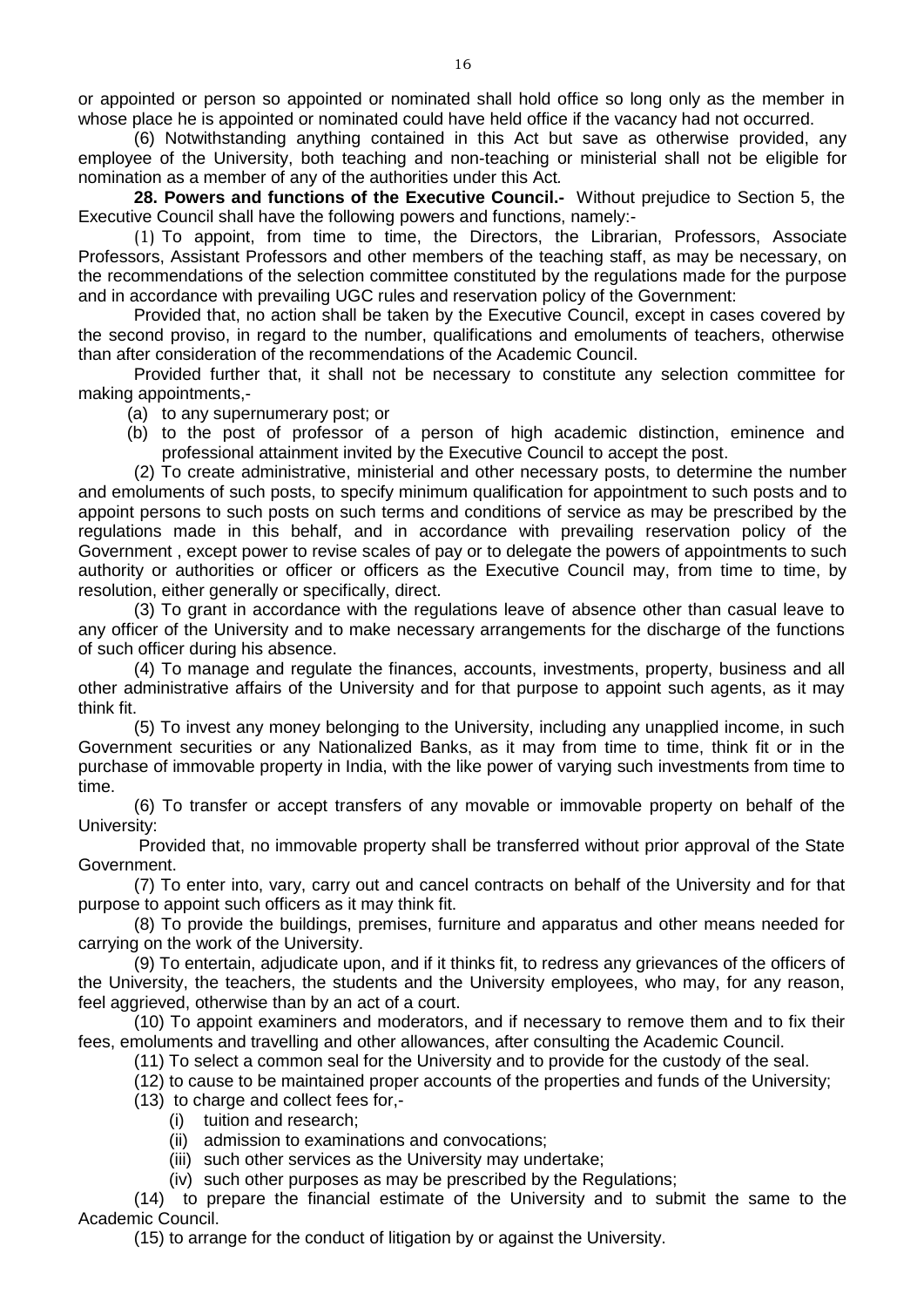(16) to Institute fellowships, travelling fellowships, scholarships, studentships, exhibitions, medals and prizes on the recommendation of the Academic Council.

(17) To confer honorary degrees, titles or other academic distinctions; on the recommendations of the Academic Council.

(18) To make, amend or repeal Regulations, Ordinances.

(19) To confer the title of Professor Emeritus on the recommendation of the Academic Council.

(20) To make Regulations for creation of Teaching and non-teaching posts.

(21) To exercise such other powers and perform such other duties as may be conferred or imposed upon it by this Act, Regulations or Ordinances.

**29. Meeting of the Executive Council.-** (1) The Executive Council shall meet at least once in three months**.** Not less than seven days notice shall be given for such meeting.

<span id="page-16-0"></span>(2) The Registrar shall convene the meeting with prior approval of the Chairman.

(3) Seven members of the Executive Council shall constitute a quorum at any meeting thereof.

(4) In case of difference of opinion among the members, the opinion of the majority shall prevail.

(5) Each member of the Executive Council shall have one vote and in case of equality of votes on any question to be determined by the Executive Council, the Chairman of the Executive Council, or as the case may be, the member presiding over that meeting shall, in addition, have a casting vote.

(6) Every meeting of the Executive Council shall be presided over by the Vice Chancellor, and in his absence by a member chosen by the members present to preside on the occasion.

(7) If urgent action by the Executive Council becomes necessary, the Vice Chancellor may permit the business to be transacted by circulation of papers to the members of the Executive Council. The action proposed to be taken shall not be taken unless agreed to by a majority of members of the Executive Council. The action so taken shall be forthwith intimated to all the members of the Executive Council. The papers shall be placed before the next meeting of the Executive Council for confirmation.

<span id="page-16-1"></span>**30. Constitution of standing committee and appointment of ad-hoc committees by the Executive Council.-** (1) Subject to the provisions of this Act and the regulations made in this behalf, the Executive Council may, by resolution, constitute such standing committees or appoint ad-hoc committees for such purposes and with such powers as the Executive Council may think fit for exercising any power or discharging any function of the University or for enquiring into, reporting or advising upon any matter relating to the University.

(2) The Executive Council may co-opt such persons to a standing committee or an ad-hoc committee as it considers suitable and may permit them to attend the meetings of the Executive Council.

<span id="page-16-2"></span>**31. Delegation of powers by Executive Council.-** The Executive Council may, by resolution, delegate to the Vice Chancellor or to a committee, such of its powers expect power to make regulations ,rules or ordinances as it may deem fit subject to the condition that the action taken by the Vice Chancellor or such committee in the exercise of the powers so delegated shall be reported at the next meeting of the Executive Council.

<span id="page-16-3"></span>**32. The Academic Council.-** The Academic Council shall be the academic body of the University, and shall, subject to the provisions of this Act and the regulations, have power of control and general regulation of, and be responsible for, the maintenance of standards of instruction, education, research and examination of the University, and shall exercise such other powers and perform such other duties as may be conferred or imposed upon it by this Act or the regulations. It shall have the right to advise the Executive Council on all academic matters.

**33. Members of the Academic Council.-** (1) The Academic Council shall be reconstituted by the Chancellor once in three years which shall consist of the following members, namely:-

- <span id="page-16-4"></span>(a) the Vice Chancellor, who shall be the chairperson thereof;
- (b) Two members who have made a significant contribution to the field of Rural Development and Panchayat Raj or Law reforms nominated by the Government.
- (c) Three persons from amongst the educationists of repute or men of letters or eminent public men or industrialists who are not in the service of the University, nominated by the Vice Chancellor;
- (d) The Director, Training, Publication and Supervision of all schools.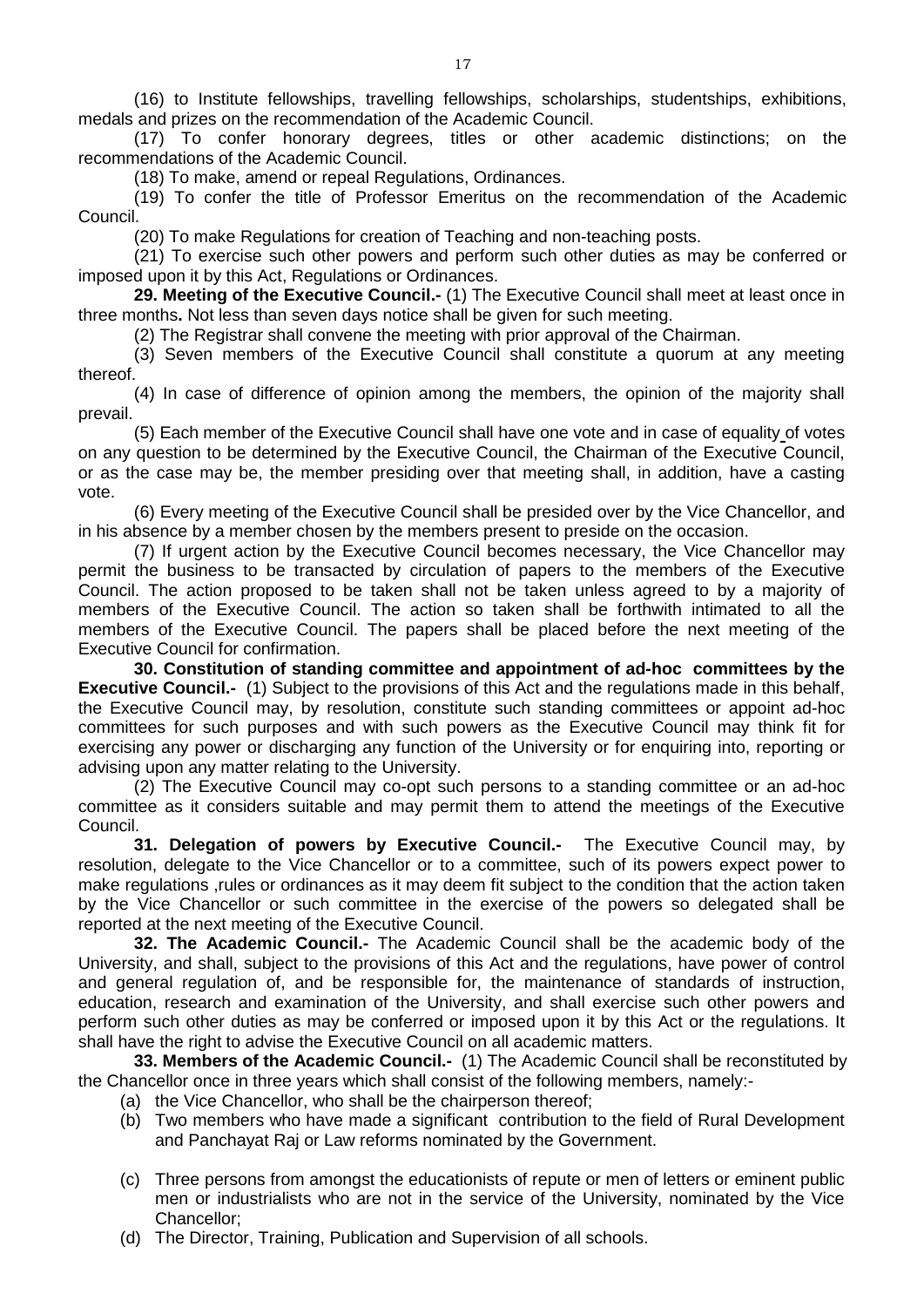- (e) The Director, Centre for Research, Innovation and Evaluation.
- (f) All Heads of the Schools**.**
- (g) All Heads of Regional centers.
- (h) Director, *Abdul* Nazeer Sab State *Institute* of Rural Development, Mysore
- (i) Three members of the teaching staff, representing Professors, Associate Professors and Assistant Professors of the University by seniority and rotation nominated by the Vice Chancellor.
- (j) The Registrar shall be ex-officio Member Secretary.
- (2) The term of the members other than ex-officio members shall be three years:

(3) A member of the Academic Council shall cease to be a member if he resigns or becomes of unsound mind or becomes insolvent or is convicted of a criminal offence involving moral turpitude or if a member other than the Vice Chancellor and ex-officio members, accepts a full time appointment in the University.

(4) Unless their membership of the Academic Council is previously terminated as provided in the above sub-clauses members of the Academic Council shall relinquish their membership on the expiry of three years from the date on which they become members of the Academic Council.

(5) A member of the Academic Council other than ex-officio member may resign his office by a letter addressed to the Chairman of the Academic Council and such resignation shall take effect as soon as it has been accepted by the Chairman of the Academic Council.

(6) Any vacancy in the Academic Council shall be filled either by appointment or nomination, as the case may be, of a person by the respective authority, entitled to make the same and the person so appointed or nominated shall hold office so long only as the member in whose place he is appointed or nominated could have held office if the vacancy had not occurred.

(7) Any member nominated to the Academic Council shall be liable to be removed from such membership at any time by the Chancellor on the ground of misbehaviour, misconduct, or otherwise after holding an enquiry.

(8) Notwithstanding anything contained in this Act but save as otherwise provided, any employee of the University, both teaching and non-teaching or ministerial shall not be eligible for nomination as a member of any of the authorities under this Act.

<span id="page-17-0"></span>**34. Powers and duties of the Academic Council.-** Subject to the provisions of this Act and the regulations made thereunder the Academic Council shall, in addition to all other powers vested in it, have the following powers, namely:-

- (1) to recommend institution of degrees, diplomas, certificate courses and other courses along with the required regulations and curriculum commensurate with the objectives of the University.
- (2) to report on any matter referred or delegated to it by the Executive Council;
- (3) to make recommendations to the Executive Council with regard to the creation, abolition or classification of teaching posts in the University and the emoluments and the duties attached thereto;
- (4) to formulate and modify or revise schemes for the organization of the directorates or schools and to assign to them their respective subjects and also to report to the Executive Council as to the expediency of the abolition or sub-division or merging of any of them;
- (5) to make regulations for the instruction and examination of persons other than those enrolled in the University;
- (6) to promote research within the University and to require, from time to time, reports on such research;
- (7) to consider academic, research and extension proposals submitted by the faculties and recommend for approval.
- (8) to make regulation regarding admission of students to the university and determine the member of students to be admitted.
- (9) to recognize diplomas and degrees of other universities and institutions and to determine their equivalence in relation to the diplomas and degrees of the University;
- (10) to fix, subject to any conditions accepted by the Executive Council, the time, mode and conditions of competition for fellowships, scholarships and other prizes, and to award the same;
- (11) to approve appointment of examiners and if necessary their removal and the fixation of their fees, emoluments and travelling and other expenses;
- (12) to award stipend, scholarships, medals and prizes and to make other awards in accordance with the regulations and such other conditions as may be attached to the awards;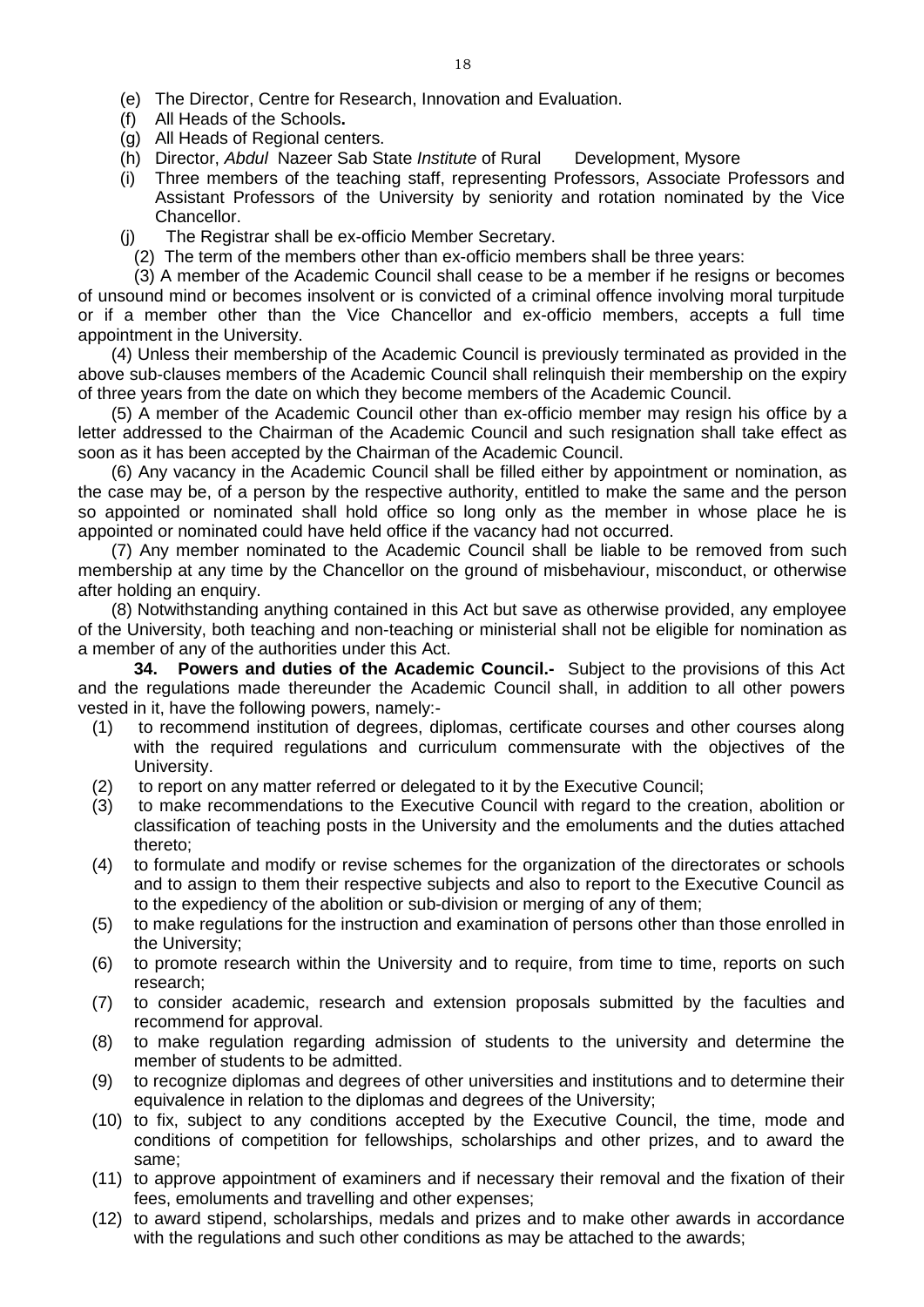- (13) to make recommendation to the Executive Council regarding conferment of honorary degrees not exceeding three in an Academic year.
- (14) to make recommendation regarding the qualifications to be prescribed for the appointment and promotion for teachers and service personnel of the university.
- (15) to consider and approve memorandum of understanding and memorandum of agreement with educational, research, corporate and other institutions and public private partnership agreements.
- <span id="page-18-0"></span>(16) to perform, in relation to academic matters, all such duties and to do all such acts as may be necessary for the proper carrying out of the provisions of this Act and the regulations.

**35. Procedure of the Meetings of the Academic Council.-** (1) Ordinarily the Academic Council shall meet at least once in every four months on such date as may be fixed by the Vice Chancellor. However, special meeting of the Academic Council maybe called by the Vice Chancellor.

(2) One Third members of the Academic Council shall form quorum for a meeting of the Academic Council. However, at the adjourned meeting of Academic Council no quorum is necessary.

(3) In case of difference of opinion among the members, the opinion of the majority shall prevail.

(4) Each member of the Academic Council, including the Chairman of the Academic Council, shall have one vote and if there shall be an equality of votes on any question to be determined by the Academic Council the Chairman of the Academic Council or as the case may be, the member presiding over the meeting, shall, in addition, have a casting vote.

(5) Every meeting of the Academic Council shall be presided over by the Chairman of the Academic Council and in his absence, by the senior most director present.

(6) If urgent action by the Academic Council becomes necessary, the Chairman of the Academic Council may permit the business to be transacted by circulation of papers to the members of the Academic Council. The action proposed to be taken shall not be taken unless agreed to by a majority of members of the Academic Council. The action so taken shall be forthwith intimated to all the members of the Academic Council. The papers shall be placed before the next meeting of the Academic Council for information.

<span id="page-18-1"></span>**36. Members not entitled to remuneration.-** The members of the Executive Council, Academic Council or any such authority shall not be entitled to receive any remuneration from the University except such travelling and daily allowance, sitting fees as may be prescribed by the Regulations:

Provided that, nothing contained in this section shall preclude any member from drawing his emoluments to which he is entitled by virtue of the office he holds.

**37. Finance Committee.-** (1) There shall be a Finance Committee constituted by the Executive Council consisting of the following members, namely:-

- <span id="page-18-2"></span>(a) the Vice Chancellor- Chairperson
- (b) the Secretary to the Government incharge of Finance Department or his nominee not below the rank of Deputy Secretary.
- (c) The Secretary to Government incharge of Rural Development and Panchayat Raj Department or his nominee not below the rank of a Deputy Secretary.
- (d) two members nominated by the Vice Chancellor from amongst the members of Executive Council.
- (e) the Registrar;
- (f) The Director, Training, Publication and Supervision of all Schools.
- (g) Director, Centre for Research, Innovation and Evaluation.
- (h) the Finance Officer shall be the member secretary

(2) The members of the Finance Committee other than the Vice Chancellor and ex-officio members, shall hold office for a term of three years.

- (3) The functions and duties of the Finance Committee shall be as follows, namely:-
- (a) to examine and scrutinize the annual budget of the University and to make recommendations on financial matters to the Executive Council;
- (b) to consider all proposals for new expenditure and to make recommendations to the Executive Council;
- (c) to consider the periodical statements of the accounts and to review the finances of the University from time to time and to consider re-appropriation statements and audit reports and to make recommendations to the Executive Council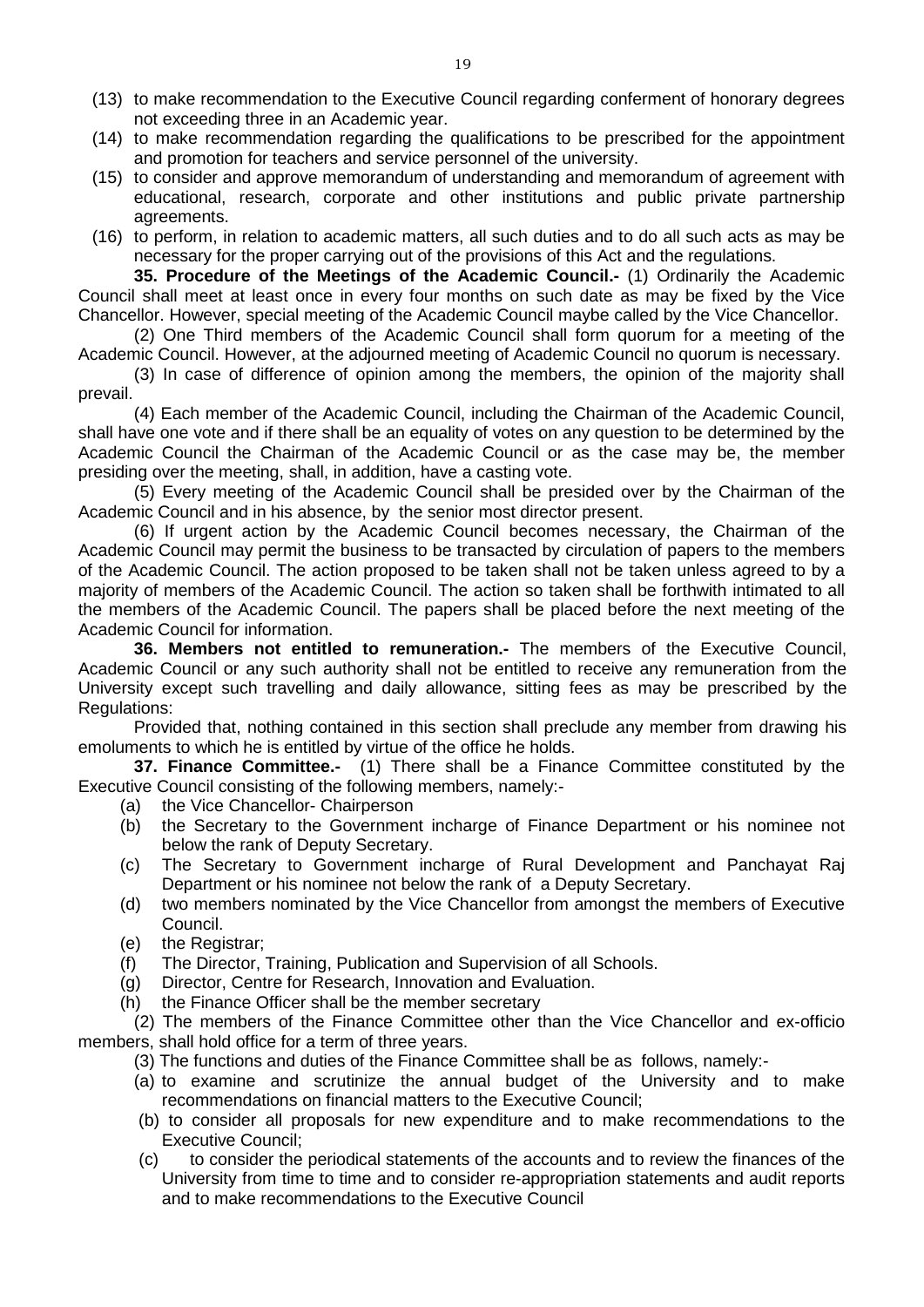(d) to give its views and to make recommendations to the Executive Council on any financial question affecting the University either on its own initiative or on reference from the Executive Council or the Vice Chancellor;

(e) any other function assigned to it by the Regulations framed under the Act.

(4) The Finance Committee shall meet atleast twice every year. Three members of the Finance Committee shall form the quorum.

(5) The Vice Chancellor shall preside over the meetings of the Finance Committee. In case of difference of opinion among the members, the decision of the Chairman shall prevail.

<span id="page-19-0"></span>**38**. **The Faculty Council.-** The Faculty Council shall be the Council of Faculty members and the Head of all schools including the Head of all Regional schools and other Experts of respective subjects shall be responsible for maintenance of standards of institution, education, research and improvement through continuous process of consultation and discussions.

<span id="page-19-1"></span>**39. Other authorities.-** The Executive Council may constitute such other authorities of the University as may deem necessary and the manner of their constitution and functioning shall be prescribed by the Regulations.

<span id="page-19-2"></span>**40. Committees.-** Every Authority of the University shall have power to constitute or reconstitute committees to assist in its functions and delegate to them such of its powers as it deem fit; such committees shall, save as otherwise provided, consist of members of the Authority concerned and such other persons as the authority may in each case direct.

**41. Centre of Research, Innovation and Evaluation.-** (1) There shall be a Centre of Research and Innovation consisting of the following member namely:-

- <span id="page-19-3"></span>(i) The Vice-Chancellor-Chairperson;
- (ii) The Director, Training, Publication and Supervision of all schools.<br>(iii) Finance Officer.
- Finance Officer.
- (iv) All Heads of Schools and Regional Centres;
- (v) Two progressive farmers with specialized knowledge and experience in rural development nominated by the Vice-Chancellor.
- (vi) Commissioner for Employment and Training, Government of Karnataka
- (vii) The Director, Government Tool Room and Training Centre.
- (viii) Commissioner for Industrial development and Director of Industries and Commerce
- (ix) Director, Nirmithi Kendra.
- (x) Director, State Institute of Rural Development, Mysore
- (xi) Director, Panchayat Raj
- (xii) Representative of Karnataka State Rural Livelihood Promotion Society.
- (xiii) Director, Women and Child Welfare
- (xiv) Director, AYUSH
- (xv) Two outstanding Academicians nominated by the State Government not in the service of the University.
- (xvi) One member each from Zilla Panchayat, Taluk Panchayat and Grama Panchayat nominated by the Government of whom one shall be a woman.
- (xvii) One Agro Industrialist nominated by the State Government in respect of any meeting for availing the benefit of their specialized knowledge of subjects on the agenda of such meeting;
- (xviii) The Director of Research and Innovation and Evaluation Member Secretary

(2) The Chairperson may invite any of the following members to attend the meetings as and when the need arises.

- (i) The Director of Horticulture or The Director of Sericulture.
- (ii) The Director of Agriculture, Government of Karnataka.
- (iii) The Chief Conservator of Forests, Research and Training, Government of Karnataka;
- (iv) Managing Director, Karnataka Renewable Energy Development Ltd.
- (v) Chief Executive Officer of Karnataka Khadi and Village Industries.
- (vi) Director of Health and Family Welfare or his nominee
- (vii) Director of Water Supply and Sanitation, Rural Development and Panchayat Raj Department.
- (viii) Managing Director Rajiv Gandhi Housing Corporation
- (ix) Commissioner of Textiles
- (x) Managing Director, Karnataka Soaps and Detergents Ltd.
	- (3) Procedure for meetings shall be as laid down in the regulations framed from time to time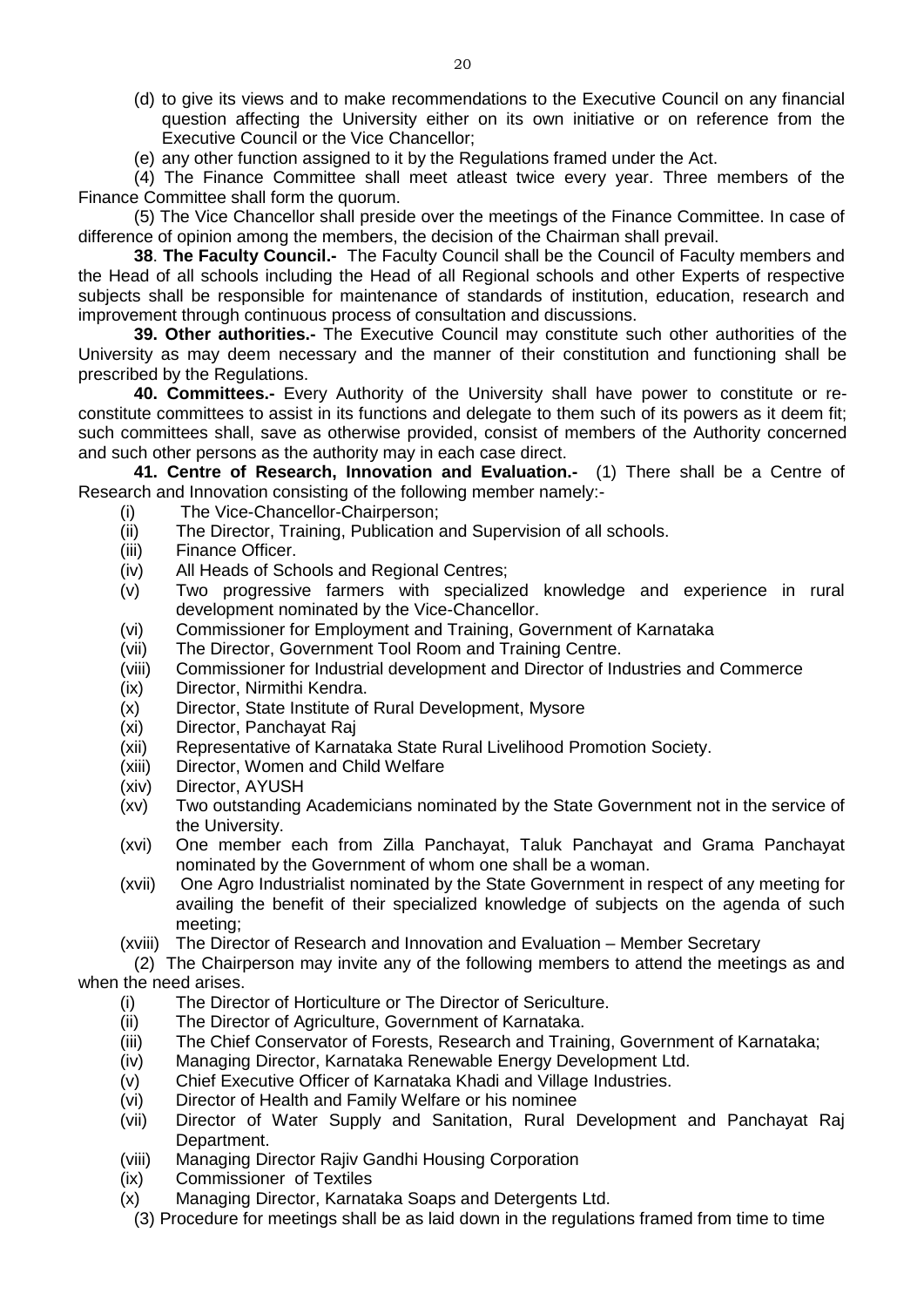<span id="page-20-0"></span>**42. Functions of Centres of Research, Innovation and Evaluation.-** (1) All research and innovation activities of the University shall be conducted, under the control of the Vice Chancellor, by the officers or teachers or researchers, in accordance with the norms prescribed by the regulations under the Centre of Research and Innovation.

(2) The Centre of Research and Innovation shall consider and make recommendations in respect of,-

- (i) Research programs and projects undertaken or to be undertaken by the various University units in the field of Rural Development and Panchayat Raj and other allied subjects with a view to promote effective co-ordination.
- (ii) Physical, fiscal and administrative facilities required for implementing research projects;
- (iii) Orienting research to meet the needs of the rural stakeholders
- (iv) Integration of research, extension, teaching and participation of research workers in teaching and extension activities.
- (v) Foster and co-ordinate public, private and rural community partnership in research.
- (vi) Factors contributing to Rural Development and Panchayat Raj through pure, applied and participatory research and develop eco-friendly technologies.
- (vii) Promotion of innovative activities, development and research in partnership with communities, Government, relevant research institutions and other development agencies including non-Governmental organizations and institutions.
- (viii) Partnership with State or National and International institutions and agencies for cross learning, exchange and research purposes.
- (ix) Integrated energy modules (electrical, wood, wind, biogas, biomass, solar) and systems for efficient utilization to attain self sufficiency.
- (x) Create research opportunity for evaluating and commercialization of ethnic, cultural heritage, traditional knowledge, skill and wisdom existing in rural communities and passing on the economic benefit to innovators and stake holders.
- (xi) Evolving policies and promoting practices to improve agriculture productivity through judicious natural resource management technology adoption and to generate higher income through integrated farming system approach (Agri-horti-silvi-Livestock)
- (xii) Enabling policies for rural infrastructure, agro and non-agro based industries, entrepreneurship development, and market linkages- leading to employment and wealth creation and avoiding migration to cities.
- <span id="page-20-1"></span>(xiii) Any other matter pertaining to research programs which may be referred to it by the Vice-Chancellor or Executive Council or any other authority of the University.

**43. Centre for Training, Publications, Supervision.-** (1)There shall be a Centre For Training, Publications and Supervision consisting of the following members, namely:-

- (i) The Vice-Chancellor-Chairperson;
- (ii) The Director, Center for Research, Innovation & Evaluation
- (iii) Finance officer
- (iv) All Heads of Schools and Regional Centers;
- (v) Two progressive villagers with specialized knowledge and experience in rural development nominated by the Vice-Chancellor.
- (vi) Managing Director, Karnataka State Agricultural Produce Processing and Export Corporation Limited (KAPPEC) Or his nominee, Bangalore;
- (vii) Managing Director, Karnataka Renewable Energy Development Ltd.
- (viii) Director of Water Supply and Sanitation, Rural Development And Panchayat Raj Department.
- (ix) Director, Nirmithi Kendra.
- (x) Director State Institute of Rural Development, Mysuru
- (xi) Commissioner of Textiles
- (xii) Director, Panchayat Raj
- (xiii) Representative of Karnataka State Rural Livelihood Promotion Society.
- (xiv) One member each from Zilla Panchayat, Taluk Panchayat and Grama Panchayat nominated by the Government of whom one shall be a woman.
- (xv) Managing Director, Centre for Handloom Research and Development
- (xvi) Managing Director, Karnataka Milk Federation
- (xvii) Vice President, Bharatiya Agro Industries Foundation
- (xviii) Managing Director, Karnataka Handicrafts Development Corporation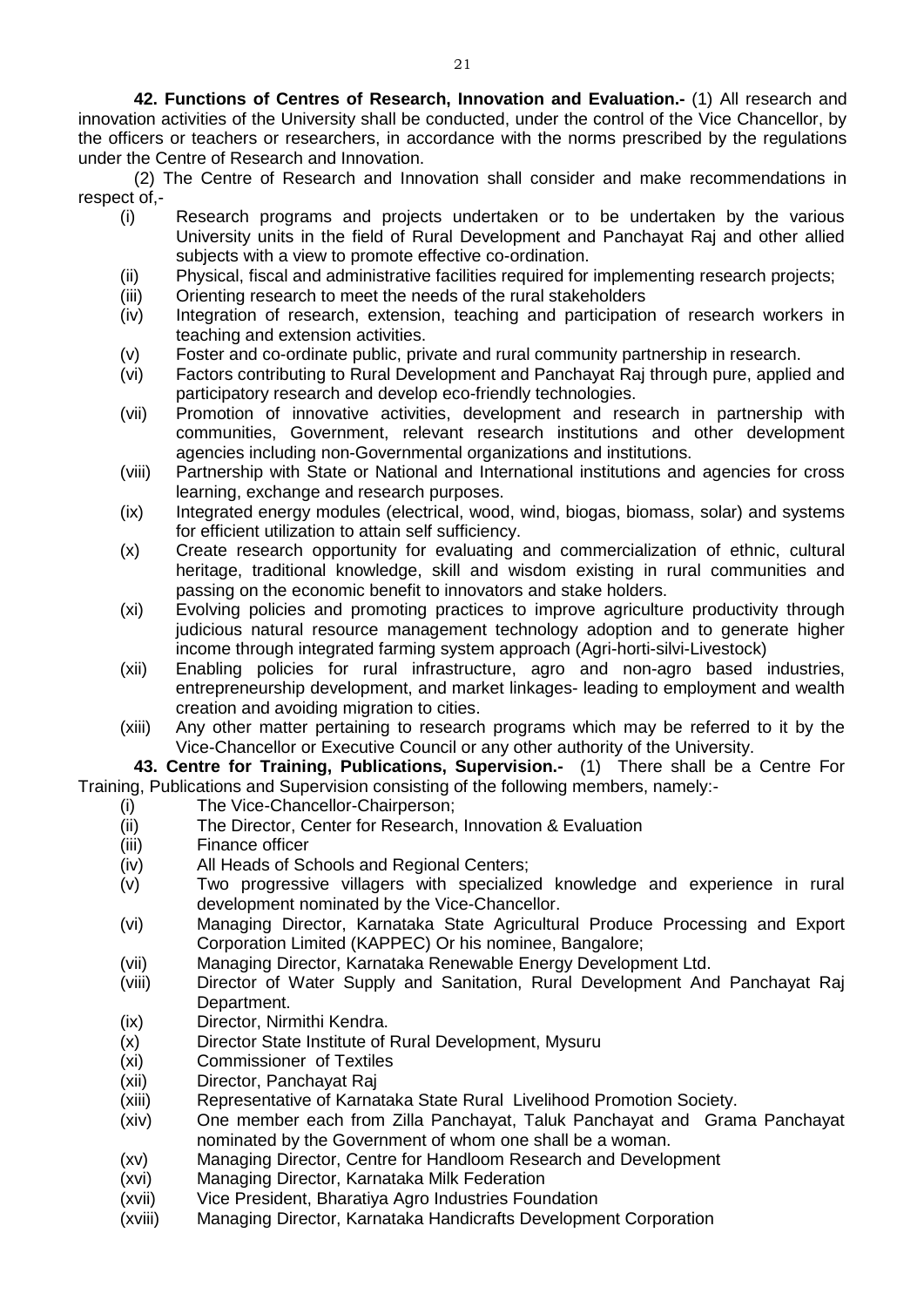- (xix) Chief Executive Officer, Society for Community Participation and Empowerment, Betadur Compound, Malamaddi, Dharwad- 580 007.
- (xx) Director, Karnataka Government Training and Tool Room Centre
- (xxi) Zonal Project Director, Indian Council for Agricultural Research.
- (xxii) Representative, NIRMITI Kendra
- (xxiii) Chairmen of all Regional Rural Banks in Karnataka
- (xxiv) Managing Director, Fisheries Development Corporation
- (xxv) Managing Director, Minority Development Corporation
- (xxvi) Managing Director, Women and Child Development Corporation
- (xxvii) Managing Director, Dr. Ambedkar Scheduled Caste Development Corporation
- (xxviii) Managing Director, Scheduled Tribes Development Corporation
- (xxix) Managing Director, DevarajUrs Backward Class Development Corporation
- (xxx) Director Food Processing
- (xxxi) Representative of Central Food Technology Research Institute, Mysuru
- (xxxii) Managing Director, Skill Development Corporation
- (xxxiii) One representative each from audio, audio-visual and print media nominated by the Vice Chancellor.
- (xxxiv) One Agro Industrialist nominated by the Vice-Chancellor in respect of any meeting for availing the benefit of their specialized knowledge of subjects on the agenda of such meeting;
- (xxxv) Director for Training. Publications and Supervision–Member Secretary
- (2) The Chairperson may invite any of the following members to attend the meetings as and when the need arises.
	- (i) The Director of Horticulture or The Director of Sericulture
	- (ii) Commissioner for Agriculture, Government of Karnataka.
	- (iii) Commissioner for Employment and Training
	- (iv) Chief Executive Officer of Karnataka Khadi and Village Industries.
	- (v) Director of Health and Family Welfare or his nominee
	- (vi) Managing Director Rajiv Gandhi Housing Corporation
	- (vii) Commissioner for Industrial Development and Director of Industries and Commerce
	- (viii) Director, Women and Child Welfare
	- (ix) Director, Animal Husbandry
	- (x) Managing Director, Karnataka Ware Housing Corporation.
	- (xi) Director, Marketing

(3) All Members of the Directorate of Extension Activities, Skills and Entrepreneurship Development other than the ex-officio members shall hold office for a term of three years.

<span id="page-21-0"></span>(4) Procedure for meetings shall be as laid down in the regulations framed from time to time

**44. Functions of the Centre for the Training, Publications and Supervision.-** (1) To promote, develop and design all kinds of Training and Publication.

- (2) To train all type of Panchayat members and officers.
	- (3) To conduct seminar on development subjects and publish Brouchers, books, magazines, text books.
	- (4) To promote, studies, Training on skill and Entrepreneurship development.
	- (5) To promote, studies, Training and publish the Books on Rural Development and Panchayat Raj:
	- (6) To promote, studies on Environmental Science and Public Health and Sanitation Management.
	- (7) To promote, studies on Social Sciences and Rural Reconstructions.
	- (8) To promote, studies on Agri-business Management and Management of Rural Development.

# <span id="page-21-1"></span>**45. School of Agri-business Management and Management of Rural Development.-**

There shall be a school for Agri-business Management and Management of Rural Development. Consisting of the following members, namely:-

- (1) The Vice-Chancellor of the University-Chair Person
- (2) The Vice-Chancellor University of Horticultural Sciences, Bagalkot.<br>(3) The Director, Training, Publication and Supervision of all Schools.
- The Director, Training, Publication and Supervision of all Schools.
- (4) The Director, Centre for Research, Innovation and Evaluation.
- (5) Commissioner, Agriculture Department, Government of Karnataka.
- (6) Director, Marketing, Government of Karnataka.
- (7) Managing Director, Karnataka State Warehousing Corporation.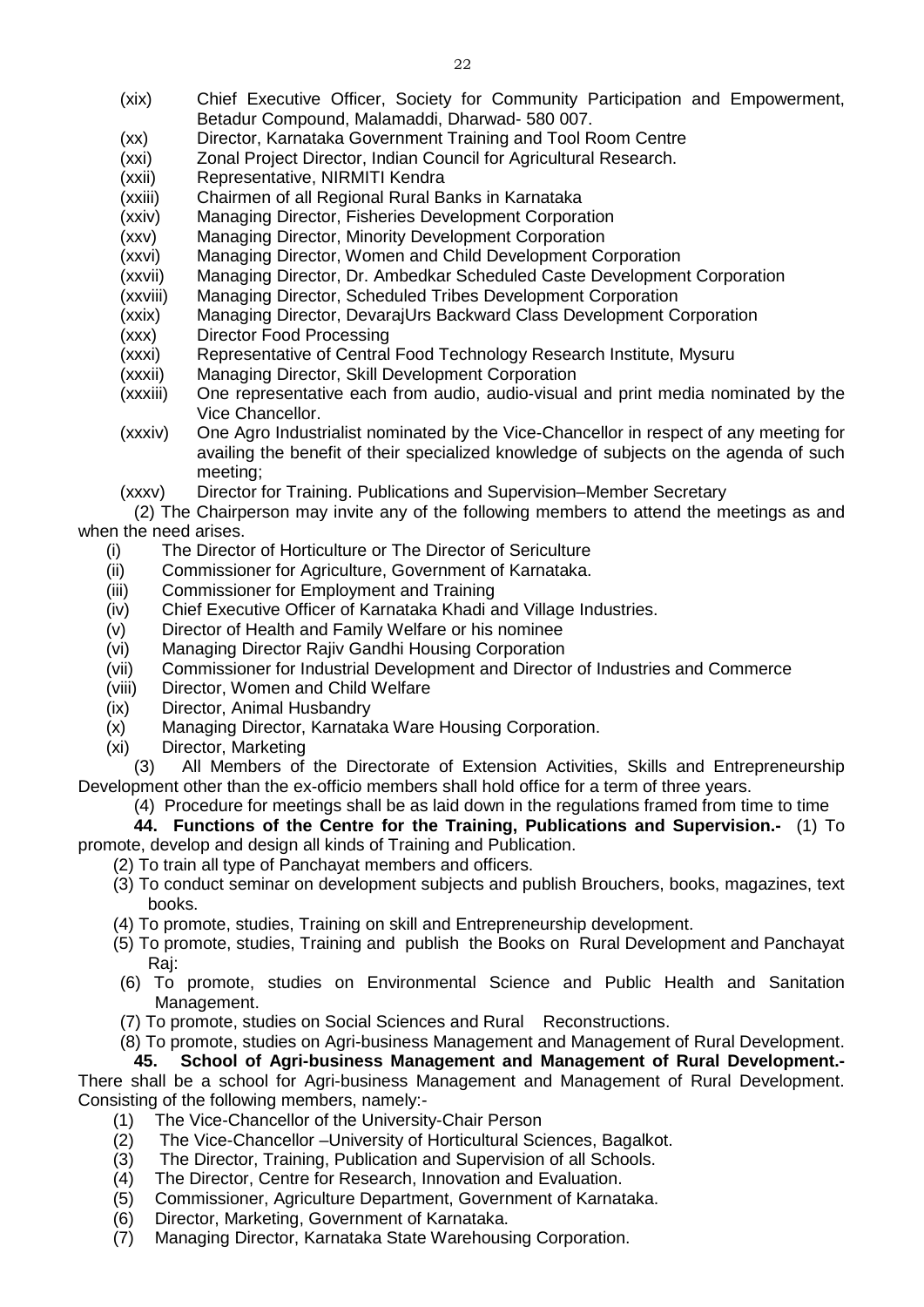- (9) Managing Director, Karnataka State Co-operative Apex Bank, Bangalore.
- (10) Director, Department of Rural Development and Panchayat Raj.
- (11) Managing Director, Karnataka Agro-Products export corporation
- <span id="page-22-0"></span>(12) Head of School for Agri-business Management and Management of Rural Development – Member Secretary.

**46. Functions of School of Agri-business Management and Management of Rural Development.-** The functions of Agri-Business Management and Management of Rural Development are as follows, namely:-

- (i) To promote studies and Research in crop production strategies for food security and income security to farmers.
- (ii) (ii) To develop an inclusive marketing system and supply chain management, storage and all backward and forward linkages.
- (iii) Develop strategies, schemes for effective co-ordination between Agricultural Business and Rural development schemes to boost income from farm and non-farm sector.
- (iv) To ensure finance, credit and crop insurance from Banks, Co-operative Institutions to support agricultural and agri-business ventures with direct involvement of farmers to protect them from distress, uncertainties of marketing and prices.
- (v) To suggest appropriate policies of Rural Development and Agriculture, Horticulture and allied business to Government to encourage productivity and profitability of agri-business.
- (vi) To promote and develop integrated farming system with emphasis on Human Nutrition.
- (vii) To undertake market studies and research in agri-business and provide feed back to farmers through extension services from season to season every year for various fruits, vegetable crops and other agro-products.
- (viii) To develop strategies and schemes through agri-business involving farmers to be businessmen so that the unsustainability of agriculture is minimized and agricultural operations become economically viable . A mix of food crops and cash crops may provide more income into the hands of farmer.
- (ix) To promote export oriented agri-business. There is a demand for Indian fruits, foods, especially grown by using organic manure and medicinal aromatic herbs. The University to harness this export potential and leverage the modern trade opportunities.
- (x) To empower rural farmers, farm labourers through risk management strategies for agricultural measures to improve profitability and effective extension services.
- (xi) (xi) To work for innovative technologies for preservation of foods, packaging, grading of agricultural produce and marketing the same with the international standards.
- (xii) To develop and design business friendly syllabus curriculum with a perfect blend of core management methods to evolve specialized agri-business modules.
- (xiii) To ensure exposure of students to national or international events such as trade fairs, krushimelas, agri projects etc.,

**47. School of Rural Development and Panchayat Raj.-** (1) There shall be a School of Rural Development and Panchayat Raj consisting of the following member namely:-

- <span id="page-22-1"></span>(i) The Vice Chancellor– Chairperson
- (ii) The Director, Training, Publication and Supervision of all schools.
- (iii) The Director, Centre for Research, Innovation and Evaluation.
- (iv) Head of School of Skill and Entrepreneurship Development.
- (v) Director, Department of Rural Development And Panchayat Raj, Government of Karnataka
- (vi) Two Presidents of Zilla Panchayats with manifested track record of strengthening local self-Government nominated by the Vice Chancellor
- (vii) Two Presidents of Grama Panchayats with manifested track record of strengthening local self-government nominated by the Vice Chancellor
- (viii) Two Chief Executives of Zilla Panchayats with good performance record of strengthening local self-government, nominated by the Vice Chancellor.
- (ix) One representative from an NGO closely working with Panchayat Raj Institutions nominated by the Vice Chancellor.
- (x) Head of Department of School of Rural Development and Panchayat Raj Member Secretary.

(2) All Members of the School of Rural Development and Panchayat Raj other than the exofficio members shall hold office for a term of three years.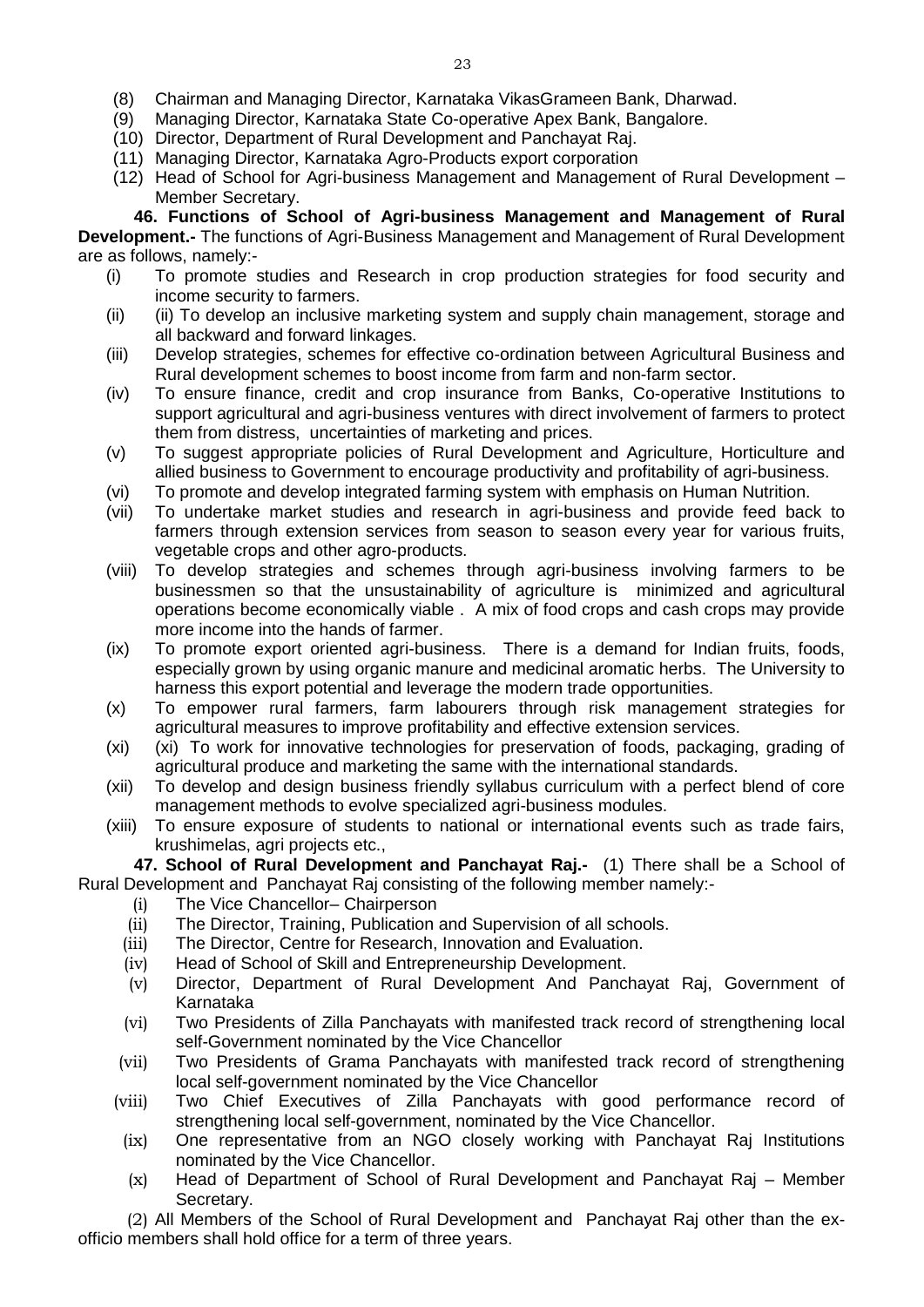<span id="page-23-0"></span>(3) Procedure for meetings shall be as laid down in the regulations framed from time to time.

**48. Functions of School of Rural Development and Panchayat Raj.-** The functions of the School of Rural Development and Panchayat Raj are as follows, namely:-

- (i) To promote studies and research in the area of enhancing participation, strengthening, decentralization, developmental activities, etc of Panchayat Raj.
- (ii) To submit proposals to the appropriate authorities to organize orientation or refresher programmes to the elected representatives of Panchayat Raj Institutions, Government officers, NGOs, etc.
- (iii) To undertake the study of bottlenecks in the implementation of the provisions of the Constitution and the laws relating to Panchayat Raj Institutions and to suggest reforms.
- (iv) Evolve strategies to ensure participation of the women, the weaker sections and the marginalized.
- (v) To map the best practices of the Panchayat Raj Institutions and arrange for dissemination of the same through publication and other means of communication.
- <span id="page-23-1"></span>(vi) To study communication development.

# **49. School of Environmental Science and Public Health and Sanitation Management.-**

There shall be a school of Environmental Science and Public Health and Sanitation Management comprising following members, namely:-

- (1) Vice Chancellor Chairperson
- (2) The Director Rural Development and Panchayat Raj University.
- (3) The Director, Training, Publication and Supervision of all schools.
- (4) The Director, Centre for Research, Innovation and Evaluation.
- (5) The Director of Watershed Programme.
- (6) The Director of Agriculture, Bengaluru.
- (7) The Conservator of Forests of the local jurisdiction.
- (8) The Chief Engineer Rural Development and Panchayat Raj in charge of drinking water supply and sanitation.
- (9) The Commissioner, Health Department.
- (10) The Executive Officer, Pollution Control Board, Bengaluru.
- (11) The Director, Women and Child Welfare Department.
- (12) Two Chief Executive Officer's of ZillaParishad nominated by Government.
- (13) Two well known Environmentalist nominated by the Government.
- (14) One NGO, nominated by the Government.
- (15) The Director, Rural energy programme and Ex-Officio, DS/JS to Government, Rural Development And Panchayat Raj Department
- <span id="page-23-2"></span>(16) The Head of School of Environmental Science and Public Health and Sanitation management will be Member Secretary.

**50. Functions of the School of Environment Science and Public Health and Sanitation Management.-** The Functions of the School of Environment Science and Public Health and Sanitation Management are as follows, namely:-

(1) To study Environmental problems and their effect on human health and agricultural productivity, water pollution and water scarcity, air pollution, soil degradation, deforestation, loss of bio diversity, atmospheric changes etc.

(2) To evolve risk management, restoration and rehabilitation solutions, strategies against natural disasters such as drought, floods, earthquakes, forest fires etc.,

(3) To encourage people to adopt various methods of energy savings, energy efficiency and use of non-conventional energy, use of solar and wind energy, biomass, bio gas, gobar gas to protect the ecosystem.

(4) To evolve techniques of watershed management, supply and conservation of water resources, Protection and development of lakes, streams and rivers.

(5) To popularise the concept of sustainable development. Emphasis the link between environmental degradation and poverty in rural area.

(6) To study the interconnection between population growth, poverty, loss of productivity and environment. The mutual reinforcing interlink between sustainable growth and economic development of rural area.

(7) To study the clean environment concepts and community health and sanitation management issues in rural area.

(8) To evolve innovative technologies to manage our water resources more efficiently. Micro irrigation technology using appropriate devices, especially manufactured locally, for semi arid, rain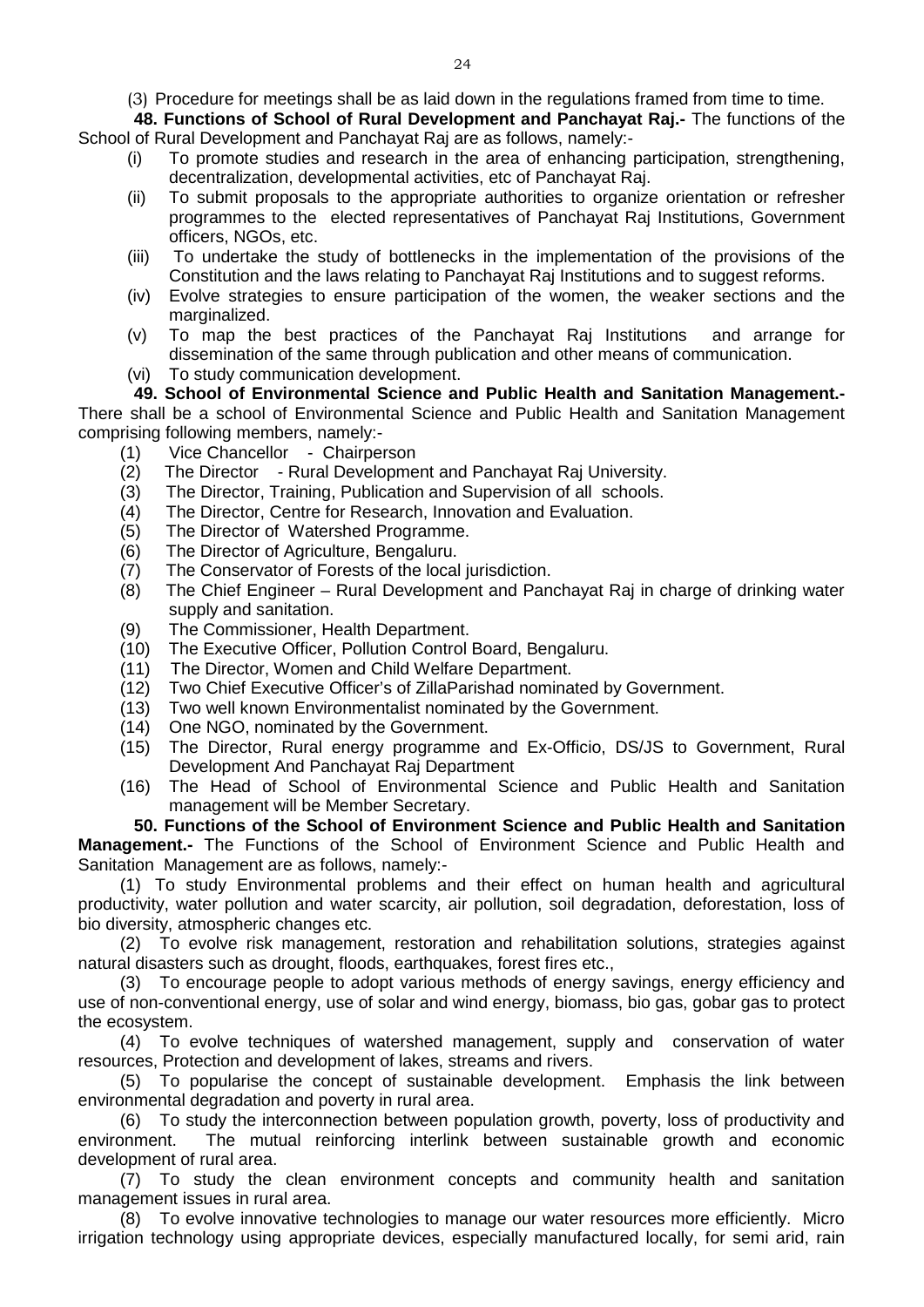water dependent agricultural area. Conjunctive water use methods to be encouraged even in irrigated area.

(9) To study various issues involved in the management of natural resources and sustainable development which is key to eradication of poverty in rural area.

**51. The School of Social Science and Rural Reconstruction.-** There shall be a School of Social Sciences and Rural Reconstruction consisting of the following members, namely:-

- <span id="page-24-0"></span>(1) The Vice-chancellor - Chairperson
- (2) The Director Rural Development and Panchayat Raj University.
- 
- (3) The Director, Training, Publication and Supervision of all Schools.<br>(4) The Director, Centre for Research, Innovation and Evaluation. The Director, Centre for Research, Innovation and Evaluation.
- (5) The Director, Panchayat Raj, Rural Development and Panchayat Raj Department.
- The Commissioner, Social Welfare Department.
- (7) The Director, Tribal Welfare Department.
- (8) The Managing Director, Minorities Development Corporation.
- (9) One representative from an NGO closely working with social groups nominated by Vice-Chancellor.
- (10) Two Chief Executive officers of Zilla Parishads nominated by the Government.
- (11) Two presidents of Zilla Panchayats with manifested track record of social work and one of them shall belong to SC and the other to ST communities.
- (12) One women member from Self Help Group (SHG) nominated by Government and known for good social work and economic empowerment of women.
- (13) The Director, Empowerment of Differently Abled Department.<br>(14) Head of the School of Social Sciences and Rural Recons
- <span id="page-24-1"></span>Head of the School of Social Sciences and Rural Reconstructions shall be Member Secretary.

**52. Functions of School of Social Sciences and Rural Reconstructions.-** The Functions of the School of Social Sciences and Rural Reconstructions shall be as follows, namely:-

- (1) To study Karnataka's Rural Sociology, Culture, Philosophy and religious value systems.
- (2) To evolve social mobilization for education of rural people, harness their indigenous knowledge and skills.
- (3) Empowering persons with disabilities, destitute, aged persons through various support systems and rehabilitation programmes.
- (4) To develop innovative housing and habitat systems to narrow the gap between various castes and communities.
- (5) To evolve schemes and programmes for the welfare of all communities through social diagnosis – participatory approaches such as participatory Rural Appraisal (PRA) Technique.
- (6) To develop social entrepreneurship and skills among the economically weaker sections of the society.
- (7) To undertake research in the area of social problems and find solutions through social and economic development.
- (8) To undertake research studies in the field on gender issues, child labour, bonded labour and evil practices such as Devadasi system etc.,
- (9) To develop suitable schemes and innovative programmes to channelize funds from " Corporate Social Responsibility " initiatives.
- (10) To strengthen the role of various social groups, especially that of women in the democratic system of Panchayat Raj.
- (11) To carry out evaluation and assessment studies of projects implemented by the Department of Social Welfare, Tribal Welfare, Backward Class Welfare, Minority Welfare and Women and Child Development Department.
- (12) To advise Government on policy regarding welfare of all communities and underdeveloped social groups such as denotified tribes, people who have no homes, village or land of their own, nomadic and semi nomadic communities Tribes etc.,
- (13) Develop course contents for the seminars, workshops, field work segment, social development internship of students, participants, peoples representatives etc.,

**53. School of Skill and Entrepreneurship Development.-** (1) There shall be a School of Skill and Entrepreneurship Development consisting of the following members, namely:-

- <span id="page-24-2"></span>(i) The Vice-Chancellor-Chairperson;
- (ii) The Director, Training, Publication and Supervision of all schools.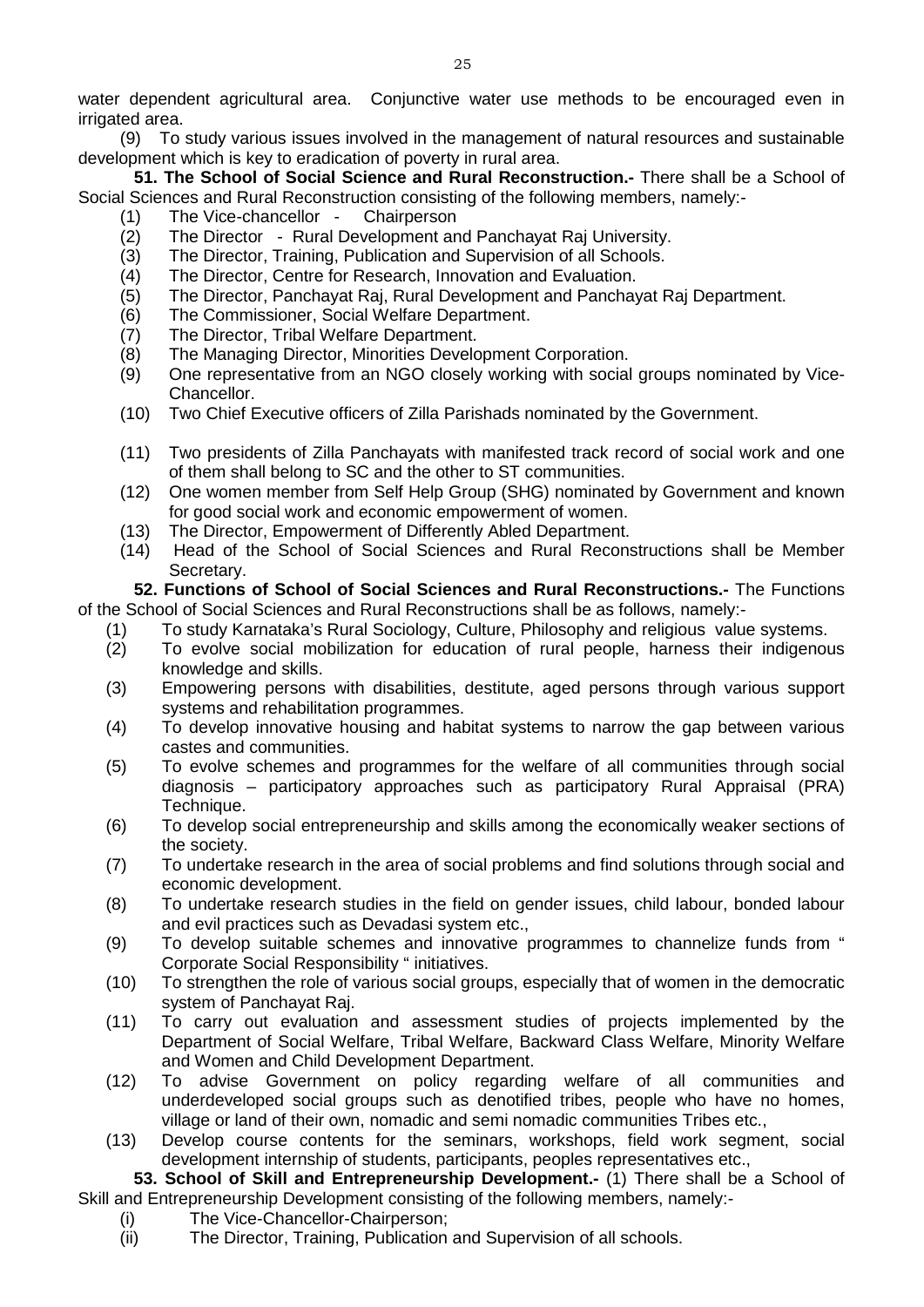- (iii) The Director, Centre for Research, Innovation and Evaluation.<br>(iv) All Heads of Schools and Regional Centers:
- All Heads of Schools and Regional Centers;
- (v) Two progressive villagers with specialised knowledge and experience in rural development nominated by the Vice-Chancellor.
- (vi) The Managing Director, Karnataka State Agricultural Produce Processing and Export Corporation Limited (KAPPEC) or his nominee, Bangalore;
- (vii) The Managing Director, Karnataka Renewable Energy Development Ltd.
- (viii) The Director of Water Supply and Sanitation, Rural Development And Panchayat Raj Department.
- (ix) The Director, Nirmithi Kendra.
- (x) The Director State Institute of Rural Develpment, Mysuru<br>(xi) The Commissioner of Textiles
- The Commissioner of Textiles
- (xii) The Director, Panchayat Raj
- (xiii) The Representative of Karnataka State Rural Livelihood Promotion Society.
- (xiv) One member each from Zilla Panchayat, Taluk Panchayat and Grama Panchayat nominated by the Government of whom one shall be a woman.
- (xv) The Managing Director, Centre for Handloom Research and Development
- (xvi) The Managing Director, Karnataka Milk Federation
- (xvii) The Vice President, Bharatiya Agro Industries Foundation
- (xviii) The Managing Director, Karnataka Handicrafts Development Corporation
- (xix) The Chief Executive Officer, Society for Community Participation and Empowerment, Betadur Compound, Malamaddi, Dharwad- 580 007.
- (xx) The Director, Karnataka Government Training and Tool Room Centre<br>(xxi) The Zonal Project Director, Indian Council for Agricultural Research
- The Zonal Project Director, Indian Council for Agricultural Research
- (xxii) The Chairmen of all Regional Rural Banks in Karnataka
- (xxiii) The Managing Director, Fisheries Development Corporation
- (xxiv) The Managing Director, Minority Development Corporation
- (xxv) The Managing Director, Women and Child Development Corporation
- (xxvi) The Managing Director, Dr.Ambedkar Scheduled Caste Development Corporation
- (xxvii) The Managing Director, Scheduled Tribes Development Corporation
- (xxviii) The Managing Director, DevarajUrs Backward Class Development Corporation
- (xxix) The Director Food Processing
- (xxx) Representative of Central Food Technology Research Institute, Mysuru
- (xxxi) The Managing Director, Skill Development Corporation
- (xxxii) One representative each from audio, audio-visual and print media nominated by the Vice Chancellor.
- (xxxiii) One Agro Industrialist nominated by the Vice-Chancellor in respect of any meeting for availing the benefit of their specialized knowledge of subjects on the agenda of such meeting;
- (xxxiv) The Director of the School for Skills and Entrepreneurship Development Member **Secretary**
- (2) The Chairman may invite any of the following members to attend the meetings as and when the need arises.
	- (i) The Director of Horticulture or The Director of Sericulture.
	- (ii) The Commissioner for Agriculture, Government of Karnataka.
	- (iii) The Commissioner for Employment and Training.
	- (iv) The Chief Executive Officer of Karnataka Khadi and Village Industries.
	- (v) The Director of Health and Family Welfare or his nominee.
	- (vi) The Managing Director Rajiv Gandhi Housing Corporation.
	- (vii) The Commissioner for Industrial Development and Director of Industries and Commerce.
	- (viii) The Director, Women and Child Welfare.
	- (ix) The Director, Animal Husbandry.
	- (x) The Managing Director, Karnataka Ware Housing Corporation.
	- (xi) The Director, Marketing.

(3) All Members of the Directorate of Extension Activities, Skills and Entrepreneurship Development other than the ex-officio members shall hold office for a term of three years.

<span id="page-25-0"></span>(4) Procedure for meetings shall be as laid down in the regulations framed from time to time

**54. Functions of the School of Skill and Entrepreneurship Development.-** The functions of the School of Skill and Entrepreneurship Development shall be as follows, namely:-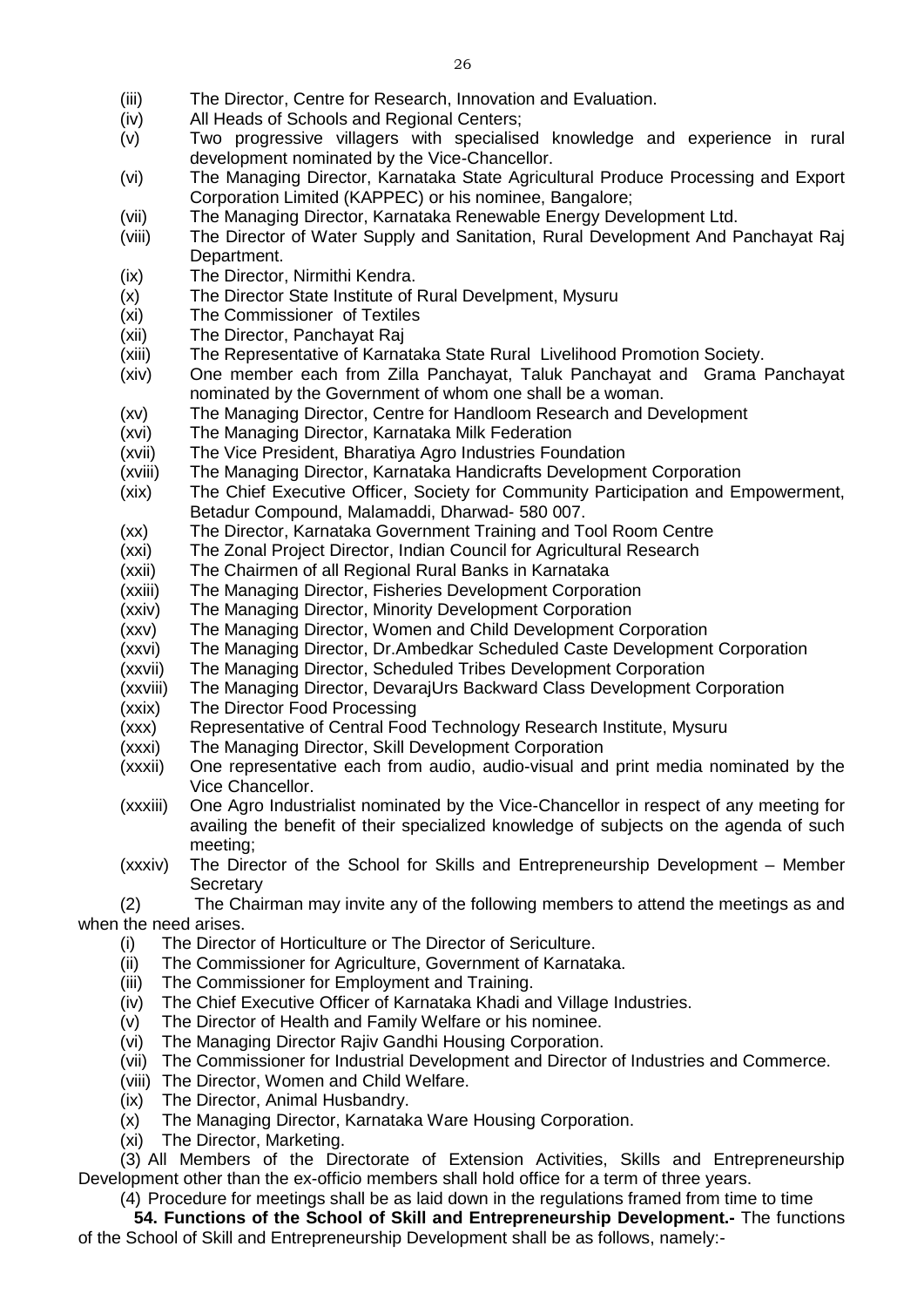- (1) To promote, develop and design all kinds of handicrafts.
- (2) Identify very highly skilled village artisans from among the rural area and propagate their skills to other artisans.
- (3) To design and develop innovative and useful agricultural implements and tools.
- (4) To innovate, design and develop storage structures for various kind of food grains, food products, fruits and vegetables.
- (5) To design and develop packaging material and preserving techniques for various agro, dairy, animal and horticulture products.
- (6) To develop innovative farm techniques in the field of horticulture and floriculture, sericulture, etc.
- (7) To introduce stakeholders to requirements of global markets.
- (8) To promote farmers for production of nutritious, low cost, indigenous food products such as millets, vegetables, etc.
- (9) To develop model farms, indigenous and nutritive crops, vegetable and fruits.
- (10) To adopt farm lands on public- private- partnership for precision farming.
- (11) To devise innovative methods and mechanisms for development of wasteland, saline land, wetland, alkaline and such other problematic lands to bring them under cultivation and utility.
- (12) To create self sufficiency and efficient use of water and energy.
- (13) To promote medicinal and aromatic plantation and useful trees in terms of fruits and timber and maintain bio-diversity.
- (14) To conduct on site and off site training programmes, workshops, seminars for capacity building to start and promote entrepreneurship.
- (15) To train stakeholders in financial management.
- (16) To disseminate information about availability of credit at various financial institutions.
- <span id="page-26-0"></span>(17) Preparing individual business plans and shelf-of projects.

**55. Restriction of holding the membership of the authorities**.- (1) Any person nominated to any of the authorities under this Act shall not be eligible for being nominated or elected for a second term.

(2) Any member nominated to any of the authorities shall be liable to be removed from such membership at any time by the Chancellor on the ground of mis-behaviour, misconduct or otherwise after holding an enquiry:

Provided that, any ex-officio member of the Executive Council or the Academic Council shall cease to hold the membership on attainment of superannuation.

(3) Notwithstanding anything contained in this Act but save as otherwise provided, any employee of the University, both teaching and nonteaching or ministerial or any person in the management of an affiliated college of any other University in whatever capacity shall not be eligible for nomination as member of any of the authorities under this Act.

(4) The term of office of the ex-officio members in the Authorities of the University shall be coterminus with their tenure in the post held by them.

#### **CHAPTER V**

## **REGULATIONS, ORDINANCES AND RULES**

<span id="page-26-1"></span>**56. Regulations.-** (1) Subject to the provisions of this Act, the Executive Council shall have, in addition to all the other powers vested in it, the power to frame regulations to provide for the administration and management of the affairs of the University:

Provided that, the Executive Council shall not make any regulation affecting the status, powers or constitution of any authority of the University until such authority has been given an opportunity of expressing an opinion in writing on the proposed changes, and any opinion so expressed shall be considered by the Executive Council;

Provided further that, except with the prior concurrence of the Academic Council, the Executive Council shall not make, amend or repeal any regulation affecting any or all of the following matters, namely:-

- (a) the authorities responsible for organizing teaching, research, extension and related academic programmes;
- (b) the withdrawal of degrees, diplomas, certificates and other academic distinctions;
- (c) the establishment, maintenance and abolition of faculties, departments, halls, hostels and institutions;
- (d) the institution of fellowships, scholarships, studentships, exhibitions, medals and prizes;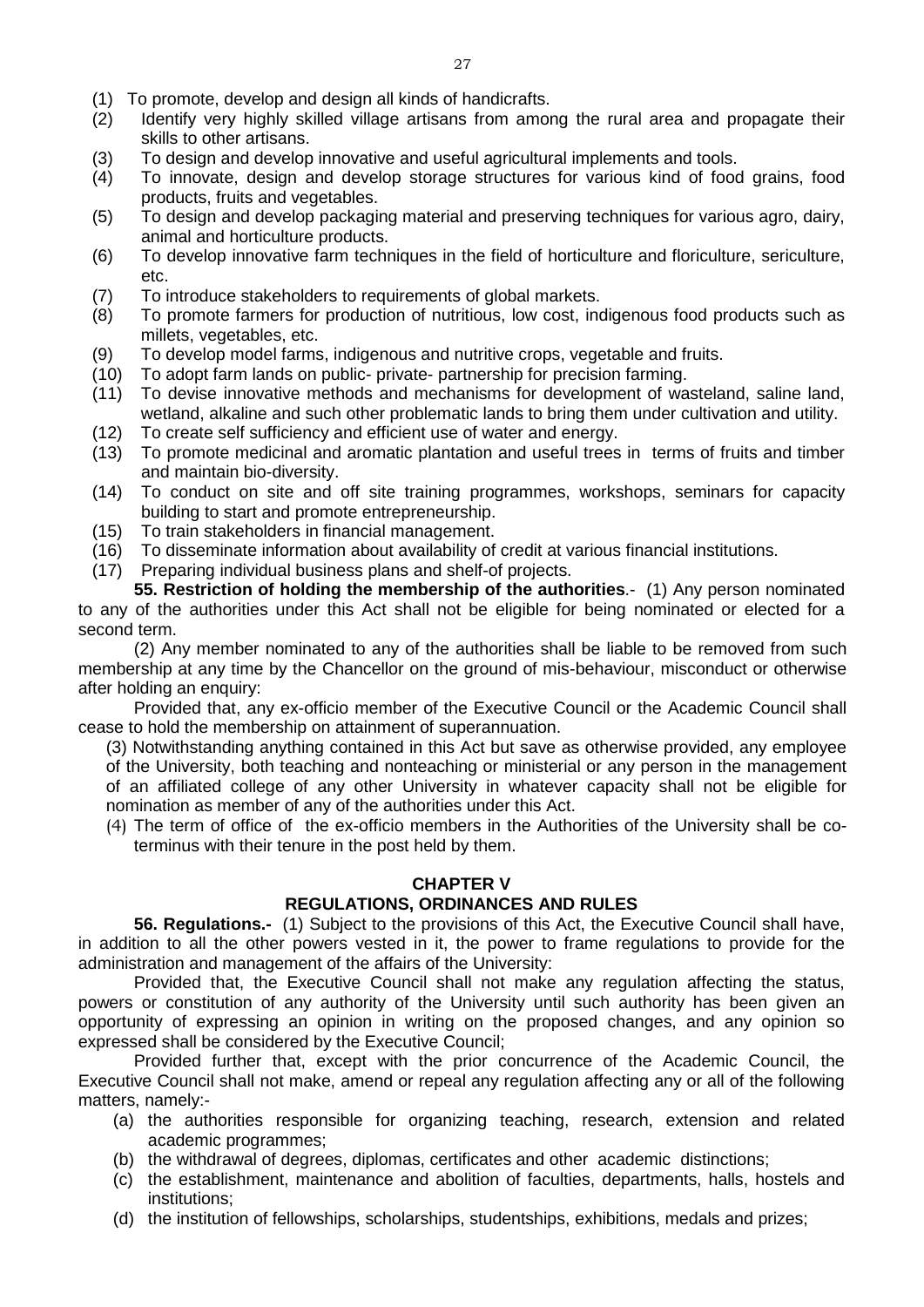- (e) conditions and modes of appointment of examiners or conduct or standard of examinations or any other course of study;
- (f) mode of enrolment or admission of students;
- (g) examinations to be recognized as equivalent to University examinations.

(2) The Academic Council shall have the power to propose regulations on all the matters specified in clauses (a) to (g) of sub-section (1), and matters incidental and related thereto in this regard.

(3) Where the Executive Council has rejected the draft of a regulation proposed by the Academic Council, the Academic Council may appeal to the Chancellor and the Chancellor, may, by order, direct that the proposed regulation may be laid before the next meeting of the General Council where both Executive Council and Academic Council meet together for its approval.

(4) The regulations made by the Executive Council shall be submitted to the Chancellor through the Government for approval. They shall come into force from the date of approval of the Chancellor or any other date specified by the Chancellor.

<span id="page-27-0"></span>**57. The Ordinances.-** (1) Subject to the provisions of this Act and the Regulations, the Ordinances may provide for all or any of the following matters, namely-

- (a) The admission of the students to the University and the levy of fees for admission to the University;
- (b) The courses of study leading to degrees, diplomas and other academic distinctions of the University;
- (c) The conditions under which the students shall be admitted to the courses of study leading to degrees, diploma and other academic distinctions of the University;
- (d) The conduct of examination of the University and the conditions subject to which students shall be admitted to such examinations;
- (e) The manner in which exemption relating to the admission of students to examinations may be given;
- (f) The conditions and mode of appointment and duties of examining bodies and examiners;
- (g) The maintenance of discipline among the students of the University;
- (h) The fees to be charged for courses of study, research, experiment and practice training and for admission to the examinations for degrees, diplomas and other academic distinctions of the University;
- (i) Any other matter which by this Act or the Regulations is required to be, or may be prescribed by Ordinances.

(2)The Executive Council shall not have power to amend the draft of any Ordinances proposed by the Academic Council but it may reject the proposal or return the draft to the Academic Council for reconsideration, either in whole or in part together with such amendments as the Executive Council may suggest.

(3) All Ordinances made by the Executive Council shall have effect from such date as it may direct. Every Ordinance shall be made with the approval of Chancellor:

Provided that in case of an Ordinance containing a proposal, which involves expenditure from the Consolidated Fund of the State, the Chancellor shall consult the State Government before according his approval.

 (4) Where the Executive Council has rejected the draft of an Ordinance proposed by the Academic Council, the Academic Council may appeal to the Chancellor.

(5) The Chancellor may, after obtaining the comments of the Executive Council, either reject the appeal or approve the Ordinance as proposed by the Academic Council. Thereupon the Ordinance shall have the effect as if made by the Executive Council.

<span id="page-27-1"></span>**58. Rules.-** (1) The Executive Council may make Rules consistent with this Act, Regulations and ordinances.

(2) The Rules may provide for,-

- (a) giving of notice of meeting to the members of each authority, of the dates of meeting and of the business to be transacted at the meetings and also for keeping a record of the proceedings of meetings;
- (b) the procedure to be followed at meetings and the number of members required to form the quorum for meetings; and
- (c) all matters solely concerning such authority and not provided for by this Act, or the Regulations.

(3) Every rule made under this section shall come into force on the date it is approved by the Executive Council.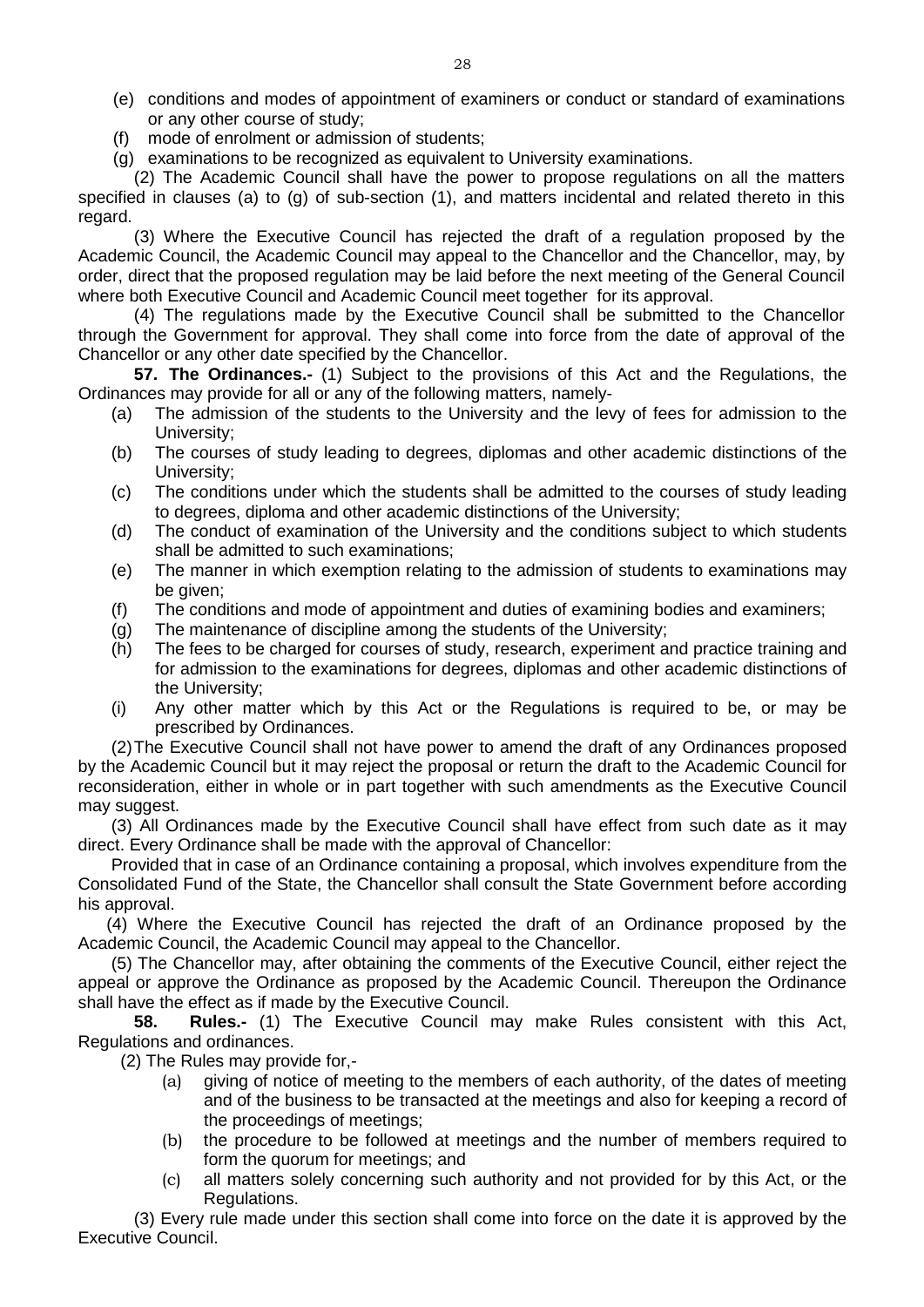#### **CHAPTER-VI FINANCE AND ACCOUNTS**

**59. Funds of the University.-** (1) There shall be for the University a University Fund which shall include,-

- <span id="page-28-0"></span>(a) any contribution or grant made by the State Governments;
- (b) any contribution or grant made by the University Grants Commission or the Central Government;
- (c) any bequests, donations, endowments or other grants made by private individuals or institutions or foreign agencies;
- (d) income received by the University from fees and charges, and
- (e) amounts received from any other source.

(2) The amount in the said Fund shall be kept in a Nationalised or Scheduled Bank as defined in the Reserve Bank of India Act, 1934 or in a corresponding new bank constituted under the Banking Companies (Acquisition and Transfer of Undertaking) Acts of 1970 and 1980 or may be invested in such securities authorized by the Indian Trusts Act, 1982, as may be decided by the Executive Council.

(3) The said Fund may be employed for such purpose of the University and in such manner as may be prescribed by regulations.

<span id="page-28-1"></span>**60. Annual Accounts and Audit.-** (1) The Annual Accounts of the University shall be prepared under the directions of the Executive Council.

(2) The accounts of the University shall, at least once in a year, be audited by the auditors appointed by the Executive Council:

Provided that, the State Government shall have the power to direct, whenever considered necessary, an audit of the account of the University, including the institutions managed by it, by such auditors, as it may specify.

Provided further that, in case of funding by external agencies, the accounts shall be audited by a registered Chartered Accountant from among the panel approved by the Executive Council subject to the final audit by the Government Auditor.

(3) The accounts when audited shall be published by the Executive Council and a copy of the accounts together with the audit report shall be placed before the Executive Council and also shall be submitted to the State Government.

(4) The Annual Accounts shall be considered by the Executive Council at its annual meeting. The Executive Council may pass resolutions with reference thereto.

<span id="page-28-2"></span>**61. Financial Estimates.-** (1) The Vice Chancellor shall cause to prepare on or before such date as may be prescribed by the regulations, the financial estimates for the ensuing year.

(2) The Executive Council may approve the financial estimates with such modifications as it may deems fit, and no expenditure shall be incurred except in accordance with the financial estimates as approved by the Executive Council.

(3) The Executive Council may, in case where the expenditure in excess of the amount provided in the budget is to be incurred or in cases of urgency, for reasons to be recorded in writing, incur such expenditure.

<span id="page-28-3"></span>**62. Annual Report.-** (1) The Vice Chancellor shall get the annual report containing such particulars as the Executive Council may specify, covering each financial year prepared and place it before the Executive on or before such date as may be prescribed by the regulations. The Executive Council may pass resolutions thereon and the Vice Chancellor shall take action in accordance therewith. The action taken shall be intimated to the Executive Council.

(2) Copies of the annual report along with the resolution of the Executive Council thereon shall be submitted to the State Government. The State Government shall lay the same before both the Houses of the State Legislature.

<span id="page-28-4"></span>**63. Sponsored Schemes.-** Whenever the University receives funds from any Government, the University Grants Commission or other agencies sponsoring a scheme to be executed by the University, notwithstanding anything in this Act and Regulations,-

(a) the amount received shall be kept by the University separately from the University Fund and utilized only for the purpose of the scheme; and

Provided that, wherever such fund is received from other private agencies, it shall be subject to the approval of the Government.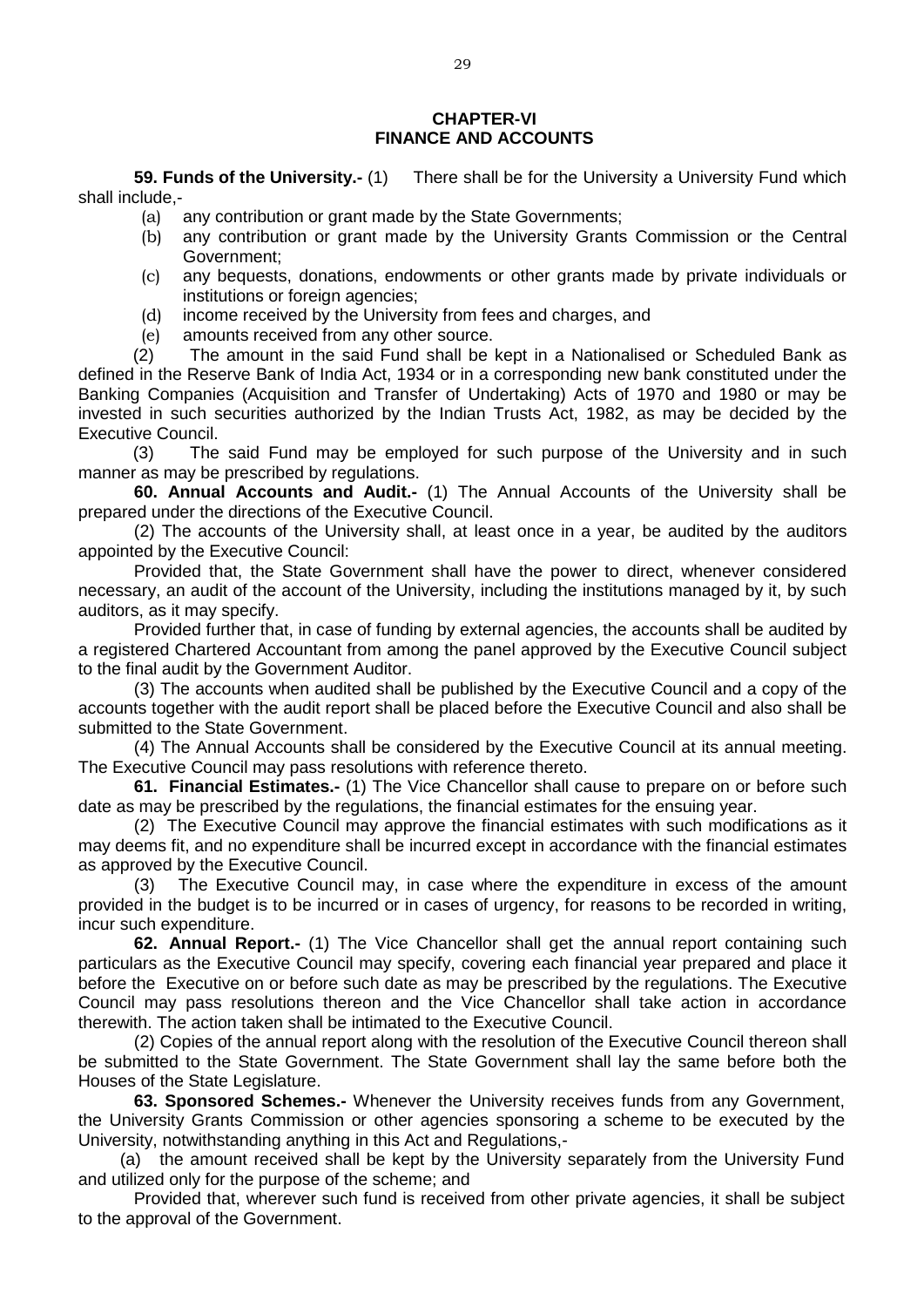(b) if required, the staff required to execute the scheme or research project shall be recruited in accordance with the terms and conditions stipulated in the Act or in the regulations made thereunder.

#### <span id="page-29-0"></span>**CHAPTER-VII APPOINTMENT OF TEACHERS AND OTHER EMPLOYEES OF THE UNIVERSITY**

**64. Appointments of Teachers, etc.-** The Vice chancellor shall constitute selection committee for making recommendations to the Executive Council for appointment to posts of professors, associate professors, assistant professors and other teachers, officers and non-teaching staff of the University as per the existing reservation policy of the State Government, UGC Regulations and as per the Regulations framed under the Act. However, the Selection Committee shall be as under,-

(1) There shall be a Selection Committee for selecting persons for appointment as Professors, Associate Professors, Librarian, Director Physical education in the University.

(2) Every Selection Committee shall consist of-

- (a) For selection to the posts of Professors, Associate Professors, Librarian, Director, Physical education -
	- (i) The Vice Chancellor ex-officio Chairperson;
	- (ii) Director of Training, Publication and Supervision of all schools or the Director, Centre for Research, Innovation and Evaluation;
	- (iii) Four subject experts nominated by the Chancellor, from amongst persons serving in any University or any other institution recognized by the State Government.
- (b) for selections to the post of Assistant Professors,
	- (i) The Vice Chancellor ex-officio Chairman;
	- (ii) Two subject experts nominated by the Chancellor;
	- (iii) Director of Training, Publication and Supervision of all schools or the Director, Centre for Research, Innovation and Evaluation;
	- (iv) One Professor from any other University in the State nominated by the Vice-Chancellor.
- (3) The Registrar shall act as the Secretary of the Selection Committee.
- (4) Every post of Professor, Librarian, Associate or Assistant Professors to be filled by selection shall be duly and widely advertised together with the minimum and other qualification, if any, required, the emoluments and the number of the posts to be filled, and reasonable time shall be allowed within which the applicants may apply.
- (5) The quorum for a meeting of the Selection Committee shall be four of whom in the case of selections to the posts of Professor, Associate Professors and Librarian at least two shall be the experts and in the case of selections to the other posts, at least one shall be the expert.
- (6) The Selection Committee shall subject to the provisions of Regulations made in this behalf interview, adjudge the merit of each candidate in accordance with the qualifications advertised and prepare a list of persons selected, arranged in the order of merit. It shall forward the list to the Executive Council, which shall make appointments in accordance with the same. In the case of difference between the Selection Committee and the Executive Council, the matter shall be referred to the Chancellor whose decision shall be final.

**Explanation -** Nothing in this sub-section shall be construed as requiring the Executive Council to make appointments in accordance with the list where it is of the opinion that it does not satisfy the provisions of this Act or the Regulations relating to such appointments.

<span id="page-29-1"></span>**65. Appointment in accordance with promotion schemes.-**Notwithstanding anything contained in Section 64 but subject to the rules and orders issued by the Government from time to time, appointments to the posts of Associate or Assistant professor and Professors in University Institutions and Departments may be made by the Executive Council in accordance with the promotion scheme, if any, prescribed by Regulations in this behalf.

**66. Appointment to part-time post.-** (1) There shall be a Selection Committee for selecting persons for appointment as part-time Assistant Professors, Associate Professors and Professors in the University. The Selection Committee shall consist of-

<span id="page-29-2"></span>(i) the Vice Chancellor –Chairperson;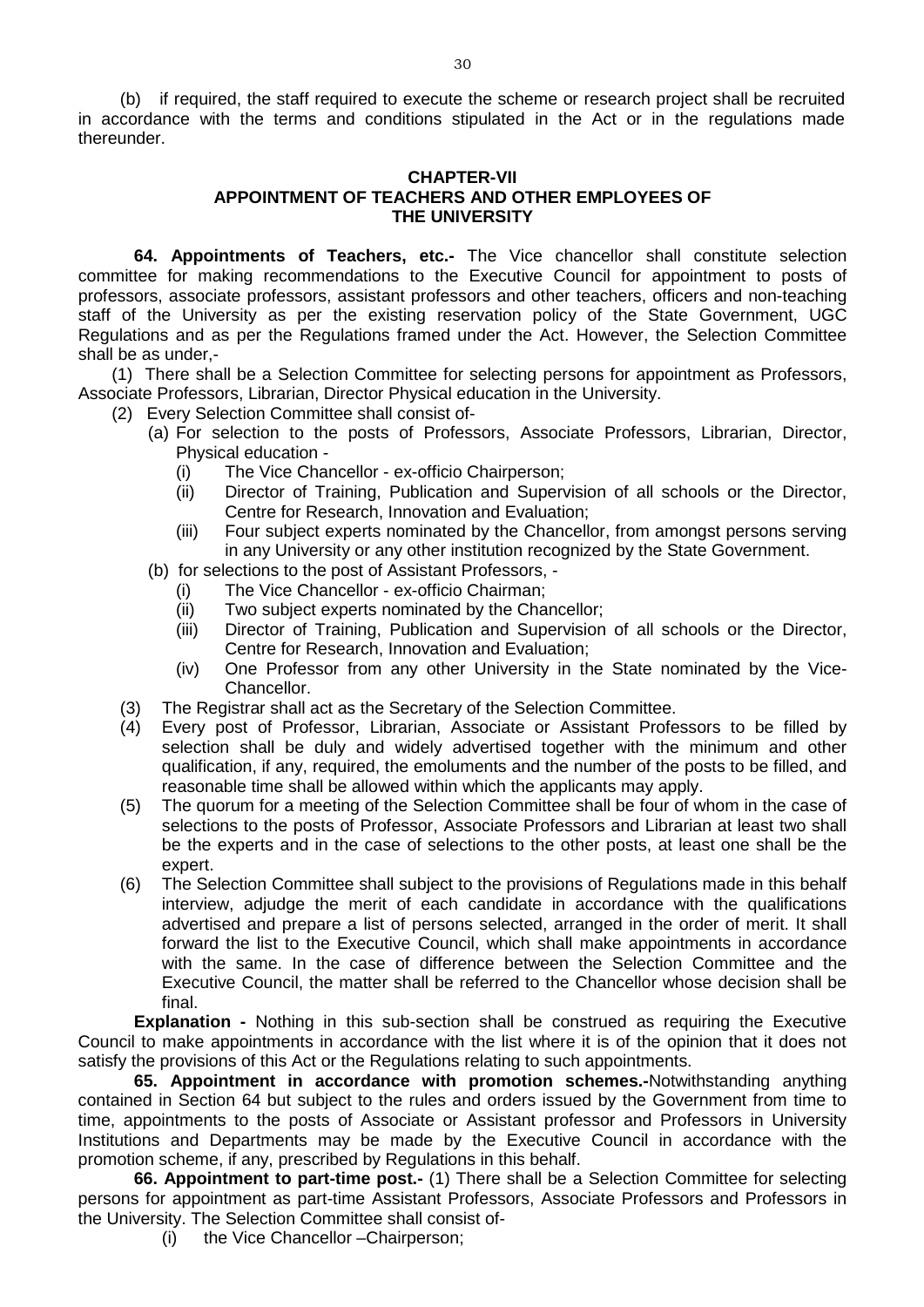- (ii) Director of Training, Publication and Supervision of all schools or the Director, Centre for Research, Innovation and Evaluation; if available;
- (iii) the Registrar who shall be the Member Secretary;
- (2) The quorum for a meeting of the Selection Committee shall be two.
- <span id="page-30-0"></span>(3) No part time appointment shall be made for any period exceeding one year at a time.

**67. Temporary appointments.-** (1) Notwithstanding anything in Sections 64, 65 and 66, the Vice Chancellor may make temporary appointments of not more than one year duration at a time to posts of Assistant Professors and such non-teaching staff as may be specified in the Regulations where such posts are either temporary or appointments to such posts cannot be made in accordance with Section 64, 65 and 66 without delay.

(2) The appointments under sub-section (1) shall be made only against sanctioned posts, and in the manner prescribed by the Regulations.

**68. Appointment of other non-teaching and ministerial staff.-** (1) There shall be constituted a Selection Committee to select candidates for appointment to the non-teaching posts and Ministerial posts in the University.

<span id="page-30-1"></span>(2) The Selection Committee shall consists of-

- (i) The Vice-Chancellor Ex-Officio Chairperson;
- (ii) The Secretary to Government in charge of Department of Rural Development of Panchayat Raj or his nominee not below the rank of Additional Secretary to Government, Department of Rural Development and Panchayat Raj ;
- (iii) One expert nominated by the Vice Chancellor;
- (iv) The Registrar;
- (v) The Director of Social Welfare or his nominee not below the rank of a Joint/Deputy Director;
- (vi) The Director of Backward Classes and Minorities or his nominee not below the rank of a Joint/Deputy Director;
- (vii) The Director of Women and Child Development or her nominee not below the rank of a Joint/Deputy Director.
- (3) The quorum for a meeting of the Selection Committee shall be four.

(4) Such of the posts, are to be filled by direct recruitment shall be filled according to the Regulations from among persons selected by the Selection Committee in the order in which their names are arranged in the list prepared by the Selection Committee.

(5) All appointments shall be made by the Executive Council and in the case of difference between the Selection Committee and the Executive Council; the matter shall be referred to the Chancellor, whose decision shall be final.

(6) Notwithstanding anything contained in the preceding sub-sections appointments to posts in the University equivalent to Group 'C' and 'D' posts in the State Civil Services shall be made by the Vice-Chancellor in accordance with the Regulations to be framed for this purpose.

<span id="page-30-2"></span>**69. Method of recruitment and conditions of service.-** (1) Subject to the provisions of this Act, the method of recruitment, appointment, procedure for selection, pay and allowances and other conditions of service of the employees of the University shall be such as may be prescribed by the Regulations.

(2) Subject to the regulations made for the purpose every other officer or employee of the University shall be appointed under a written contract setting out the conditions of service as prescribed by the regulations which shall be lodged with the University and a copy thereof furnished to the officer or employee concerned.

(3) Any dispute arising out of the contract between the University and any of its officers or employees shall, at the request of the officer or the employee concerned, or at the instance of the University be referred to a Tribunal for arbitration consisting of three members appointed by the Executive Council as prescribed by the regulations.

<span id="page-30-3"></span>**70. Provident Fund, Gratuity, Pension and any other benefit Scheme.-** All the permanent employees of the University shall be entitled to the benefit of the pension or provident fund and gratuity in accordance with such regulations as may be framed in that behalf by the Executive Council in accordance with the prevailing government rules.

#### **CHAPTER VIII UNIVERSITY REVIEW COMMISSION**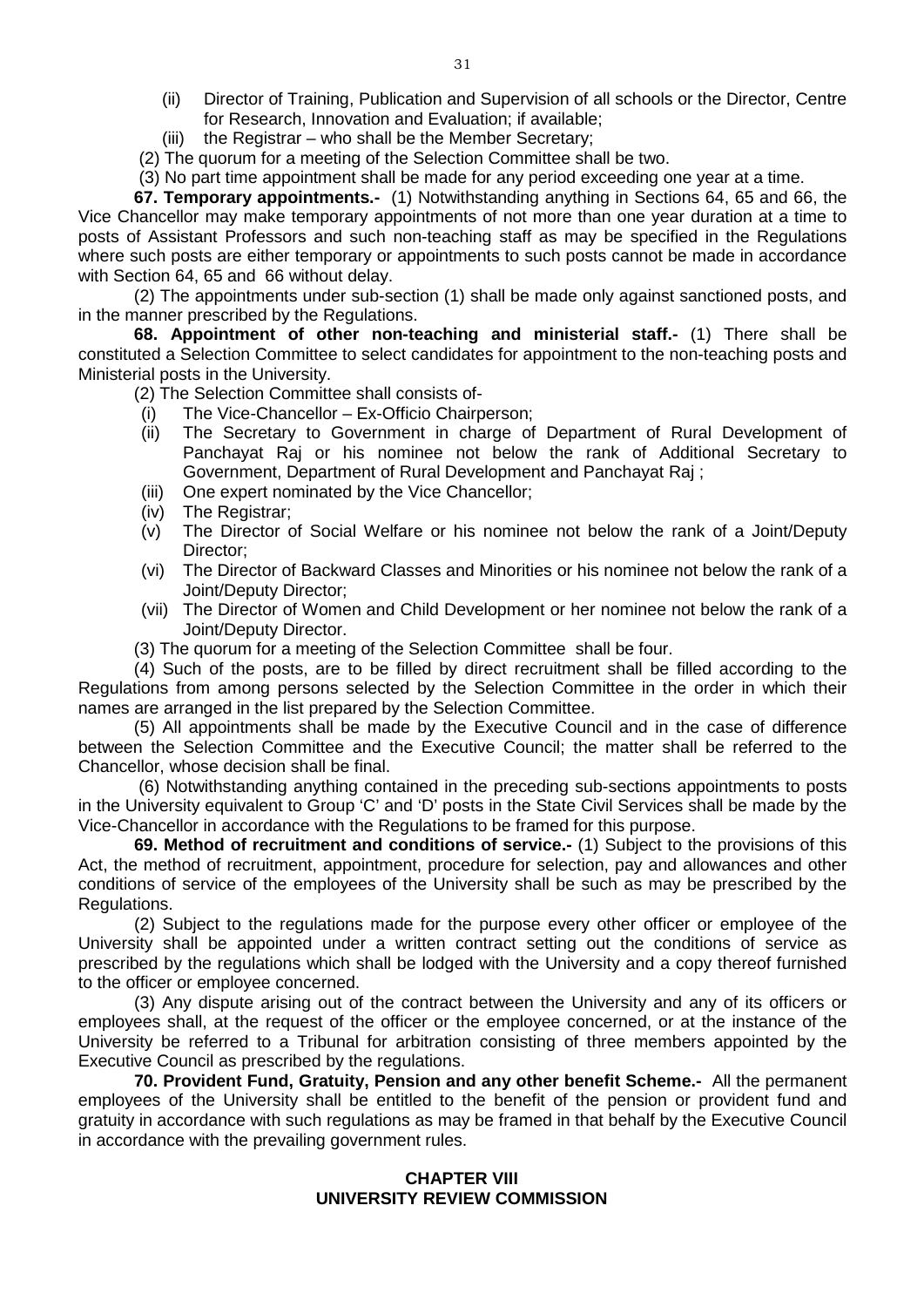<span id="page-31-0"></span>**71. Appointment of a University Review Commission.-** (1) The Chancellor shall at least once in every five years constitute a commission to review the working of the University and to make recommendations.

(2) The commission shall consist of not less than three eminent educationists, one of whom shall be the chairman of such commission appointed by the Chancellor in consultation with the State Government.

(3)The terms and conditions of the appointment of the members shall be such as the Chancellor may determine.

(4)The commission shall after holding such enquiry as it deems fit, make its recommendation to the Chancellor.

(5)The Chancellor may take such action on the recommendations as he deems fit.

# **CHAPTER IX ENROLMENT AND DEGREES**

<span id="page-31-1"></span>**72. Eligibility for Admission of Students.-** No student shall be eligible for admission to a course of study for a degree or diploma, unless he possesses such qualifications as may be prescribed by the regulations.

<span id="page-31-2"></span>**73. Honorary Degrees.-** If not less than two thirds of the members of Academic Council, recommend that an honorary degree or academic distinction be conferred on any person on the ground that he is in their opinion by reason of eminent attainment and position, fit and proper to receive such degree or academic distinction, the Executive Council may, by a resolution, decide that the same may be conferred on the person recommended.

<span id="page-31-3"></span>**74. Withdrawal of Degree or Diploma.-** (1) The University, may, on the recommendation of the Executive Council., withdraw any distinction, degree, diploma or privilege conferred on or granted to any person by a resolution passed by the majority of the total membership of the Executive Council and by a majority of not less than two thirds of the members of the Executive Council present and voting at the meeting, if such person has been convicted by a court of law for an offence, which in the opinion of the Executive Council involves moral turpitude or if he has been guilty of gross misconduct.

(2) No action under this rule shall be taken against any person unless he has been given an opportunity to show cause against the action proposed to be taken.<br>(3) A copy of the resolution passed by the Executive Cound

A copy of the resolution passed by the Executive Council shall be immediately sent to the person concerned.

(4) Any person aggrieved by the decision taken by the Executive Council may appeal to the Chancellor within thirty days from the date of the receipt of such resolution.

(5) The decision of the Chancellor in such appeal shall be final.

#### **CHAPTER – X FUNCTIONS AND THE RESPONSIBILITIES OF THE PERSONS INVOLVED IN THE EXAMINATION WORK**

<span id="page-31-4"></span>**75. Duties of a Teacher.-** (1) Every teacher of the University shall carry out the work relating to teaching, research, examination or academic work assigned to them by the University from time to time.

(2) For the purpose of sub-section (1) both the teaching and non-teaching employees in the services of the University shall be administratively controlled by the University and shall abide by the instructions or orders issued by the University from time to time.

<span id="page-31-5"></span>**76. Obligation to perform the examination work.-** (1) Any person who is entrusted with the examination work relating to paper setting, invigilation, supervision, evaluation, conduct of practical examinations, printing of question papers and answer books, tabulation and preparation of marks cards and all such activities incidental thereto and connected therewith shall discharge such duties prudently and with utmost integrity for attainment of the academic standards.

(2) If any person who has been allotted the examination work under sub-section (1) is found guilty of breach of duties or involves in any misbehaviour, shall on conviction be punished with imprisonment for a period which may extend to three years or with a fine up to two thousand rupees or with both.

(3) No court shall take cognizance of an offence punishable under this section or the abetment of any such offence save on the complaint made by the Registrar.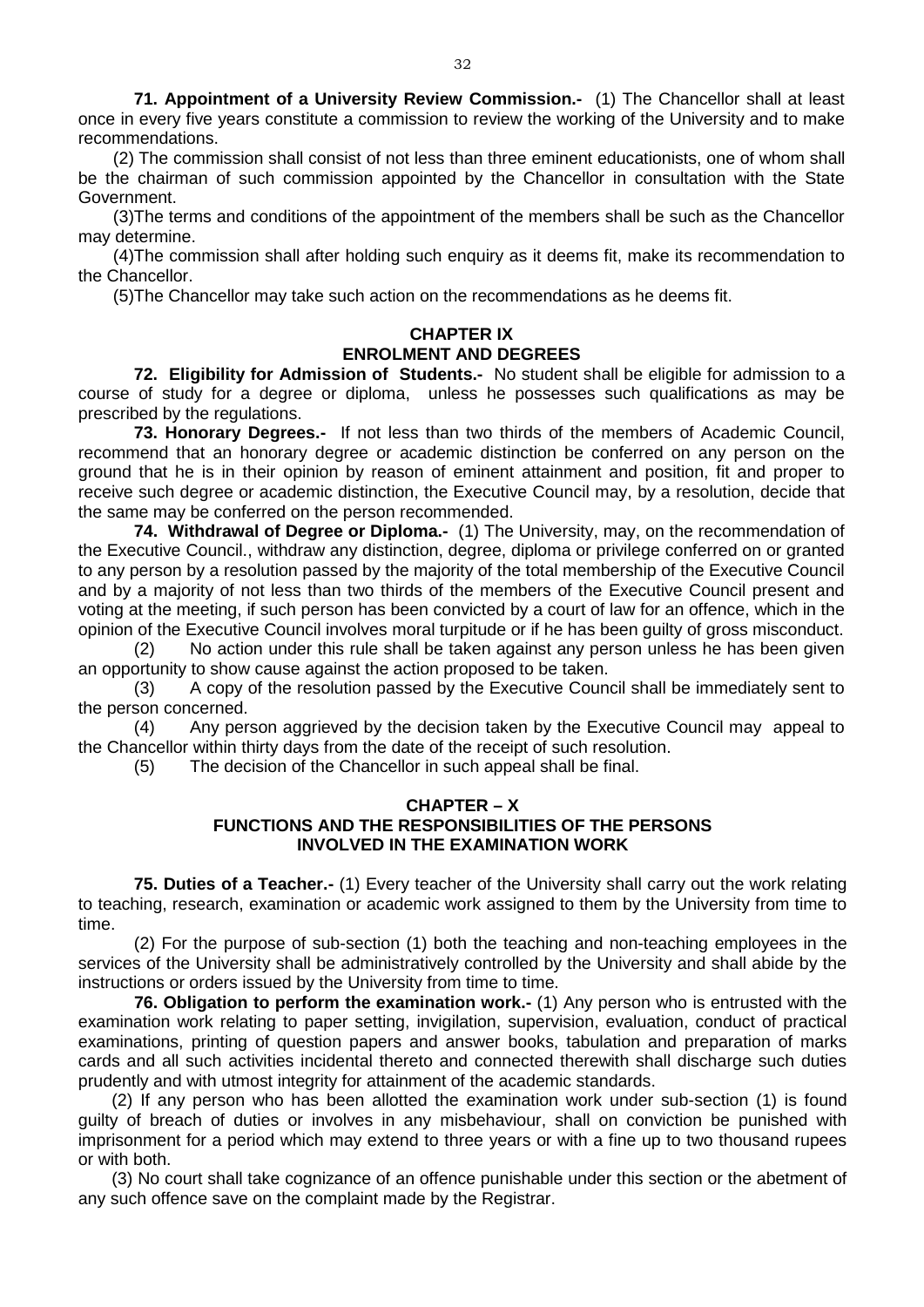<span id="page-32-0"></span>**77. Punishment for abetment of offences.-** Whoever instigates or abets the commission of offence punishable under section 76 shall, on conviction be punished with the same punishment provided for in that section.

<span id="page-32-1"></span>**78. Prohibition of Private Tuition.-** No Teacher of the University shall engage himself in private tuition or in any other employment or job in any manner without the permission of the University or the authority which appointed him.

## **CHAPTER XI GENERAL**

<span id="page-32-2"></span>**79. Vacating of Office.-** (1) Any member other than the ex-officio member of any authority or body of the University may resign his office. The letter of resignation written in hand by the member shall be sent to the Vice-Chancellor. Such resignation shall take effect immediately on its acceptance and communication to the concerned.

(2) No member of the authority or body of the University who is nominated in his capacity as a member of a particular body or as a teacher or where expressly stated so, as the holder of a particular appointment shall continue to be a member of a particular body or teacher or the holder of that particular appointment:

Provided that, such of the teachers who are continued on attaining superannuation till the end of the academic year on re-employment basis, shall cease to be members of such authority or body on attainment of superannuation.

(3) A member of any authority or body of the University shall cease to be member on his being convicted by a Court of law for any offence involving moral turpitude.

<span id="page-32-3"></span>**80. Filling of casual vacancies.-** All vacancies among the members, other than the ex-officio members of any authority or other body of the University arising by reason of death, resignation, removal or otherwise shall be filled as soon as conveniently may be, by the person or body that nominated, the member whose place has become vacant and the person so nominated shall be a member of such authority or body for the un-expired portion of term for which the member in whose place the person is nominated would otherwise have continued in office:

Provided that, pending the nomination of any person to fill any such vacancy in the manner aforesaid the vacancy may be filled by the person or body that nominated, by nominating a person qualified to fill such vacancy under the provisions of this Act and any person so nominated shall hold office as a member of such authority or body until another person is nominated thereto in accordance with the provisions of this Act.

<span id="page-32-4"></span>**81. Action not invalidated merely on the ground of defect in constitution, vacancy, etc.-**  Notwithstanding that, the Executive Council, the Academic Council or any other authority or body of the University is not duly constituted or there is a defect in its constitution or reconstitution at any time and notwithstanding that there is a vacancy in the membership of any such authority or body, no act or rule or proceedings of such authority or body shall be invalidated on any such ground or grounds:

Provided that, no resolution of any authority or body of the University shall be deemed to be invalid on account of any irregularity in the service of notice upon any member provided that the proceedings of such authority or body were not prejudicially affected by such irregularity.

<span id="page-32-5"></span>**82. Vice Chancellor and other officers, etc., to be public servants.-** The Vice Chancellor, the Registrar, the Finance Officer, and other employees of the University shall be deemed when acting or purporting to act in pursuance of any of the provisions of this Act, to be public servants within the meaning of section 21 of the Indian Penal Code.

<span id="page-32-6"></span>**83. Act and proceedings not invalidated merely on the ground of defect in constitution, vacancy, etc.-** Notwithstanding that the Executive Council or the Academic Council or any other authority or body of the University is not duly constituted or there is a defect in its constitution or reconstitution at any time and notwithstanding that there is a vacancy in the membership of any such authority or body, no act or proceeding of such authority or body shall be invalidated merely on any such ground or grounds.

<span id="page-32-7"></span>**84. Removal of difficulties.-** (1) If any difficulty arises with respect to the establishment of the University or in connection with the first meeting of any authority of the University or otherwise in giving effect to the provisions of this Act and the regulations, the Chancellor may, at any time, within two years of commencement of this Act, before all authorities of the University have been constituted, by order, make any appointment or do anything consistent, so far as may be, with the provisions of this Act and the regulations, which appear to him necessary or expedient for the purpose of removing the difficulty which are not inconsistent with provision of this Act and every such order shall have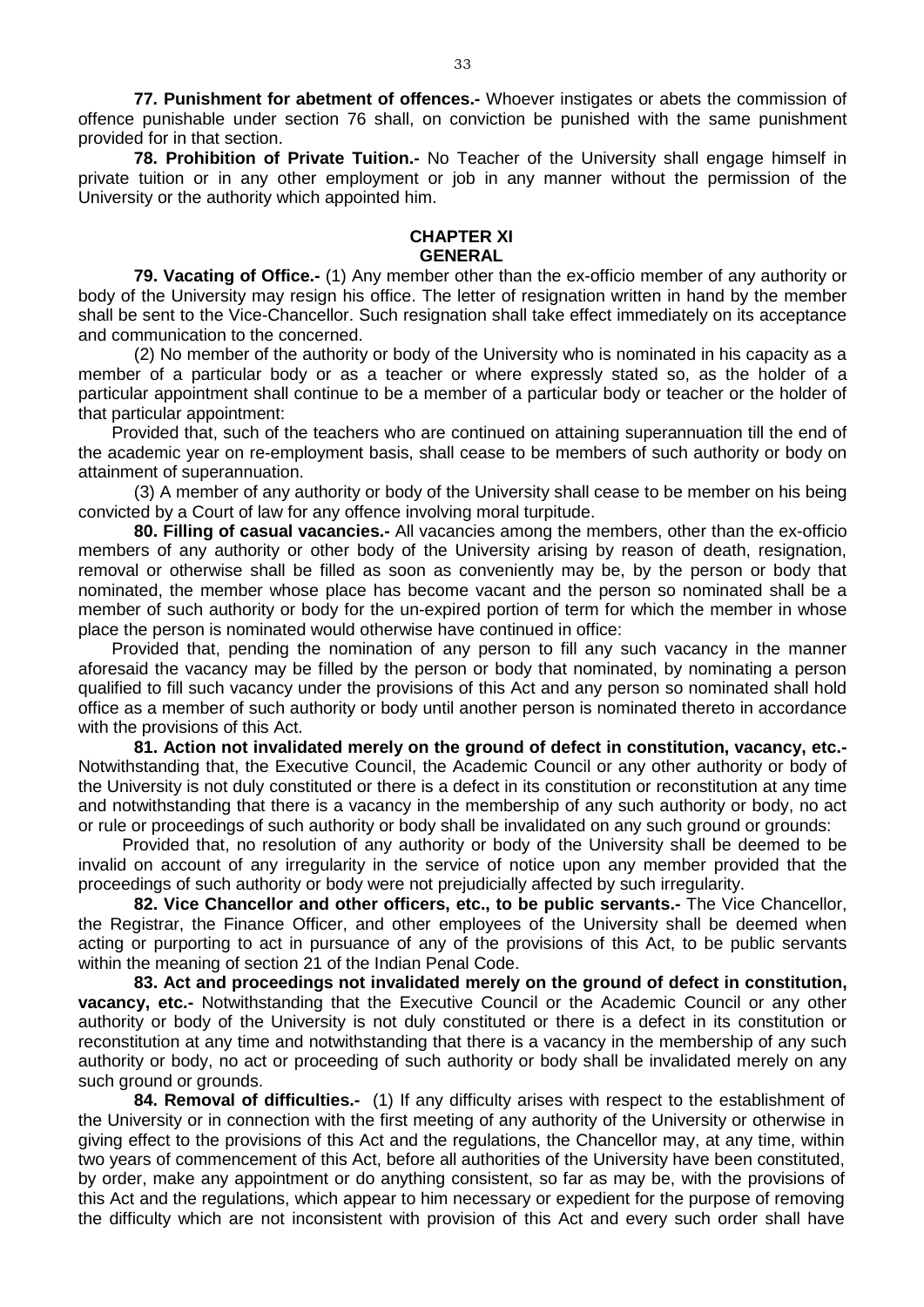effect as if such appointment or action had been made or taken in the manner provided in this Act and the regulations:

Provided that, before making any such order the Chancellor shall ascertain and consider the opinion of the Vice Chancellor and of such appropriate authority of the University as may have been constituted.

(2) Every order made under sub-section (1) shall be laid before both Houses of the State Legislature.

<span id="page-33-0"></span>**85. Transitory Provisions.- (1)** Notwithstanding anything contained in this Act, and the regulations made thereunder, the first Vice Chancellor may, with the previous approval of the Chancellor and subject to the availability of funds, discharge all or any of the functions of the University for the purpose of carrying out the provisions of this Act and the regulations and for that purpose may exercise any powers or perform any duties, which by this Act and the regulations are to be exercised or performed by any authority of the University until such authority comes into existence as provided by this Act and the regulations.

(2) Notwithstanding anything contained in this Act and until such time an authority is duly constituted under this Act, the first Vice Chancellor may appoint any officer or constitute any committee temporarily to exercise and perform any of the powers and duties of such authority under this Act.

<span id="page-33-1"></span>**86. Transitory powers of the first Vice-Chancellor.-** (1) It shall be the duty of the first Vice-Chancellor to make arrangements for constituting the, Executive Council, Academic Council, Finance Committee and such other authorities of the University within three months of the notified date as the Government may, by notification, direct.

(2) The first Vice-Chancellor shall with prior approval of the Government make such regulations as may be necessary for the functioning of the University.

(3) It shall be the duty of the first Vice Chancellor to draft such regulations as may be necessary and submit them to the Executive Council for their approval.

<span id="page-33-2"></span>**87. Execution of Contracts.-** All contracts relating to the management and administration of the University shall be expressed as made by the Executive Council, and shall be executed by the Vice Chancellor or the Registrar with prior approval of the Vice Chancellor. For contracts involving expenditure of above one crore rupees, sanction of the Executive Council shall be necessary.

<span id="page-33-3"></span>**88. Discipline.-** (1) The final authority responsible for maintenance of discipline among the students of the University shall be the Vice Chancellor. His directions in that behalf shall be carried out by the Heads of the Schools, hostels and regional centres.

(2) Notwithstanding anything contained in sub-section (1), the punishment of debarring a student from the examination or rustication from the University or a hostel or an institution, shall on the report of the Vice Chancellor be considered and imposed by the Executive Council:

Provided that, no such punishment shall be imposed without giving to the student concerned a reasonable opportunity to show cause against the action proposed to be taken against him.

<span id="page-33-4"></span>**89. Protection of acts done or taken in good faith.-** No suit, prosecution or other legal proceedings shall lie against and no damages shall be claimed from, the University, the Vice Chancellor, the authorities or officers of the University or any other person in respect of anything which is in good faith done or purporting to have been done in pursuance of this Act or any regulations made there under.

<span id="page-33-5"></span>**90. Disputes as to constitution of University authorities and bodies.-** If any question arises whether any person has been duly elected or nominated as, or is entitled to be, a member of any authority of the University or other body of the University, the question shall be referred to the Chancellor whose decision thereon shall be final.

<span id="page-33-6"></span>**91. Act to have overriding effect.-** The provisions of this Act and any regulations made there under shall have overriding effect notwithstanding anything inconsistent therewith contained in any other law for the time being in force or in any instrument having effect by virtue of any law other than this Act.

<span id="page-33-7"></span>**92. Repeal and savings.-** (1) The Karnataka State Rural Development and Panchayat Raj University Ordinance, 2016 (Karnataka Ordinance No.1 of 2016) is hereby repealed.

(2) Notwithstanding such repeal anything done or any action taken under the said Ordinance shall be deemed to have been done or taken under by this Act.

The above translation of ಕರ್ನಾಟಕ ರಾಜ್ಯ ಗ್ರಾಮೀಣಾಭಿವೃದ್ಧಿ ಮತ್ತು ಪಂಚಾಯತ್ ರಾಜ್ ವಿಶ್ವವಿದ್ಯಾಲಯ ಅಧಿನಿಯಮ, 2016 be published in the Official Gazette under clause (3) of Article 348 of the Constitution of India.